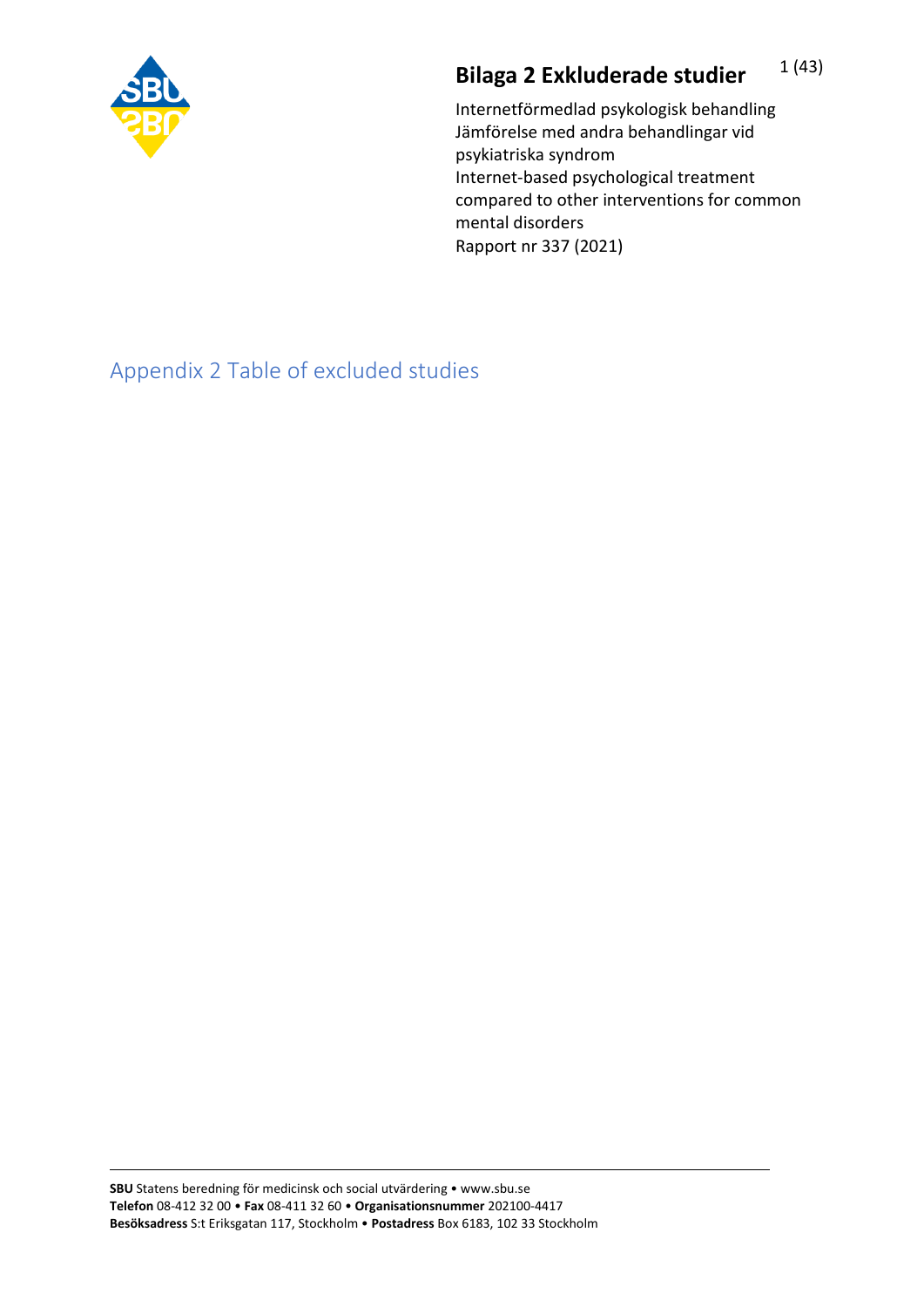## Studies considered not relevant

| <b>Study</b>                                                                                                                                                                                                                                                                                                                                                                             | <b>Reason for</b><br>exclusion |
|------------------------------------------------------------------------------------------------------------------------------------------------------------------------------------------------------------------------------------------------------------------------------------------------------------------------------------------------------------------------------------------|--------------------------------|
| Abd-Alrazaq AA, Rababeh A, Alajlani M, Bewick BM, Househ M. Effectiveness<br>and Safety of Using Chatbots to Improve Mental Health: Systematic Review and<br>Meta-Analysis. Journal of medical Internet research. 2020;22(7):e16021.                                                                                                                                                     | Intervention                   |
| Ahmedani BK, Belville-Robertson T, Hirsch A, Jurayj A. An Online Mental Health<br>and Wellness Intervention Supplementing Standard Care of Depression and<br>Anxiety. Arch Psychiatr Nurs. 2016;30(6):666-70. Available from:<br>https://doi.org/10.1016/j.apnu.2016.03.003.                                                                                                             | Study design                   |
| Al-Alawi M, McCall RK, Sultan A, Al Balushi N, Al-Mahrouqi T, Al Ghailani A, et<br>al. Efficacy of a Six-Week-Long Therapist-Guided Online Therapy Versus Self-<br>help Internet-Based Therapy for COVID-19-Induced Anxiety and Depression:<br>Open-label, Pragmatic, Randomized Controlled Trial. JMIR Ment Health.<br>2021;8(2):e26683. Available from: https://doi.org/10.2196/26683. | Population                     |
| Amin R, Iqbal A, Naeem F, Irfan M. Effectiveness of a culturally adapted<br>cognitive behavioural therapy-based guided self-help (CACBT-GSH) intervention<br>to reduce social anxiety and enhance self-esteem in adolescents: a randomized<br>controlled trial from Pakistan. Behav Cogn Psychother. 2020;48(5):503-14.<br>Available from: https://doi.org/10.1017/S1352465820000284.    | Control group                  |
| Andersson E, Ljotsson B, Hedman E, Hesser H, Enander J, Kaldo V, et al. Testing<br>the Mediating Effects of Obsessive Beliefs in Internet-Based Cognitive<br>Behaviour Therapy for Obsessive-Compulsive Disorder: Results from a<br>Randomized Controlled Trial. Clinical psychology & psychotherapy.<br>2015;22(6):722-32. Available from: https://doi.org/10.1002/cpp.1931.            | Study design                   |
| Andersson E, Steneby S, Karlsson K, Ljotsson B, Hedman E, Enander J, et al.<br>Long-term efficacy of Internet-based cognitive behavior therapy for obsessive-<br>compulsive disorder with or without booster: a randomized controlled trial.<br>Psychol Med. 2014;44(13):2877-87. Available from:<br>https://doi.org/10.1017/S0033291714000543.                                          | Study design                   |
| Andersson g. Internet-delivered Psychodynamic Therapy for Social Anxiety<br>Disorder: a Randomized Controlled Trial.<br>Http://clinicaltrialsgov/show/nct02105259. 2014.                                                                                                                                                                                                                 | Publication                    |
| Andersson g. Internet-delivered Psychodynamic Therapy for Social Anxiety<br>Disorder: a Randomized Controlled Trial.<br>Http://clinicaltrialsgov/show/nct02105259.2014.                                                                                                                                                                                                                  | Duplicate                      |
| Andersson G, Carlbring P, Furmark T, Group SOFIER. Therapist experience and<br>knowledge acquisition in internet-delivered CBT for social anxiety disorder: a                                                                                                                                                                                                                            | Control group                  |

Internetförmedlad psykologisk behandling

Jämförelse med andra behandlingar vid psykiatriska syndrom www.sbu.se/337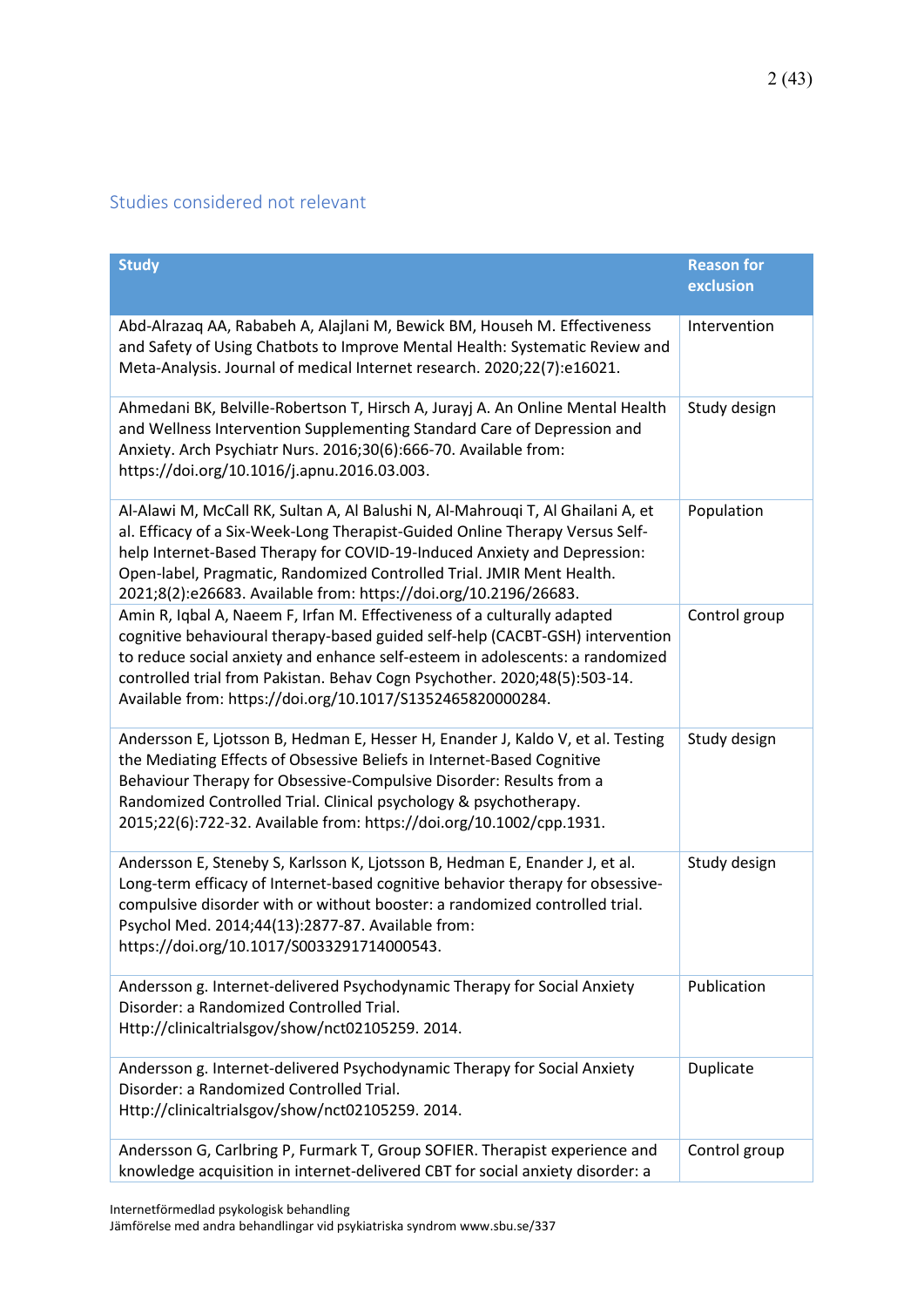| <b>Study</b>                                                                                                                                                                                                                                                                                                                                                                                | <b>Reason for</b><br>exclusion |
|---------------------------------------------------------------------------------------------------------------------------------------------------------------------------------------------------------------------------------------------------------------------------------------------------------------------------------------------------------------------------------------------|--------------------------------|
| randomized controlled trial. PLoS One. 2012;7(5):e37411. Available from:<br>https://doi.org/10.1371/journal.pone.0037411.                                                                                                                                                                                                                                                                   |                                |
| Andersson G, Hesser H, Hummerdal D, Bergman-Nordgren L, Carlbring P. A 3.5-<br>year follow-up of Internet-delivered cognitive behavior therapy for major<br>depression. Journal of mental health (Abingdon, England). 2013;22(2):155-64.<br>Available from: https://doi.org/10.3109/09638237.2011.608747.                                                                                   | Control group                  |
| Andersson G, Sarkohi A, Karlsson J, Bjärehed J, Hesser H. Effects of two forms<br>of internet-delivered cognitive behaviour therapy for depression on future<br>thinking. Cognitive Therapy and Research. 2013;37(1):29-34.                                                                                                                                                                 | Control group                  |
| Andersson G, Paxling B, Roch-Norlund P, Ostman G, Norgren A, Almlov J, et al.<br>Internet-based psychodynamic versus cognitive behavioral guided self-help for<br>generalized anxiety disorder: a randomized controlled trial. Psychother<br>Psychosom. 2012;81(6):344-55. Available from:<br>https://doi.org/10.1159/000339371.                                                            | Control group                  |
| Anguera JA, Gunning FM, Arean PA. Improving late life depression and<br>cognitive control through the use of therapeutic video game technology: A<br>proof-of-concept randomized trial. Depress Anxiety. 2017;34(6):508-17.<br>Available from: https://doi.org/10.1002/da.22588.                                                                                                            | Intervention                   |
| Arean PA, Hallgren KA, Jordan JT, Gazzaley A, Atkins DC, Heagerty PJ, et al. The<br>Use and Effectiveness of Mobile Apps for Depression: Results From a Fully<br>Remote Clinical Trial. J Med Internet Res. 2016;18(12):e330. Available from:<br>https://doi.org/10.2196/jmir.6482.                                                                                                         | Control group                  |
| Arjadi R, Nauta MH, Scholte WF, Hollon SD, Chowdhary N, Suryani AO, et al.<br>Internet-based behavioural activation with lay counsellor support versus online<br>minimal psychoeducation without support for treatment of depression: a<br>randomised controlled trial in Indonesia. Lancet Psychiatry. 2018;5(9):707-16.<br>Available from: https://doi.org/10.1016/S2215-0366(18)30223-2. | Control group                  |
| Bastiaansen JA, Ornee DA, Meurs M, Oldehinkel AJ. An evaluation of the<br>efficacy of two add-on ecological momentary intervention modules for<br>depression in a pragmatic randomized controlled trial (ZELF-i). Psychol Med.<br>2020:1-10. Available from: https://doi.org/10.1017/S0033291720004845.                                                                                     | Intervention                   |
| Batterham PJ, Calear AL, Farrer L, Gulliver A, Kurz E. Efficacy of a<br>Transdiagnostic Self-Help Internet Intervention for Reducing Depression,<br>Anxiety, and Suicidal Ideation in Adults: Randomized Controlled Trial. J Med<br>Internet Res. 2021;23(1):e22698. Available from:<br>https://doi.org/10.2196/22698.                                                                      | Intervention                   |
| Ben-Zeev D, Brian RM, Jonathan G, Razzano L, Pashka N, Carpenter-Song E, et<br>al. Mobile Health (mHealth) Versus Clinic-Based Group Intervention for People                                                                                                                                                                                                                                | Population                     |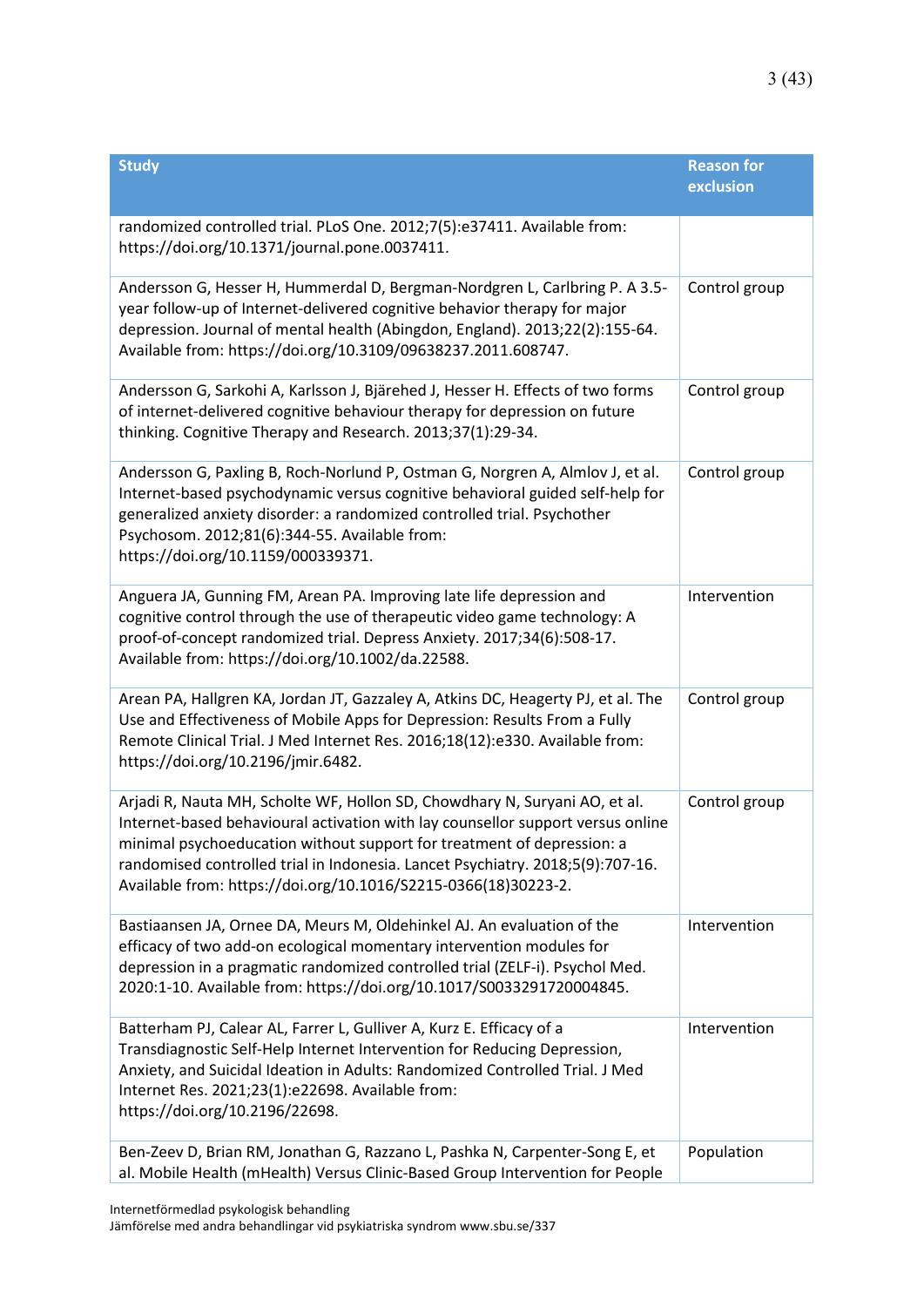| <b>Study</b>                                                                                                                                                                                                                                                                                                                                   | <b>Reason for</b><br>exclusion |
|------------------------------------------------------------------------------------------------------------------------------------------------------------------------------------------------------------------------------------------------------------------------------------------------------------------------------------------------|--------------------------------|
| With Serious Mental Illness: A Randomized Controlled Trial. Psychiatr Serv.<br>2018;69(9):978-85. Available from:<br>https://doi.org/10.1176/appi.ps.201800063.                                                                                                                                                                                |                                |
| Bentz D, Wang N, Ibach MK, Schicktanz NS, Zimmer A, Papassotiropoulos A, et<br>al. Effectiveness of a stand-alone, smartphone-based virtual reality exposure<br>app to reduce fear of heights in real-life: a randomized trial. NPJ Digit Med.<br>2021;4(1):16. Available from: https://doi.org/10.1038/s41746-021-00387-7.                    | Intervention                   |
| Berg M, Rozental A, de Brun Mangs J, Nasman M, Stromberg K, Viberg L, et al.<br>The Role of Learning Support and Chat-Sessions in Guided Internet-Based<br>Cognitive Behavioral Therapy for Adolescents With Anxiety: A Factorial Design<br>Study. Front Psychiatry. 2020;11:503. Available from:<br>https://doi.org/10.3389/fpsyt.2020.00503. | Study design                   |
| Berger T, Boettcher J, Caspar F. Internet-based guided self-help for several<br>anxiety disorders: a randomized controlled trial comparing a tailored with a<br>standardized disorder-specific approach. Psychotherapy (Chic). 2014;51(2):207-<br>19. Available from: https://doi.org/10.1037/a0032527.                                        | Control group                  |
| Berger T, Boettcher J, Caspar F. Internet-based guided self-help for several<br>anxiety disorders: a randomized controlled trial comparing a tailored with a<br>standardized disorder-specific approach. Psychotherapy (Chic). 2014;51(2):207-<br>19. Available from: https://doi.org/10.1037/a0032527.                                        | Duplicate                      |
| Berger T, Urech A, Krieger T, Stolz T, Schulz A, Vincent A, et al. Effects of a<br>transdiagnostic unguided Internet intervention ('velibra') for anxiety disorders<br>in primary care: results of a randomized controlled trial. Psychol Med.<br>2017;47(1):67-80. Available from:<br>https://doi.org/10.1017/S0033291716002270.              | Control group                  |
| Bjureberg J, Enander J, Andersson E, Ivanov VZ, Ruck C, Fernandez de la Cruz L.<br>Sudden Gains in Internet-Based Cognitive Behavior Therapy for Body<br>Dysmorphic Disorder. Behav Ther. 2020;51(5):753-63. Available from:<br>https://doi.org/10.1016/j.beth.2019.11.002.                                                                    | Study design                   |
| Bjureberg J, Enander J, Andersson E, Ivanov VZ, Ruck C, Fernandez de la Cruz L.<br>Sudden Gains in Internet-Based Cognitive Behavior Therapy for Body<br>Dysmorphic Disorder. Behav Ther. 2020;51(5):753-63. Available from:<br>https://doi.org/10.1016/j.beth.2019.11.002.                                                                    | Duplicate                      |
| Boettcher J, Magnusson K, Marklund A, Berglund E, Blomdahl R, Braun U, et al.<br>Adding a smartphone app to internet-based self-help for social anxiety: A<br>randomized controlled trial. Computers in Human Behavior. 2018;87:98-108.                                                                                                        | Control group                  |
| Boschloo L, Cuijpers P, Karyotaki E, Berger T, Moritz S, Meyer B, et al.<br>Symptom-specific effectiveness of an internet-based intervention in the                                                                                                                                                                                            | Population                     |

Internetförmedlad psykologisk behandling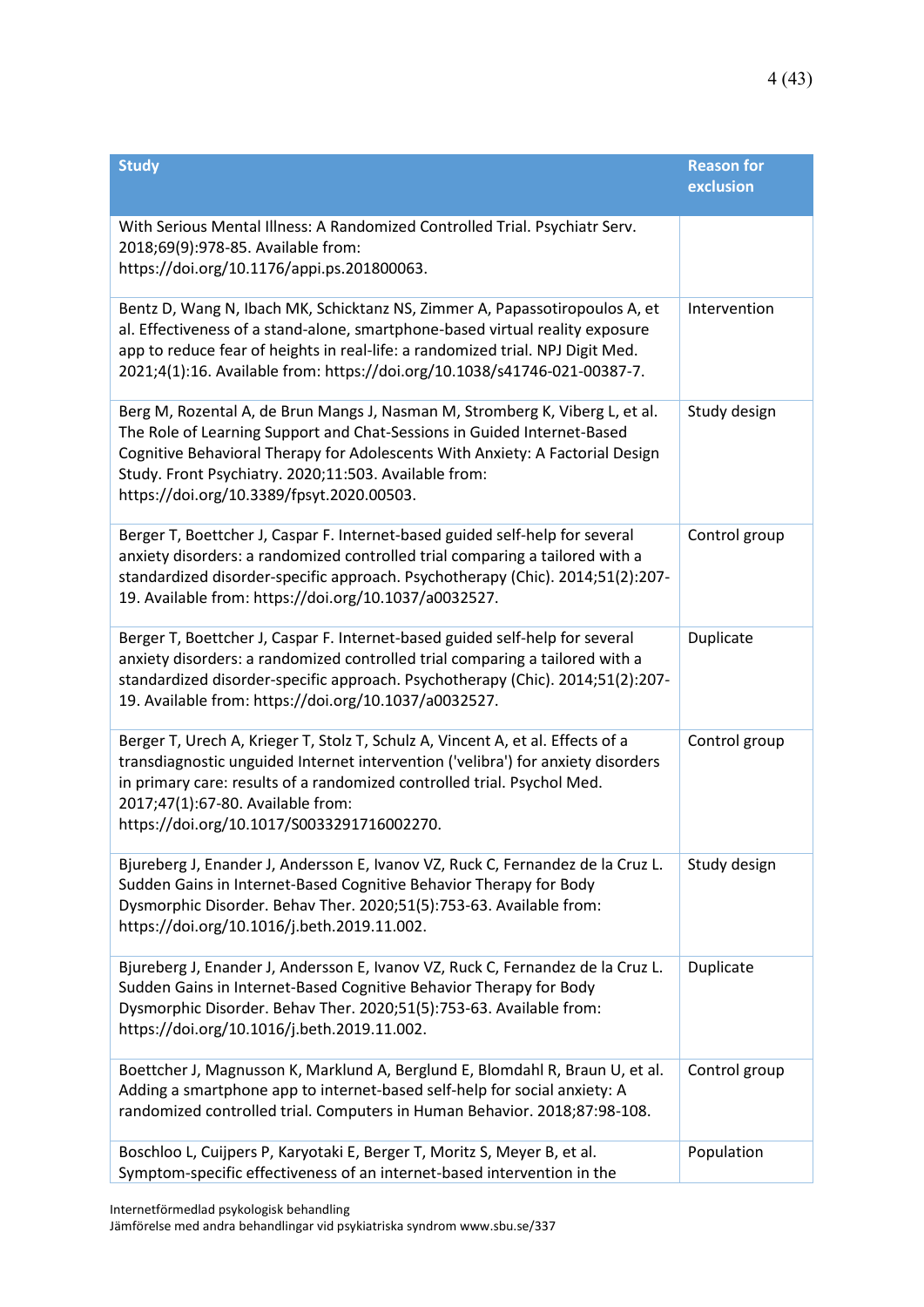| <b>Study</b>                                                                                                                                                                                                                                                                                                                                                                                                                                                          | <b>Reason for</b><br>exclusion |
|-----------------------------------------------------------------------------------------------------------------------------------------------------------------------------------------------------------------------------------------------------------------------------------------------------------------------------------------------------------------------------------------------------------------------------------------------------------------------|--------------------------------|
| treatment of mild to moderate depressive symptomatology: The potential of<br>network estimation techniques. Behav Res Ther. 2019;122:103440. Available<br>from: https://doi.org/10.1016/j.brat.2019.103440.                                                                                                                                                                                                                                                           |                                |
| Brabyn S, Araya R, Barkham M, Bower P, Cooper C, Duarte A, et al. The second<br>Randomised Evaluation of the Effectiveness, cost-effectiveness and<br>Acceptability of Computerised Therapy (REEACT-2) trial: does the provision of<br>telephone support enhance the effectiveness of computer-delivered cognitive<br>behaviour therapy? A randomised controlled trial. Health Technol Assess.<br>2016;20(89):1-64. Available from: https://doi.org/10.3310/hta20890. | Control group                  |
| Brown A, Creswell C, Barker C, Butler S, Cooper P, Hobbs C, et al. Guided<br>parent-delivered cognitive behaviour therapy for children with anxiety<br>disorders: Outcomes at 3- to 5-year follow-up. British Journal of Clinical<br>Psychology. 2017;56(2):149-59.                                                                                                                                                                                                   | Study design                   |
| Bucker L, Schnakenberg P, Karyotaki E, Moritz S, Westermann S. Diminishing<br>Effects After Recurrent Use of Self-Guided Internet-Based Interventions in<br>Depression: Randomized Controlled Trial. J Med Internet Res.<br>2019;21(10):e14240. Available from: https://doi.org/10.2196/14240.                                                                                                                                                                        | Population                     |
| Burton C, Szentagotai Tatar A, McKinstry B, Matheson C, Matu S, Moldovan R,<br>et al. Pilot randomised controlled trial of Help4Mood, an embodied virtual<br>agent-based system to support treatment of depression. J Telemed Telecare.<br>2016;22(6):348-55. Available from:<br>https://doi.org/10.1177/1357633X15609793.                                                                                                                                            | Control group                  |
| Buttazzoni A, Brar K, Minaker L. Smartphone-Based Interventions and<br>Internalizing Disorders in Youth: Systematic Review and Meta-analysis. J Med<br>Internet Res. 2021;23(1):e16490. Available from:<br>https://doi.org/10.2196/16490.                                                                                                                                                                                                                             | Intervention                   |
| Capone C, McGovern MP. Recruitment and retention of Iraq and Afghanistan<br>veterans in integrated CBT for co-occurring SUD and PTSD. Alcoholism: Clinical<br>and Experimental Research. 2016;40:271A.                                                                                                                                                                                                                                                                | Publication                    |
| Christensen H, Farrer L, Batterham PJ, Mackinnon A, Griffiths KM, Donker T.<br>The effect of a web-based depression intervention on suicide ideation:<br>secondary outcome from a randomised controlled trial in a helpline. BMJ Open.<br>2013;3(6):28. Available from: https://doi.org/10.1136/bmjopen-2013-002886.                                                                                                                                                  | Study design                   |
| Cognitive behavioral therapy (CBT) anxiety management and reasoning bias<br>modification in young adults with anxiety disorders: a real-world study of a<br>therapist-assisted computerized (TACCBT) program Vs. "person-to-<br>person†group CBT. Internet interventions. 2020;19                                                                                                                                                                                     | Study design                   |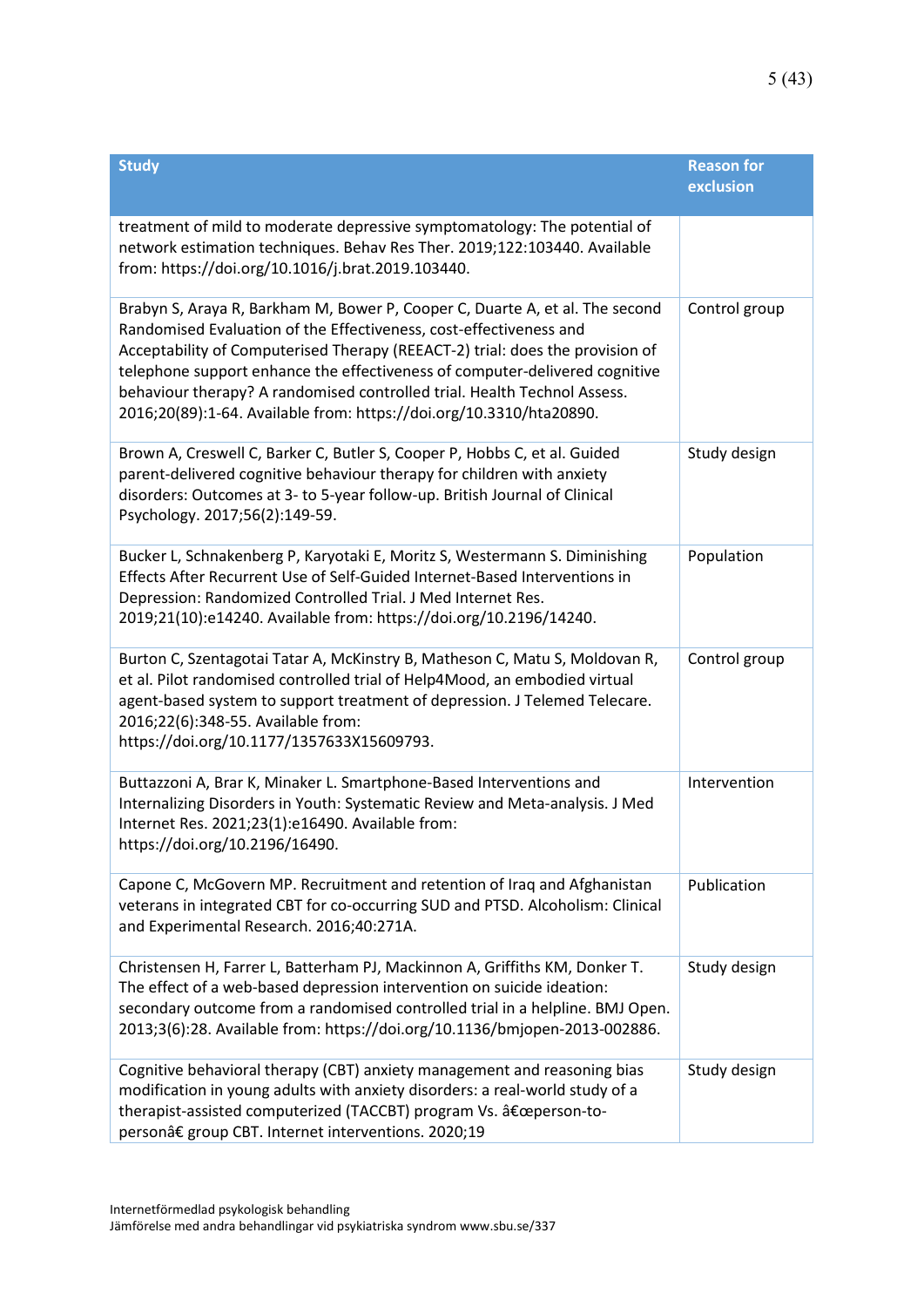| <b>Study</b>                                                                                                                                                                                                                                                                                                                                                                                                            | <b>Reason for</b><br>exclusion |
|-------------------------------------------------------------------------------------------------------------------------------------------------------------------------------------------------------------------------------------------------------------------------------------------------------------------------------------------------------------------------------------------------------------------------|--------------------------------|
| Colville G. The online treatment tool, Mood Mechanic, is a viable option for the<br>treatment of anxiety and depression in young adults who do not undertake<br>face-to-face treatment. Evid- Based Nurs. 2020;23(4):100.                                                                                                                                                                                               | Publication                    |
| Computer therapy found effective treatment for depression in adolescents.<br>Pediatr Ann. 2012;41(6):217.                                                                                                                                                                                                                                                                                                               | Publication                    |
| Cuijpers P, Cristea IA, Karyotaki E, Reijnders M, Huibers MJH. How effective are<br>cognitive behavior therapies for major depression and anxiety disorders? A<br>meta-analytic update of the evidence. World Psychiatry. 2016;15(3):245-58.                                                                                                                                                                            | Study design                   |
| Cuijpers P, de Wit L, Kleiboer A, Karyotaki E, Ebert DD. Problem-solving therapy<br>for adult depression: An updated meta-analysis. Eur Psychiatry. 2018;48:27-37.<br>Available from: https://doi.org/10.1016/j.eurpsy.2017.11.006.                                                                                                                                                                                     | Study design                   |
| Cuijpers P, Karyotaki E, Pot AM, Park M, Reynolds CF, 3rd. Managing depression<br>in older age: psychological interventions. Maturitas. 2014;79(2):160-9.<br>Available from: https://doi.org/10.1016/j.maturitas.2014.05.027.                                                                                                                                                                                           | Study design                   |
| Cuijpers P, Kleiboer A, Karyotaki E, Riper H. Internet and mobile interventions<br>for depression: Opportunities and challenges. Depress Anxiety. 2017;34(7):596-<br>602. Available from: https://doi.org/10.1002/da.22641.                                                                                                                                                                                             | Study design                   |
| Cuijpers P, Marks IM, van Straten A, Cavanagh K, Gega L, Andersson G.<br>Computer-aided psychotherapy for anxiety disorders: a meta-analytic review.<br>Cogn Behav Ther. 2009;38(2):66-82. Available from:<br>https://doi.org/10.1080/16506070802694776.                                                                                                                                                                | Study design                   |
| Cuijpers P, Sijbrandij M, Koole S, Huibers M, Berking M, Andersson G.<br>Psychological treatment of generalized anxiety disorder: a meta-analysis. Clin<br>Psychol Rev. 2014;34(2):130-40. Available from:<br>https://doi.org/10.1016/j.cpr.2014.01.002.                                                                                                                                                                | Study design                   |
| Dagoo J, Asplund RP, Bsenko HA, Hjerling S, Holmberg A, Westh S, et al.<br>Cognitive behavior therapy versus interpersonal psychotherapy for social<br>anxiety disorder delivered via smartphone and computer: a randomized<br>controlled trial. J Anxiety Disord. 2014;28(4):410-7. Available from:<br>https://doi.org/10.1016/j.janxdis.2014.02.003.                                                                  | Control group                  |
| Dahne J, Collado A, Lejuez CW, Risco CM, Diaz VA, Coles L, et al. Pilot<br>randomized controlled trial of a Spanish-language Behavioral Activation mobile<br>app (inverted exclamation markAptivate!) for the treatment of depressive<br>symptoms among united states Latinx adults with limited English proficiency. J<br>Affect Disord. 2019;250:210-7. Available from:<br>https://doi.org/10.1016/j.jad.2019.03.009. | Population                     |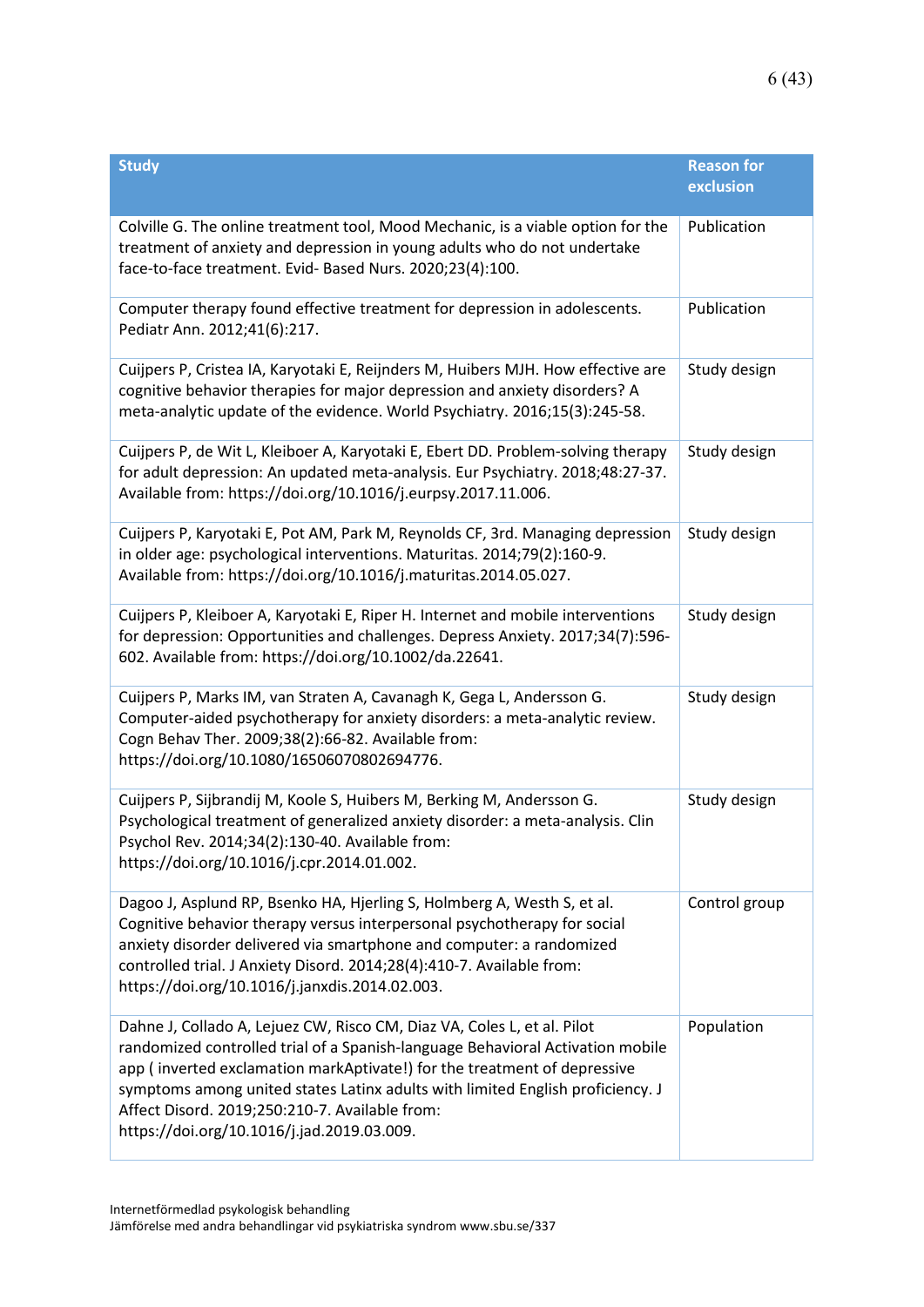| <b>Study</b>                                                                                                                                                                                                                                                                                                                                                                             | <b>Reason for</b><br>exclusion |
|------------------------------------------------------------------------------------------------------------------------------------------------------------------------------------------------------------------------------------------------------------------------------------------------------------------------------------------------------------------------------------------|--------------------------------|
| Dahne J, Lejuez CW, Diaz VA, Player MS, Kustanowitz J, Felton JW, et al. Pilot<br>Randomized Trial of a Self-Help Behavioral Activation Mobile App for Utilization<br>in Primary Care. Behav Ther. 2019;50(4):817-27. Available from:<br>https://doi.org/10.1016/j.beth.2018.12.003.                                                                                                     | Population                     |
| Dawson RL, Calear AL, McCallum SM, McKenna S, Nixon RDV, O'Kearney R.<br>Exposure-Based Writing Therapies for Subthreshold and Clinical Posttraumatic<br>Stress Disorder: A Systematic Review and Meta-Analysis. J Trauma Stress.<br>2021;34(1):81-91. Available from: https://doi.org/10.1002/jts.22596.                                                                                | Study design                   |
| de Bitencourt Machado D, Braga Laskoski P, Trelles Severo C, Margareth<br>Bassols A, Sfoggia A, Kowacs C, et al. A Psychodynamic Perspective on a<br>Systematic Review of Online Psychotherapy for Adults. Br J Psychother.<br>2016;32(1):79-108.                                                                                                                                        | Study design                   |
| Dear BF, Staples LG, Terides MD, Fogliati VJ, Sheehan J, Johnston L, et al.<br>Transdiagnostic versus disorder-specific and clinician-guided versus self-guided<br>internet-delivered treatment for Social Anxiety Disorder and comorbid<br>disorders: A randomized controlled trial. J Anxiety Disord. 2016;42:30-44.<br>Available from: https://doi.org/10.1016/j.janxdis.2016.05.004. | Control group                  |
| Dear BF, Staples LG, Terides MD, Karin E, Zou J, Johnston L, et al.<br>Transdiagnostic versus disorder-specific and clinician-guided versus self-guided<br>internet-delivered treatment for generalized anxiety disorder and comorbid<br>disorders: A randomized controlled trial. J Anxiety Disord. 2015;36:63-77.<br>Available from: https://doi.org/10.1016/j.janxdis.2015.09.003.    | Control group                  |
| Dettore D, Pozza A, Andersson G. Efficacy of technology-delivered cognitive<br>behavioural therapy for OCD versus control conditions, and in comparison with<br>therapist-administered CBT: meta-analysis of randomized controlled trials.<br>Cogn Behav Ther. 2015;44(3):190-211. Available from:<br>https://doi.org/10.1080/16506073.2015.1005660.                                     | Study design                   |
| Dolle K, Schulte-Körne G. Complementary treatment methods for depression in<br>children and adolescents. Praxis der Kinderpsychologie und Kinderpsychiatrie,<br>2014; 63 (3): 237-63.                                                                                                                                                                                                    | Study design                   |
| Domhardt M, Gesslein H, von Rezori RE, Baumeister H. Internet- and mobile-<br>based interventions for anxiety disorders: A meta-analytic review of<br>intervention components. Depress Anxiety. 2019;36(3):213-24. Available from:<br>https://doi.org/10.1002/da.22860.                                                                                                                  | Study design                   |
| Domhardt M, Letsch J, Kybelka J, Koenigbauer J, Doebler P, Baumeister H. Are<br>Internet- and mobile-based interventions effective in adults with diagnosed<br>panic disorder and/or agoraphobia? A systematic review and meta-analysis. J                                                                                                                                               | Study design                   |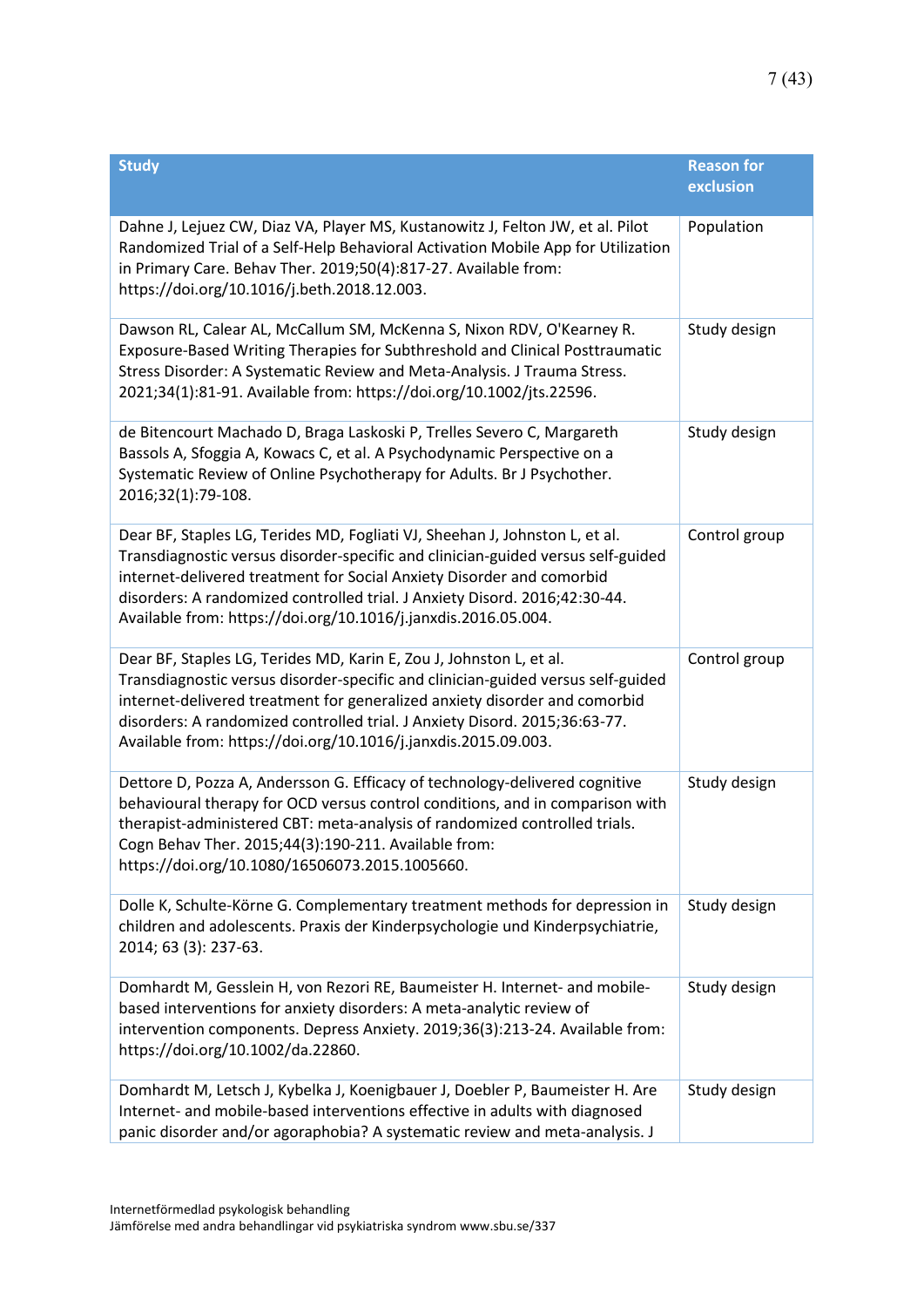| <b>Study</b>                                                                                                                                                                                                                                                                                                                                                | <b>Reason for</b><br>exclusion |
|-------------------------------------------------------------------------------------------------------------------------------------------------------------------------------------------------------------------------------------------------------------------------------------------------------------------------------------------------------------|--------------------------------|
| Affect Disord. 2020;276:169-82. Available from:<br>https://doi.org/10.1016/j.jad.2020.06.059.                                                                                                                                                                                                                                                               |                                |
| Domhardt M, Steubl L, Baumeister H. Internet- and Mobile-Based Interventions<br>for Mental and Somatic Conditions in Children and Adolescents. Z Kinder<br>Jugendpsychiatr Psychother. 2020;48(1):33-46. Available from:<br>https://doi.org/10.1024/1422-4917/a000625.                                                                                      | Study design                   |
| Donker T, Petrie K, Proudfoot J, Clarke J, Birch MR, Christensen H. Smartphones<br>for smarter delivery of mental health programs: a systematic review. J Med<br>Internet Res. 2013;15(11):e247. Available from:<br>https://doi.org/10.2196/jmir.2791.                                                                                                      | Study design                   |
| Dorfman L. The effects of a cognitive behavioral computer based program on<br>depressed inpatients. Dissertation abstracts international: section B: the<br>sciences and engineering dissertation abstracts international. 2013;73(12):No-<br>Specified.                                                                                                    | Intervention                   |
| Ebert D, Tarnowski T, Gollwitzer M, Sieland B, Berking M. A transdiagnostic<br>internet-based maintenance treatment enhances the stability of outcome after<br>inpatient cognitive behavioral therapy: a randomized controlled trial.<br>Psychother Psychosom. 2013;82(4):246-56. Available from:<br>https://doi.org/10.1159/000345967.                     | Population                     |
| Ebert DD. Transdiagnostic internet-based maintenance treatment after<br>inpatient psychotherapy: Suitable for all patients? moderators of outcome<br>from a randomized controlled trial. Psychosomatic Medicine. 2013;75(3):A-74.                                                                                                                           | Publication                    |
| Ebert DD, Gollwitzer M, Riper H, Cuijpers P, Baumeister H, Berking M. For<br>whom does it work? moderators of outcome on the effect of a transdiagnostic<br>internet-based maintenance treatment after inpatient psychotherapy:<br>randomized controlled trial. J Med Internet Res. 2013;15(10):e191. Available<br>from: https://doi.org/10.2196/jmir.2511. | Study design                   |
| Efron G, Wootton BM. Remote cognitive behavioral therapy for panic disorder:<br>A meta-analysis. J Anxiety Disord. 2021;79:102385. Available from:<br>https://doi.org/10.1016/j.janxdis.2021.102385.                                                                                                                                                        | Study design                   |
| Egan SJ, van Noort E, Chee A, Kane RT, Hoiles KJ, Shafran R, et al. A randomised<br>controlled trial of face to face versus pure online self-help cognitive<br>behavioural treatment for perfectionism. Behav Res Ther. 2014;63:107-13.<br>Available from: https://doi.org/10.1016/j.brat.2014.09.009.                                                      | Population                     |
| Eilenberg T, Hoffmann D, Jensen JS, Frostholm L. Intervening variables in group-<br>based acceptance & commitment therapy for severe health anxiety. Behav Res                                                                                                                                                                                              | Study design                   |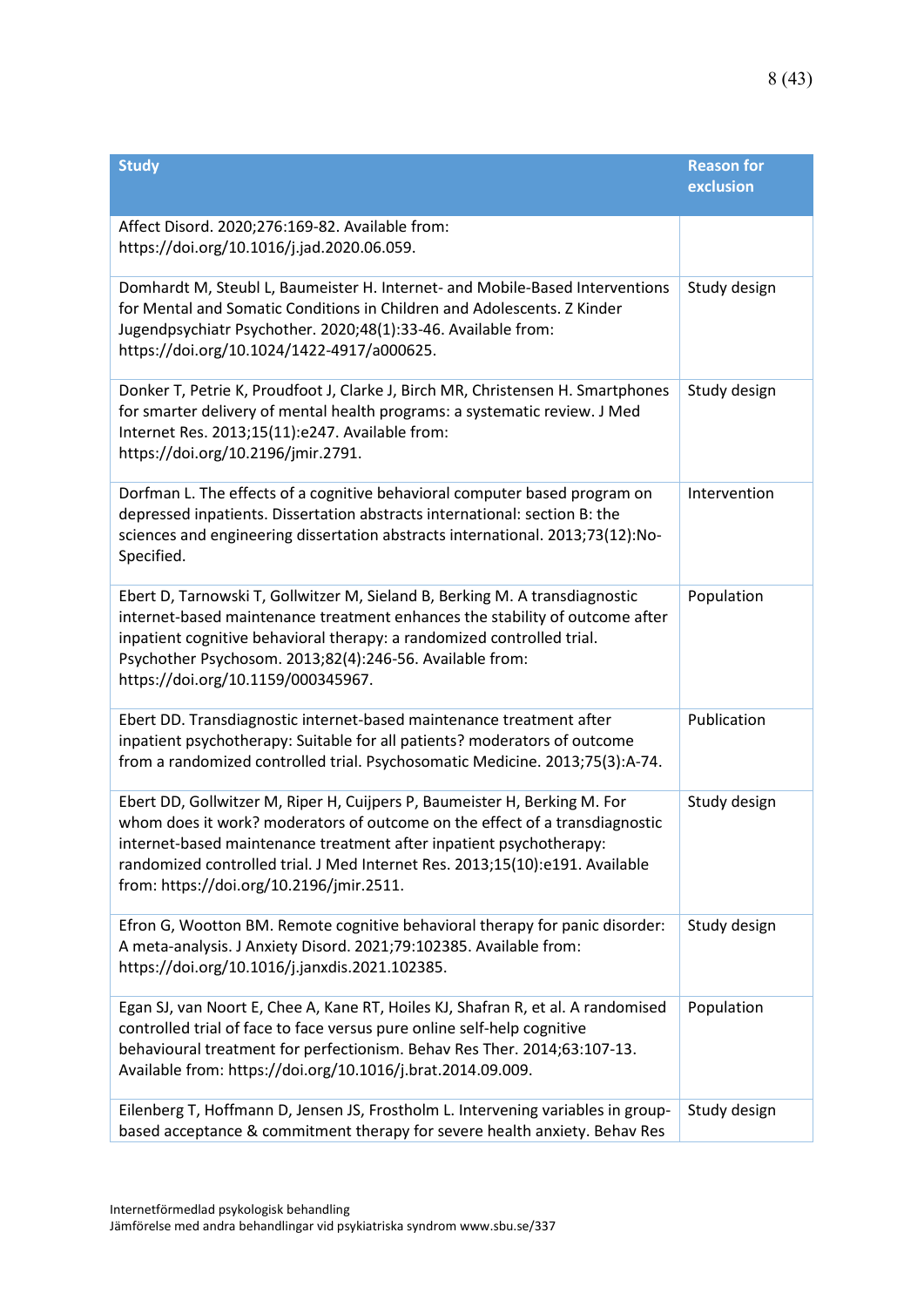| <b>Study</b>                                                                                                                                                                                                                                                                                                                                                                        | <b>Reason for</b><br>exclusion |
|-------------------------------------------------------------------------------------------------------------------------------------------------------------------------------------------------------------------------------------------------------------------------------------------------------------------------------------------------------------------------------------|--------------------------------|
| Ther. 2017;92:24-31. Available from:<br>https://doi.org/10.1016/j.brat.2017.01.009.                                                                                                                                                                                                                                                                                                 |                                |
| Eilert N, Enrique A, Wogan R, Mooney O, Timulak L, Richards D. The<br>effectiveness of Internet-delivered treatment for generalized anxiety disorder:<br>An updated systematic review and meta-analysis. Depress Anxiety.<br>2021;38(2):196-219. Available from: https://doi.org/10.1002/da.23115.                                                                                  | Control group                  |
| Ekers D, Webster L, Van Straten A, Cuijpers P, Richards D, Gilbody S.<br>Behavioural activation for depression; an update of meta-analysis of<br>effectiveness and sub group analysis. PLoS One. 2014;9(6):e100100. Available<br>from: https://doi.org/10.1371/journal.pone.0100100                                                                                                 | Study design                   |
| El Alaoui S, Hedman E, Ljotsson B, Bergstrom J, Andersson E, Ruck C, et al.<br>Predictors and moderators of internet- and group-based cognitive behaviour<br>therapy for panic disorder. PLoS One. 2013;8(11):e79024. Available from:<br>https://doi.org/10.1371/journal.pone.0079024.                                                                                              | Study design                   |
| Enander J, Ljotsson B, Anderhell L, Runeborg M, Flygare O, Cottman O, et al.<br>Long-term outcome of therapist-guided internet-based cognitive behavioural<br>therapy for body dysmorphic disorder (BDD-NET): a naturalistic 2-year follow-<br>up after a randomised controlled trial. BMJ Open. 2019;9(1):e024307. Available<br>from: https://doi.org/10.1136/bmjopen-2018-024307. | Study design                   |
| Engel CC, Litz B, Magruder K, Gore K, Harper Cordova E, Yeager D. Randomized<br>Trial of A Web-Based Nurse-Assisted PTSD Self-Management Intervention for<br>Primary Care: study Design and Status. Military health research forum, kansas<br>city, MO August 31- september 3, 2009 [conference abstracts]. 2009.                                                                   | Intervention                   |
| Eriksson MCM, Kivi M, Hange D, Petersson EL, Ariai N, Haggblad P, et al. Long-<br>term effects of Internet-delivered cognitive behavioral therapy for depression<br>in primary care - the PRIM-NET controlled trial. Scand J Prim Health Care.<br>2017;35(2):126-36. Available from:<br>https://doi.org/10.1080/02813432.2017.1333299.                                              | Study design                   |
| Erratum: Computerised cognitive behaviour therapy (cCBT) as treatment for<br>depression in primary care (REEACT trial): Large scale pragmatic randomised<br>controlled trial (BMJ (Online) (2015) 351 (h5627)). BMJ (Online). 2016;352.                                                                                                                                             | Population                     |
| Fenger M, Lindschou J, Gluud C, Winkel P, Jorgensen L, Dybkjaer JH, et al.<br>Internet-based therapy with FearFighter for anxiety disorders: a randomised<br>clinical trial. Nord J Psychiatry. 2020;74(7):518-24. Available from:<br>https://doi.org/10.1080/08039488.2020.1755363.                                                                                                | Control group                  |
| Fogliati VJ, Dear BF, Staples LG, Terides MD, Sheehan J, Johnston L, et al.<br>Disorder-specific versus transdiagnostic and clinician-guided versus self-guided<br>internet-delivered treatment for panic disorder and comorbid disorders: A                                                                                                                                        | Control group                  |

Internetförmedlad psykologisk behandling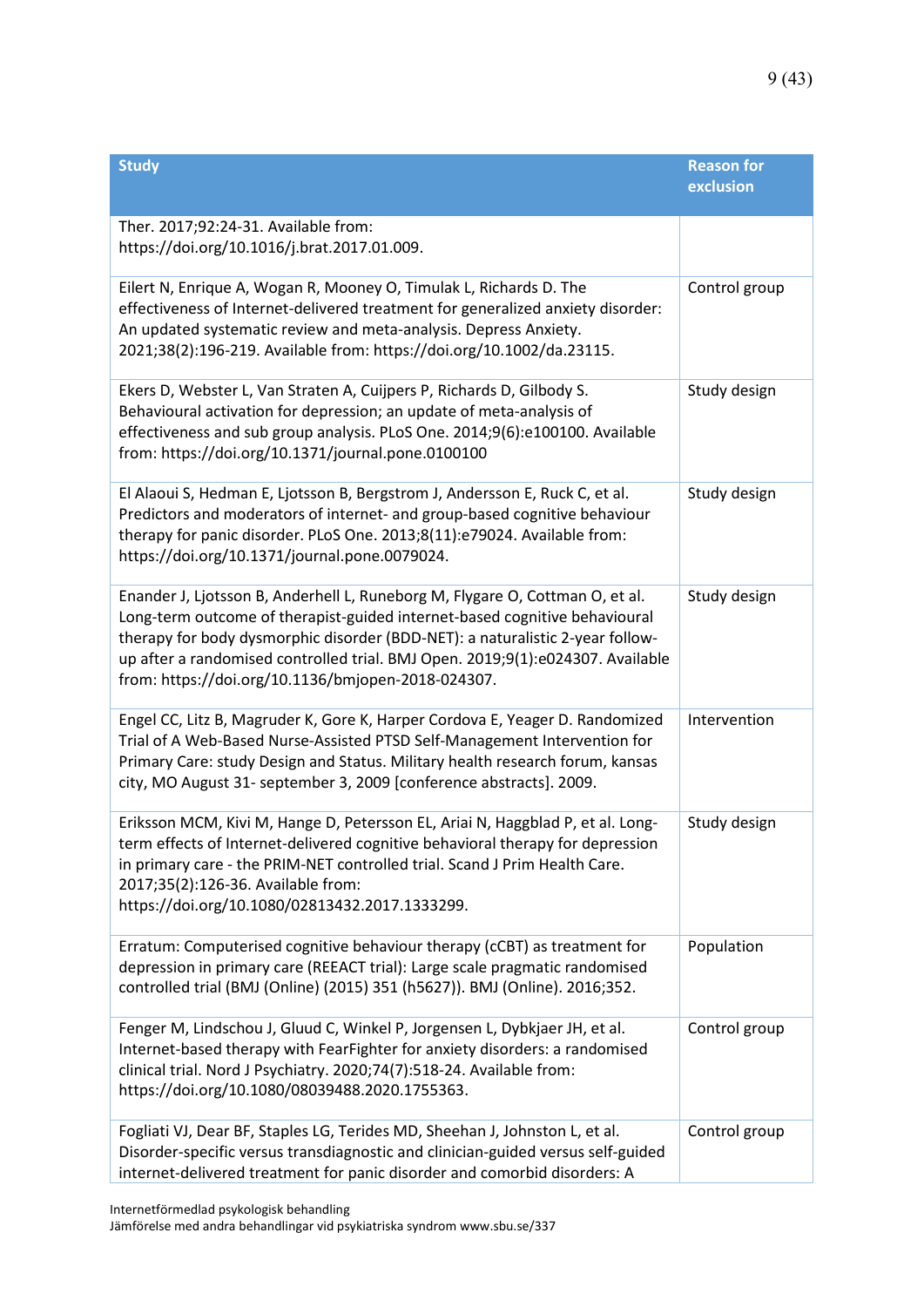| <b>Study</b>                                                                                                                                                                                                                                                                                                                                                        | <b>Reason for</b><br>exclusion |
|---------------------------------------------------------------------------------------------------------------------------------------------------------------------------------------------------------------------------------------------------------------------------------------------------------------------------------------------------------------------|--------------------------------|
| randomized controlled trial. J Anxiety Disord. 2016;39:88-102. Available from:<br>https://doi.org/10.1016/j.janxdis.2016.03.005.                                                                                                                                                                                                                                    |                                |
| Forand NR, Feinberg JE, Barnett JG, Strunk DR. Guided internet CBT versus<br>"gold standard" depression treatments: An individual patient analysis. J Clin<br>Psychol. 2019;75(4):581-93. Available from:<br>https://doi.org/10.1002/jclp.22733.                                                                                                                    | Study design                   |
| Forsell E, Bendix M, Hollandare F, Szymanska von Schultz B, Nasiell J, Blomdahl-<br>Wetterholm M, et al. Internet delivered cognitive behavior therapy for<br>antenatal depression: A randomised controlled trial. J Affect Disord.<br>2017;221:56-64. Available from: https://doi.org/10.1016/j.jad.2017.06.013.                                                   | Control group                  |
| Fu Z, Burger H, Arjadi R, Bockting CLH. Effectiveness of digital psychological<br>interventions for mental health problems in low-income and middle-income<br>countries: a systematic review and meta-analysis. Lancet Psychiatry.<br>2020;7(10):851-64. Available from: https://doi.org/10.1016/S2215-<br>0366(20)30256-X.                                         | Study design                   |
| Fuhr K, Schroder J, Berger T, Moritz S, Meyer B, Lutz W, et al. The association<br>between adherence and outcome in an Internet intervention for depression. J<br>Affect Disord. 2018;229:443-9. Available from:<br>https://doi.org/10.1016/j.jad.2017.12.028.                                                                                                      | Study design                   |
| Furukawa TA, Horikoshi M, Fujita H, Tsujino N, Jinnin R, Kako Y, et al. Cognitive<br>and Behavioral Skills Exercises Completed by Patients with Major Depression<br>During Smartphone Cognitive Behavioral Therapy: Secondary Analysis of a<br>Randomized Controlled Trial. JMIR Ment Health. 2018;5(1):e4. Available from:<br>https://doi.org/10.2196/mental.9092. | Study design                   |
| Gal E, Stefan S, Cristea IA. The efficacy of mindfulness meditation apps in<br>enhancing users' well-being and mental health related outcomes: a meta-<br>analysis of randomized controlled trials. J Affect Disord. 2021;279:131-42.<br>Available from: https://doi.org/10.1016/j.jad.2020.09.134.                                                                 | Population                     |
| Gearing R. A mobile phone intervention to improve psychosocial treatment<br>adherence for adolescents with mood disorders. Early Intervention in<br>Psychiatry. 2016;10:247.                                                                                                                                                                                        | Publication                    |
| Gili M, Castro A, Garcia-Palacios A, Garcia-Campayo J, Mayoral-Cleries F, Botella<br>C, et al. Efficacy of Three Low-Intensity, Internet-Based Psychological<br>Interventions for the Treatment of Depression in Primary Care: Randomized<br>Controlled Trial. J Med Internet Res. 2020;22(6):e15845. Available from:<br>https://doi.org/10.2196/15845.             | Study design                   |
| Givi HGIHAARNMMS, Author A, Dept o, Psychology FoL, Human Sciences Uo,<br>Mohaghegh Ardabil AI, et al. Efficiency of computerized cognitive behavioral                                                                                                                                                                                                              | Control group                  |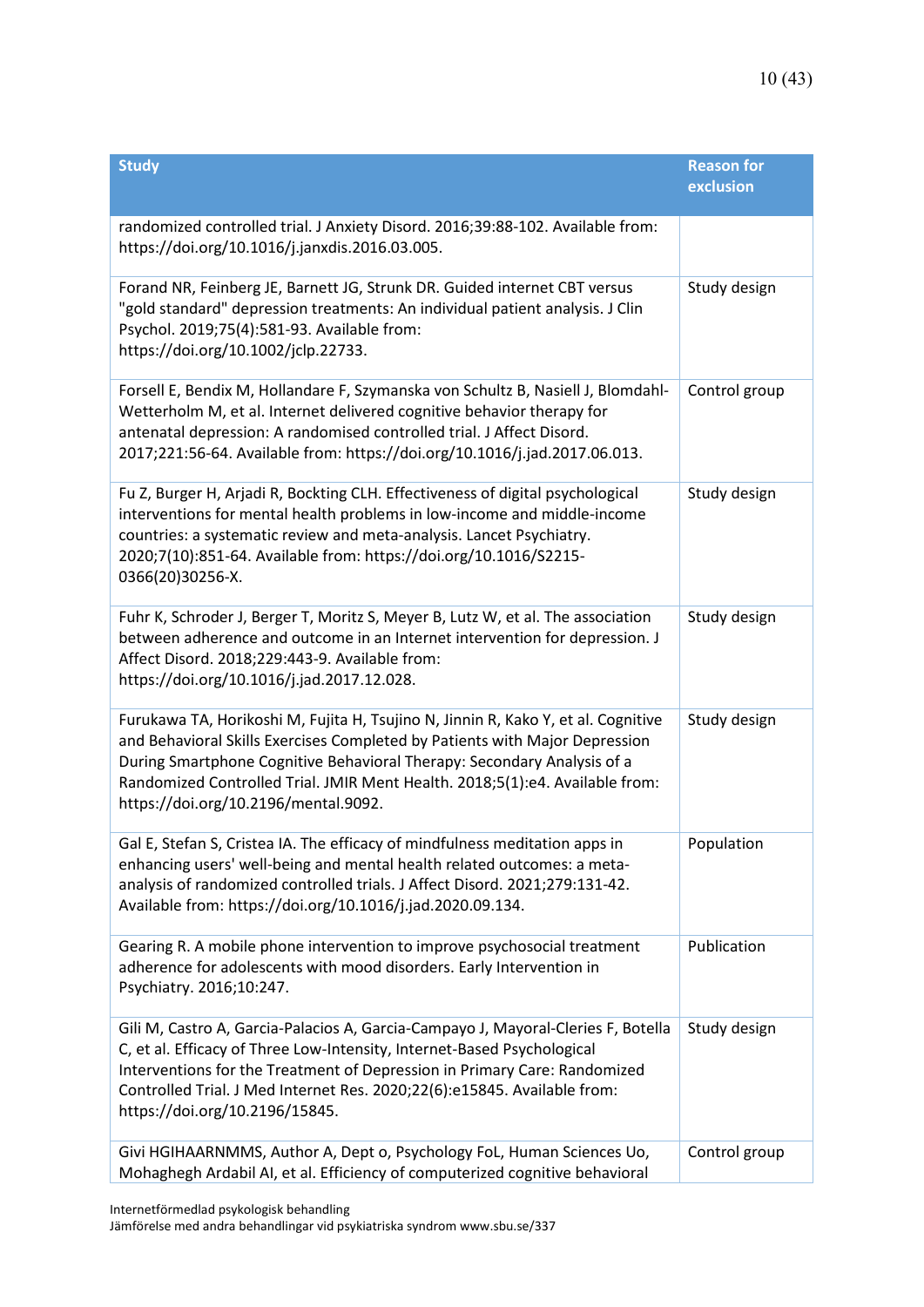| <b>Study</b>                                                                                                                                                                                                                                                                                                                                                                                                        | <b>Reason for</b><br>exclusion |
|---------------------------------------------------------------------------------------------------------------------------------------------------------------------------------------------------------------------------------------------------------------------------------------------------------------------------------------------------------------------------------------------------------------------|--------------------------------|
| therapy versus clinical intervention for the treatment of major depression.<br>Koomesh. 2012;13(2):218-24.                                                                                                                                                                                                                                                                                                          |                                |
| Gratzer D, Khalid-Khan F. Internet-delivered cognitive behavioural therapy in<br>the treatment of psychiatric illness. CMAJ. 2016;188(4):263-72. Available from:<br>https://doi.org/10.1503/cmaj.150007.                                                                                                                                                                                                            | Study design                   |
| Griffiths KM, Farrer L, Christensen H. The efficacy of internet interventions for<br>depression and anxiety disorders: a review of randomised controlled trials.<br>Med J Aust. 2010;192(S11):S4-11. Available from:<br>https://doi.org/10.5694/j.1326-5377.2010.tb03685.x.                                                                                                                                         | Study design                   |
| Grist R, Cavanagh K. Computerised cognitive behavioural therapy for common<br>mental health disorders, what works, for whom under what circumstances? A<br>systematic review and meta-analysis. Journal of Contemporary Psychotherapy.<br>2013;43(4):243-51.                                                                                                                                                        | Study design                   |
| Grist R, Croker A, Denne M, Stallard P. Technology Delivered Interventions for<br>Depression and Anxiety in Children and Adolescents: A Systematic Review and<br>Meta-analysis. Clin Child Fam Psychol Rev. 2019;22(2):147-71. Available from:<br>https://doi.org/10.1007/s10567-018-0271-8.                                                                                                                        | Study design                   |
| Grist R, Porter J, Stallard P. Mental Health Mobile Apps for Preadolescents and<br>Adolescents: A Systematic Review. J Med Internet Res. 2017;19(5):e176.<br>Available from: https://doi.org/10.2196/jmir.7332.                                                                                                                                                                                                     | Study design                   |
| Haberkamp A, Walter H, Althaus P, Schmuck M, Rief W, Schmidt F. Testing a<br>gamified Spider App to reduce spider fear and avoidance. J Anxiety Disord.<br>2021;77:102331. Available from:<br>https://doi.org/10.1016/j.janxdis.2020.102331.                                                                                                                                                                        | Intervention                   |
| Hadjistavropoulos HD, Alberts NM, Nugent M, Marchildon G. Improving Access<br>to Psychological Services Through Therapist-Assisted, Internet-Delivered<br>Cognitive Behaviour Therapy. Canadian Psychology. 2014;55(4):303-11.                                                                                                                                                                                      | Study design                   |
| Hadjistavropoulos HD, Peynenburg V, Nugent M, Karin E, Titov N, Dear BF.<br>Transdiagnostic Internet-delivered cognitive behaviour therapy with therapist<br>support offered once-weekly or once-weekly supplemented with therapist<br>support within one-business-day: Pragmatic randomized controlled trial.<br>Internet Interv. 2020;22:100347. Available from:<br>https://doi.org/10.1016/j.invent.2020.100347. | Control group                  |
| Hadjistavropoulos HD, Peynenburg V, Thiessen DL, Nugent M, Adlam K, Owens<br>KMB, et al. A pragmatic factorial randomized controlled trial of transdiagnostic<br>internet-delivered cognitive behavioural therapy: Exploring benefits of                                                                                                                                                                            | Intervention                   |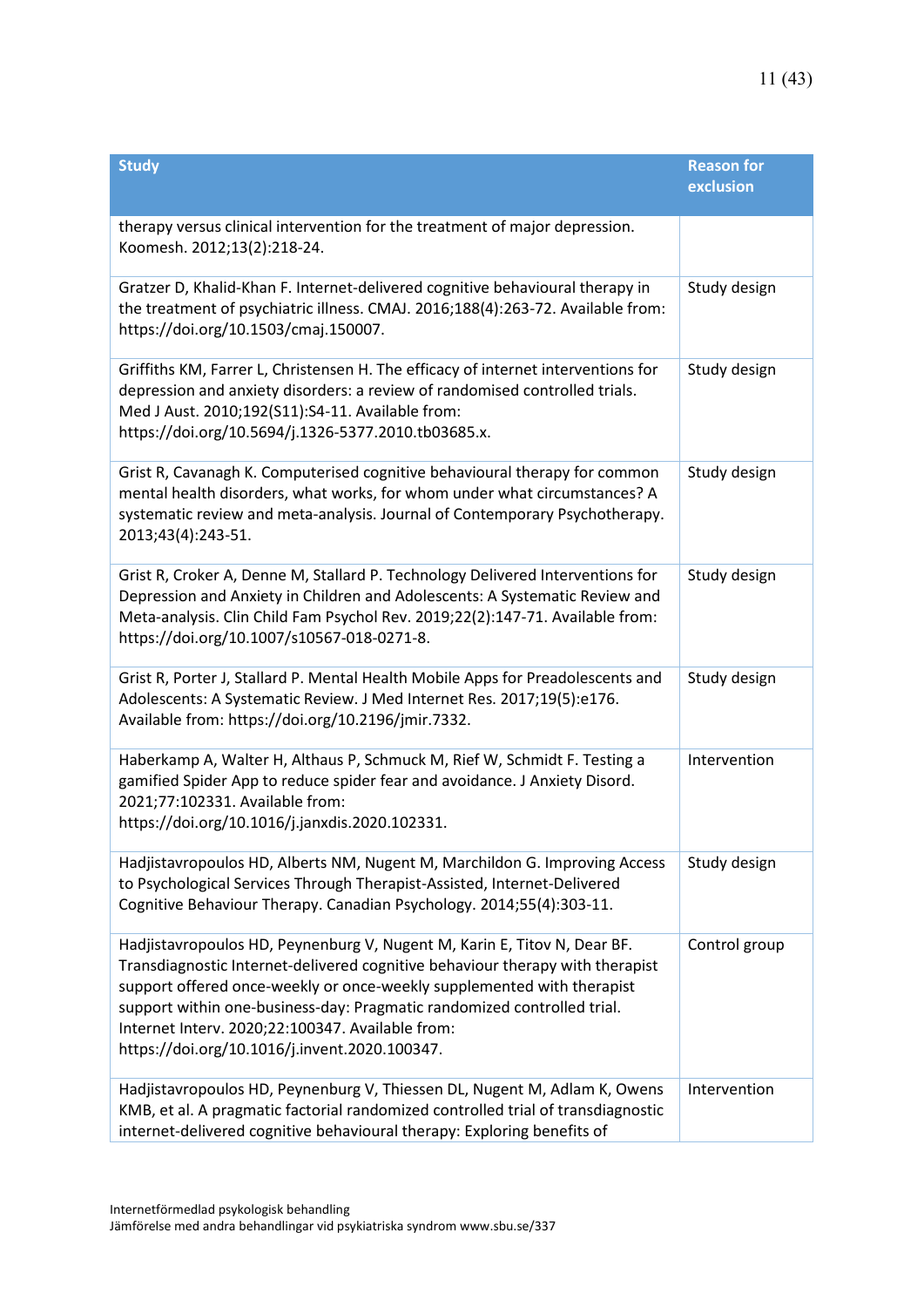| <b>Study</b>                                                                                                                                                                                                                                                                                                                                                                             | <b>Reason for</b><br>exclusion |
|------------------------------------------------------------------------------------------------------------------------------------------------------------------------------------------------------------------------------------------------------------------------------------------------------------------------------------------------------------------------------------------|--------------------------------|
| homework reflection questionnaires and twice-weekly therapist support.<br>Internet interventions, 2020; 22100357.                                                                                                                                                                                                                                                                        |                                |
| Hadjistavropoulos HD, Schneider LH, Edmonds M, Karin E, Nugent MN, Dirkse<br>D, et al. Randomized controlled trial of internet-delivered cognitive behaviour<br>therapy comparing standard weekly versus optional weekly therapist support. J<br>Anxiety Disord. 2017;52:15-24. Available from:<br>https://doi.org/10.1016/j.janxdis.2017.09.006.                                        | Control group                  |
| Haga SM, Drozd F, Lisoy C, Wentzel-Larsen T, Slinning K. Mamma Mia - A<br>randomized controlled trial of an internet-based intervention for perinatal<br>depression. Psychol Med. 2019;49(11):1850-8. Available from:<br>https://doi.org/10.1017/S0033291718002544.                                                                                                                      | Population                     |
| Haghnia Y, Samad-Soltani T, Yousefi M, Sadr H, Rezaei-Hachesu P.<br>Telepsychiatry- Based Care for the Treatment Follow-Up of Iranian War<br>Veterans with Post-Traumatic Stress Disorder: A Randomized Controlled Trial.<br>Iran J Med Sci. 2019;44(4):291-8. Available from:<br>https://doi.org/10.30476/IJMS.2019.44944.                                                              | Intervention                   |
| Haller M, Norman SB, Cummins K, Trim RS, Xu X, Cui R, et al. Integrated<br>Cognitive Behavioral Therapy Versus Cognitive Processing Therapy for Adults<br>With Depression, Substance Use Disorder, and Trauma. J Subst Abuse Treat.<br>2016;62:38-48. Available from: https://doi.org/10.1016/j.jsat.2015.11.005.                                                                        | Intervention                   |
| Hamdeh AA, Bjureberg J, Lenhard F, Hedman-Lagerlöf E, Flygare O, Lundström<br>L, et al. Sudden gains in internet-based cognitive behavior therapy for<br>obsessive-compulsive disorder. Journal of Obsessive-Compulsive and Related<br>Disorders. 2019;21:75-81.                                                                                                                         | Study design                   |
| Hange D, Ariai N, Kivi M, Eriksson MC, Nejati S, Petersson EL. The impact of<br>internet-based cognitive behavior therapy on work ability in patients with<br>depression - a randomized controlled study. Int J Gen Med. 2017;10:151-9.<br>Available from: https://doi.org/10.2147/IJGM.S129710.                                                                                         | Study design                   |
| Harrer M, Apolinario-Hagen J, Fritsche L, Salewski C, Zarski AC, Lehr D, et al.<br>Effect of an internet- and app-based stress intervention compared to online<br>psychoeducation in university students with depressive symptoms: Results of a<br>randomized controlled trial. Internet Interv. 2021;24:100374. Available from:<br>https://doi.org/10.1016/j.invent.2021.100374.        | Intervention                   |
| Hartmann AS, Schmidt M, Staufenbiel T, Ebert DD, Martin A, Schoenenberg K.<br>ImaginYouth-A Therapist-Guided Internet-Based Cognitive-Behavioral Program<br>for Adolescents and Young Adults With Body Dysmorphic Disorder: Study<br>Protocol for a Two-Arm Randomized Controlled Trial. Front Psychiatry.<br>2021;12:682965. Available from: https://doi.org/10.3389/fpsyt.2021.682965. | Publication                    |

Internetförmedlad psykologisk behandling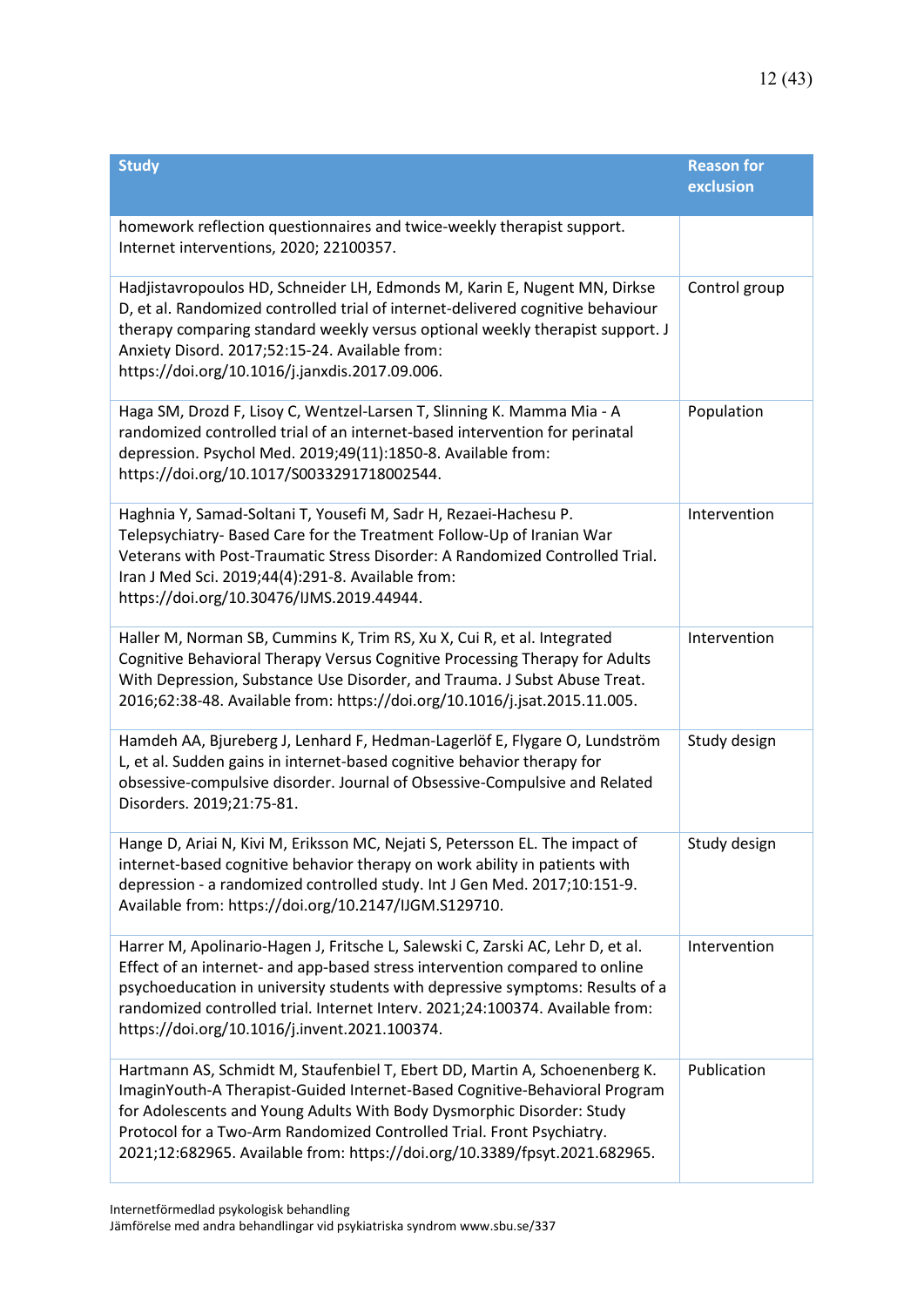| <b>Study</b>                                                                                                                                                                                                                                                                                                                                      | <b>Reason for</b><br>exclusion |
|---------------------------------------------------------------------------------------------------------------------------------------------------------------------------------------------------------------------------------------------------------------------------------------------------------------------------------------------------|--------------------------------|
| Haug T, Nordgreen T, Ost LG, Kvale G, Tangen T, Andersson G, et al. Stepped<br>care versus face-to-face cognitive behavior therapy for panic disorder and<br>social anxiety disorder: Predictors and moderators of outcome. Behav Res Ther.<br>2015;71:76-89. Available from: https://doi.org/10.1016/j.brat.2015.06.002.                         | Intervention                   |
| Hauschildt M, Schröder J, Moritz S. Randomized-controlled trial on a novel<br>(meta-)cognitive self-help approach for obsessive-compulsive disorder<br>("myMCT"). Journal of Obsessive-Compulsive and Related Disorders.<br>2016;10:26-34.                                                                                                        | Control group                  |
| Hedman E, Axelsson E, Andersson E, Lekander M, Ljotsson B. Exposure-based<br>cognitive-behavioural therapy via the internet and as bibliotherapy for somatic<br>symptom disorder and illness anxiety disorder: randomised controlled trial. Br J<br>Psychiatry. 2016;209(5):407-13. Available from:<br>https://doi.org/10.1192/bjp.bp.116.181396. | Control group                  |
| Hedman E, Axelsson E, Gorling A, Ritzman C, Ronnheden M, El Alaoui S, et al.<br>Internet-delivered exposure-based cognitive-behavioural therapy and<br>behavioural stress management for severe health anxiety: randomised<br>controlled trial. Br J Psychiatry. 2014;205(4):307-14. Available from:<br>https://doi.org/10.1192/bjp.bp.113.140913 | Control group                  |
| Hedman E, Hesser H, Andersson E, Axelsson E, Ljotsson B. The mediating effect<br>of mindful non-reactivity in exposure-based cognitive behavior therapy for<br>severe health anxiety. J Anxiety Disord. 2017;50:15-22. Available from:<br>https://doi.org/10.1016/j.janxdis.2017.04.007.                                                          | Control group                  |
| Hedman E, Lindefors N, Andersson G, Andersson E, Lekander M, Ruck C, et al.<br>Predictors of outcome in Internet-based cognitive behavior therapy for severe<br>health anxiety. Behav Res Ther. 2013;51(10):711-7. Available from:<br>https://doi.org/10.1016/j.brat.2013.07.009.                                                                 | Study design                   |
| Heim E, Ramia JA, Hana RA, Burchert S, Carswell K, Cornelisz I, et al. Step-by-<br>step: Feasibility randomised controlled trial of a mobile-based intervention for<br>depression among populations affected by adversity in Lebanon. Internet<br>interventions, 2021; 24100380.                                                                  | Population                     |
| Heller HM, Hoogendoorn AW, Honig A, Broekman BFP, van Straten A. The<br>Effectiveness of a Guided Internet-Based Tool for the Treatment of Depression<br>and Anxiety in Pregnancy (MamaKits Online): Randomized Controlled Trial. J<br>Med Internet Res. 2020;22(3):e15172. Available from:<br>https://doi.org/10.2196/15172.                     | Population                     |
| Hetrick SE, Yuen HP, Bailey E, Cox GR, Templer K, Rice SM, et al. Internet-based<br>cognitive behavioural therapy for young people with suicide-related behaviour                                                                                                                                                                                 | Population                     |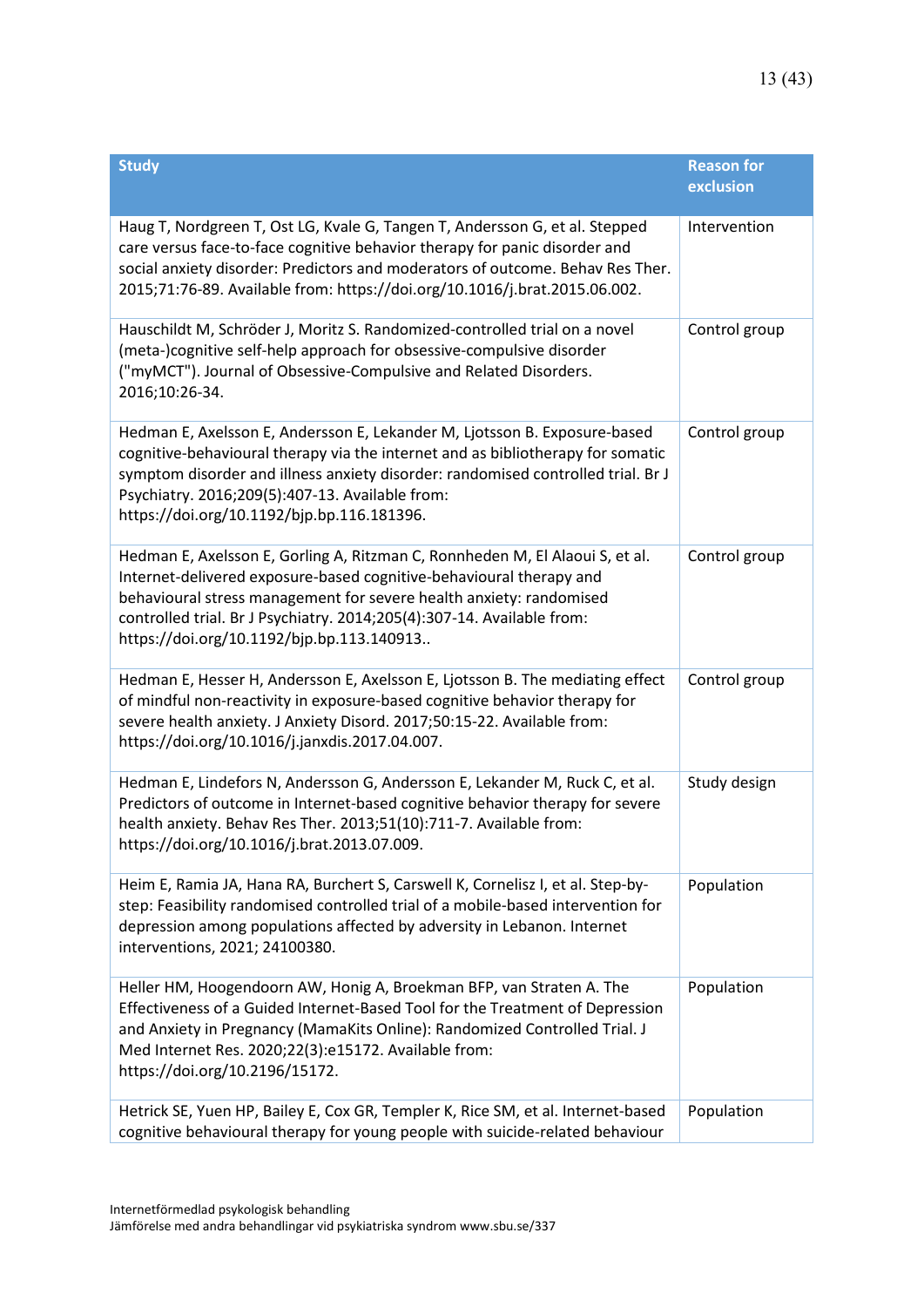| <b>Study</b>                                                                                                                                                                                                                                                                                                        | <b>Reason for</b><br>exclusion |
|---------------------------------------------------------------------------------------------------------------------------------------------------------------------------------------------------------------------------------------------------------------------------------------------------------------------|--------------------------------|
| (Reframe-IT): a randomised controlled trial. Evid Based Ment Health.<br>2017;20(3):76-82. Available from: https://doi.org/10.1136/eb-2017-102719.                                                                                                                                                                   |                                |
| Hirsch CR, Krahe C, Whyte J, Loizou S, Bridge L, Norton S, et al. Interpretation<br>training to target repetitive negative thinking in generalized anxiety disorder<br>and depression. J Consult Clin Psychol. 2018;86(12):1017-30. Available from:<br>https://doi.org/10.1037/ccp0000310.                          | Control group                  |
| Hoffmann D, Rask CU, Hedman-Lagerlof E, Jensen JS, Frostholm L. Efficacy of<br>internet-delivered acceptance and commitment therapy for severe health<br>anxiety: results from a randomized, controlled trial. Psychol Med. 2020:1-11.<br>Available from: https://doi.org/10.1017/S0033291720001312.                | Control group                  |
| Hoffmann D, Rask CU, Hedman-Lagerlöf E, Jensen JS, Frostholm L. Internet-<br>delivered psychological treatment for patients with health anxiety: Results<br>from a randomized, controlled trial. Journal of Psychosomatic Research.<br>2019;121:113.                                                                | Publication                    |
| Hollandare F, Anthony SA, Randestad M, Tillfors M, Carlbring P, Andersson G,<br>et al. Two-year outcome of internet-based relapse prevention for partially<br>remitted depression. Behav Res Ther. 2013;51(11):719-22. Available from:<br>https://doi.org/10.1016/j.brat.2013.08.002.                               | Control group                  |
| Hoorelbeke K, Koster EHW. Internet-delivered cognitive control training as a<br>preventive intervention for remitted depressed patients: Evidence from a<br>double-blind randomized controlled trial study. J Consult Clin Psychol.<br>2017;85(2):135-46. Available from: https://doi.org/10.1037/ccp0000128.       | Population                     |
| Hungerbuehler I, Leite RFM, van de Bilt MT, Gattaz WF. A randomized clinical<br>trial of home-based telepsychiatric outpatient care via videoconferencing:<br>Design, methodology, and implementation. Revista de Psiquiatria Clinica.<br>2015;42(3):76-8.                                                          | Intervention                   |
| Hungerbuehler I, Valiengo L, Loch AA, Rossler W, Gattaz WF. Home-Based<br>Psychiatric Outpatient Care Through Videoconferencing for Depression: A<br>Randomized Controlled Follow-Up Trial. JMIR Ment Health. 2016;3(3):e36.<br>Available from: https://doi.org/10.2196/mental.5675.                                | Intervention                   |
| Hunkeler EM, Hargreaves WA, Fireman B, Terdiman J, Meresman JF, Porterfield<br>Y, et al. A web-delivered care management and patient self-management<br>program for recurrent depression: a randomized trial. Psychiatr Serv.<br>2012;63(11):1063-71. Available from:<br>https://doi.org/10.1176/appi.ps.005332011. | Population                     |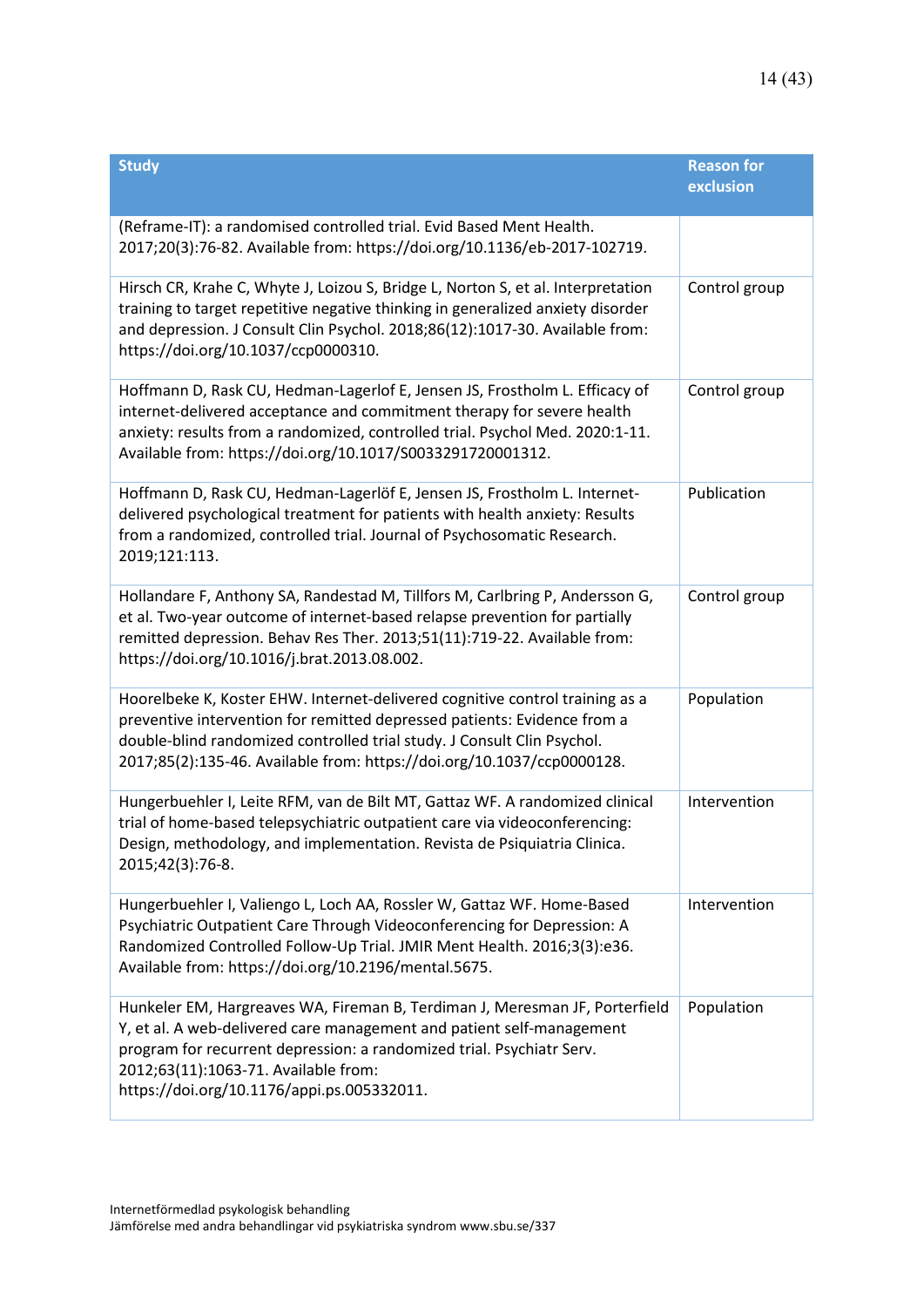| <b>Study</b>                                                                                                                                                                                                                                                                                                                                                                      | <b>Reason for</b><br>exclusion |
|-----------------------------------------------------------------------------------------------------------------------------------------------------------------------------------------------------------------------------------------------------------------------------------------------------------------------------------------------------------------------------------|--------------------------------|
| Hrynyschyn R, Dockweiler C. Effectiveness of Smartphone-Based Cognitive<br>Behavioral Therapy Among Patients With Major Depression: Systematic Review<br>of Health Implications. JMIR mHealth and uHealth. 2021;9(2):e24703.                                                                                                                                                      | Population                     |
| Hur JW, Kim B, Park D, Choi SW. A Scenario-Based Cognitive Behavioral Therapy<br>Mobile App to Reduce Dysfunctional Beliefs in Individuals with Depression: A<br>Randomized Controlled Trial. Telemed J E Health. 2018;24(9):710-6. Available<br>from: https://doi.org/10.1089/tmj.2017.0214.                                                                                     | Control group                  |
| Hwang H, Bae S, Hong JS, Han DH. Comparing Effectiveness Between a Mobile<br>App Program and Traditional Cognitive Behavior Therapy in Obsessive-<br>Compulsive Disorder: Evaluation Study. JMIR mental health. 2021;8(1):e23778.                                                                                                                                                 | Intervention                   |
| Imai H, Takeshima N, Hayasaka Y, Yonemoto N, Ogawa Y, Tajika A, et al.<br>Association between patients' feedback comments and depressive mood,<br>satisfaction, homework conducted, and dropouts during self-guided<br>smartphone cognitive behavioral therapy. Psychiatry Clin Neurosci.<br>2019;73(6):349-50. Available from: https://doi.org/10.1111/pcn.12849.                | Study design                   |
| Ingram DMM, Author A, University of Wisconsin AFCs, Hospital MWIUS,<br>Correspondence A, D. Ingram UoWAFCsH, et al. A computerized self-help<br>intervention is as effective as face-to-face counseling for adolescents seeking<br>help for depression. Journal of Pediatrics. 2012;161(5):967-8.                                                                                 | Publication                    |
| Ivanova E, Lindner P, Ly KH, Dahlin M, Vernmark K, Andersson G, et al. Guided<br>and unguided Acceptance and Commitment Therapy for social anxiety disorder<br>and/or panic disorder provided via the Internet and a smartphone application:<br>A randomized controlled trial. J Anxiety Disord. 2016;44:27-35. Available from:<br>https://doi.org/10.1016/j.janxdis.2016.09.012. | Control group                  |
| Jahoda A, Hastings R, Hatton C, Cooper SA, Dagnan D, Zhang R, et al.<br>Comparison of behavioural activation with guided self-help for treatment of<br>depression in adults with intellectual disabilities: a randomised controlled trial.<br>Lancet Psychiatry. 2017;4(12):909-19. Available from:<br>https://doi.org/10.1016/S2215-0366(17)30426-1.                             | Intervention                   |
| Jannati N, Mazhari S, Ahmadian L, Mirzaee M. Effectiveness of an app-based<br>cognitive behavioral therapy program for postpartum depression in primary<br>care: A randomized controlled trial. Int J Med Inform. 2020;141:104145.<br>Available from: https://doi.org/10.1016/j.ijmedinf.2020.104145.                                                                             | Control group                  |
| Jiao N, Zhu L, Chong YS, Chan WS, Luo N, Wang W, et al. Web-based versus<br>home-based postnatal psychoeducational interventions for first-time mothers:<br>A randomised controlled trial. Int J Nurs Stud. 2019;99:103385. Available from:<br>https://doi.org/10.1016/j.ijnurstu.2019.07.002.                                                                                    | Population                     |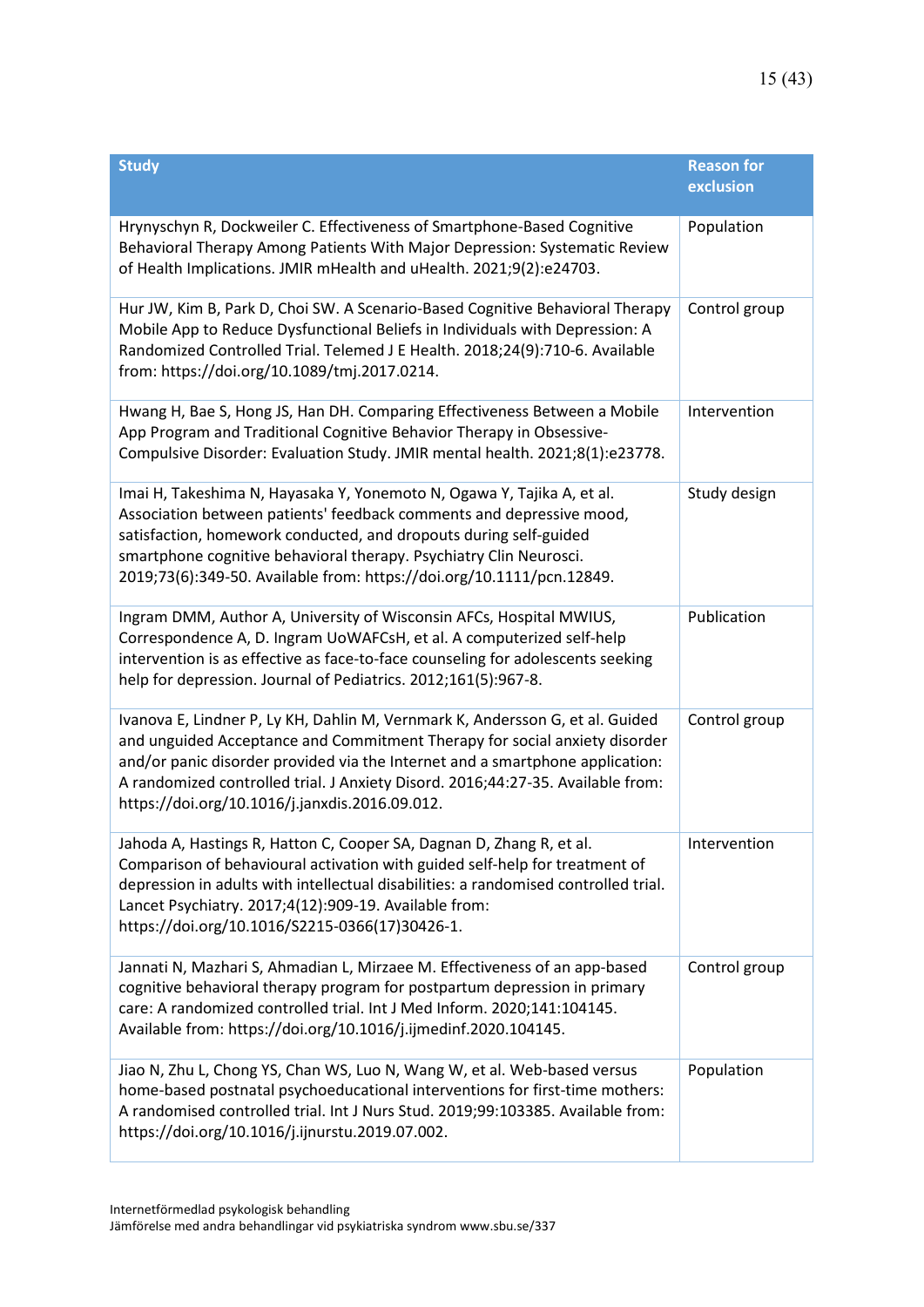| <b>Study</b>                                                                                                                                                                                                                                                                                                                                                                                       | <b>Reason for</b><br>exclusion |
|----------------------------------------------------------------------------------------------------------------------------------------------------------------------------------------------------------------------------------------------------------------------------------------------------------------------------------------------------------------------------------------------------|--------------------------------|
| Johansson R, Bjorklund M, Hornborg C, Karlsson S, Hesser H, Ljotsson B, et al.<br>Affect-focused psychodynamic psychotherapy for depression and anxiety<br>through the Internet: a randomized controlled trial. PeerJ. 2013;1:e102.<br>Available from: https://doi.org/10.7717/peerj.102.                                                                                                          | Control group                  |
| Jolstedt M, Wahlund T, Lenhard F, Ljotsson B, Mataix-Cols D, Nord M, et al.<br>Efficacy and cost-effectiveness of therapist-guided internet cognitive<br>behavioural therapy for paediatric anxiety disorders: a single-centre, single-<br>blind, randomised controlled trial. Lancet Child Adolesc Health. 2018;2(11):792-<br>801. Available from: https://doi.org/10.1016/S2352-4642(18)30275-X. | Control group                  |
| Jonassaint CR, Belnap B, Rollman BL. Racial differences in the effectiveness of<br>computerized cognitive behavioral therapy for mental health disorders.<br>Psychosomatic Medicine. 2019;81(4):A141.                                                                                                                                                                                              | Study design                   |
| Jonassaint CR, Belnap BH, Huang Y, Karp JF, Abebe KZ, Rollman BL. Racial<br>Differences in the Effectiveness of Internet-Delivered Mental Health Care. J<br>Gen Intern Med. 2020;35(2):490-7. Available from:<br>https://doi.org/10.1007/s11606-019-05542-1.                                                                                                                                       | Study design                   |
| Kaiser T, Boschloo L, Berger T, Meyer B, Spath-Nellissen C, Schroder J, et al.<br>Maintaining Outcomes of Internet-Delivered Cognitive-Behavioral Therapy for<br>Depression: A Network Analysis of Follow-Up Effects. Front Psychiatry.<br>2021;12:598317. Available from: https://doi.org/10.3389/fpsyt.2021.598317.                                                                              | Population                     |
| Kalapatapu RK, Ho J, Cai X, Vinogradov S, Batki SL, Mohr DC. Cognitive-<br>behavioral therapy in depressed primary care patients with co-occurring<br>problematic alcohol use: effect of telephone-administered vs. face-to-face<br>treatment-a secondary analysis. J Psychoactive Drugs. 2014;46(2):85-92.<br>Available from: https://doi.org/10.1080/02791072.2013.876521.                       | Intervention                   |
| Kanstrup M, Singh L, Goransson KE, Widoff J, Taylor RS, Gamble B, et al.<br>Reducing intrusive memories after trauma via a brief cognitive task<br>intervention in the hospital emergency department: an exploratory pilot<br>randomised controlled trial. Transl Psychiatry. 2021;11(1):30. Available from:<br>https://doi.org/10.1038/s41398-020-01124-6.                                        | Intervention                   |
| Karbasi A, Haratian A. The Efficacy of Internet-based Cognitive Behavioral<br>Therapy on the Anxiety Disorders among Adolescent Girls. Adv Biomed Res.<br>2018;7:13. Available from: https://doi.org/10.4103/abr.abr_203_16.                                                                                                                                                                       | Control group                  |
| Karyotaki E, Efthimiou O, Miguel C, Bermpohl FMG, Furukawa TA, Cuijpers P, et<br>al. Internet-Based Cognitive Behavioral Therapy for Depression: A Systematic<br>Review and Individual Patient Data Network Meta-analysis. JAMA Psychiatry.<br>2021;78(4):361-71. Available from:<br>https://doi.org/10.1001/jamapsychiatry.2020.4364.                                                             | Intervention                   |

Internetförmedlad psykologisk behandling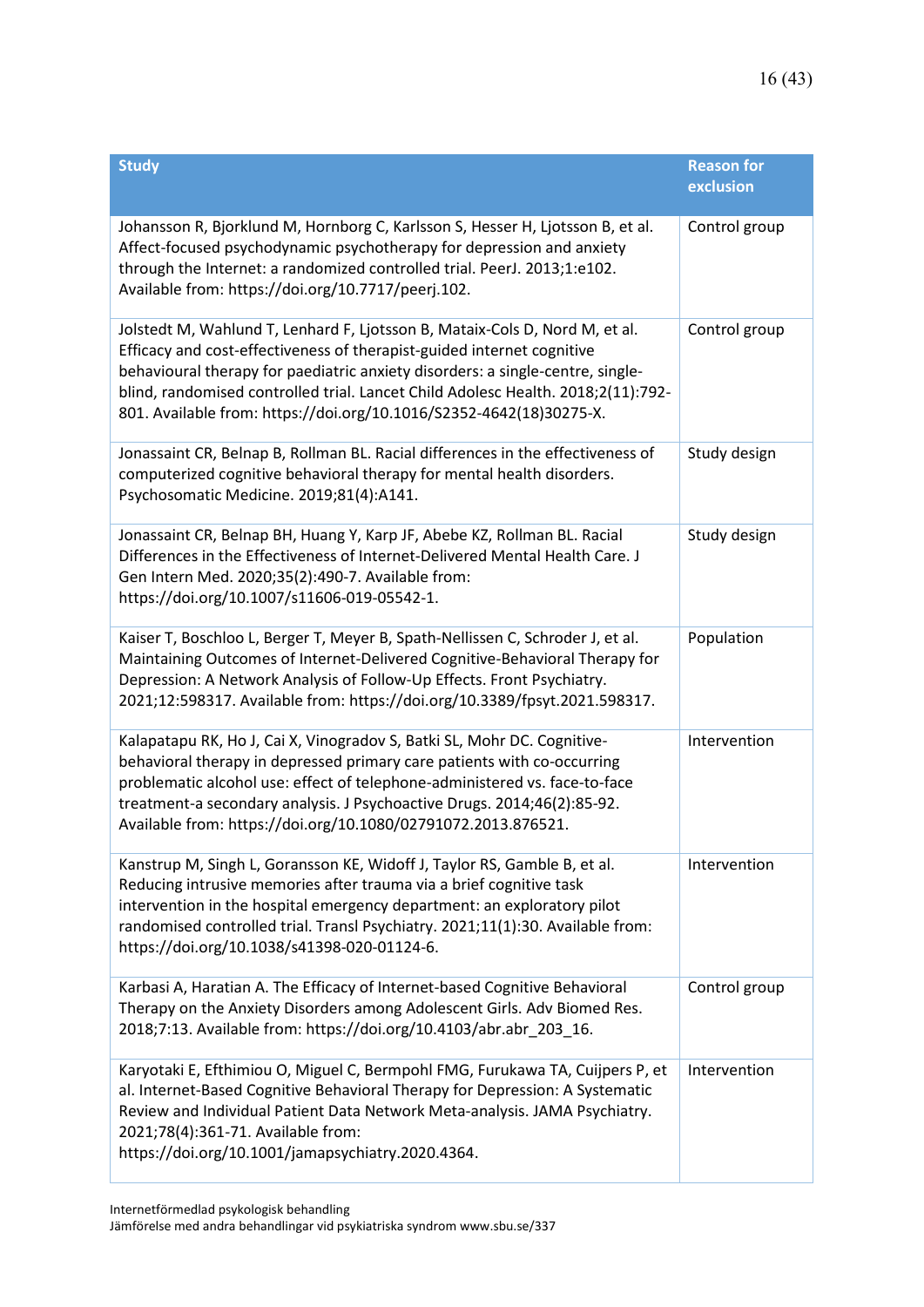| <b>Study</b>                                                                                                                                                                                                                                                                                                                                                                       | <b>Reason for</b><br>exclusion |
|------------------------------------------------------------------------------------------------------------------------------------------------------------------------------------------------------------------------------------------------------------------------------------------------------------------------------------------------------------------------------------|--------------------------------|
| Kay-Lambkin FJBALKBJLTJ, Author A, National D, Alcohol, Research Centre<br>CMHUONSWc, Level WNSWA, et al. It's worth a try: The treatment experiences<br>of rural and Urban participants in a randomized controlled trial of<br>computerized psychological treatment for comorbid depression and<br>alcohol/other drug use. Journal of Dual Diagnosis. 2012;8(4):262-76.           | Population                     |
| Kay-Lambkin FJ, Baker AL, Palazzi K, Lewin TJ, Kelly BJ. Therapeutic Alliance,<br>Client Need for Approval, and Perfectionism as Differential Moderators of<br>Response to eHealth and Traditionally Delivered Treatments for Comorbid<br>Depression and Substance Use Problems. Int J Behav Med. 2017;24(5):728-39.<br>Available from: https://doi.org/10.1007/s12529-017-9676-x. | Study design                   |
| Kerber A, Beintner I, Burchert S, Knaevelsrud C. Does app-based unguided self-<br>management improve mental health literacy, patient empowerment and<br>access to care for people with mental health impairments? Study protocol for a<br>randomised controlled trial. BMJ Open. 2021;11(7):e049688.                                                                               | Study design                   |
| Khanna MS, Carper MM, Harris MS, Kendall PC. Web-Based Parent-Training for<br>Parents of Youth With Impairment From Anxiety. Evid Based Pract Child<br>Adolesc Ment Health. 2017;2(1):43-53. Available from:<br>https://doi.org/10.1080/23794925.2017.1283548.                                                                                                                     | Population                     |
| Kishimoto T, Krieger T, Berger T, Qian M, Chen H, Yang Y. Internet-based<br>cognitive behavioral therapy for social anxiety with and without guidance<br>compared to a wait list in China: A propensity score study. Psychotherapy and<br>Psychosomatics. 2016;85(5):317-9.                                                                                                        | Study design                   |
| Kladnitski N, Smith J, Uppal S, James MA, Allen AR, Andrews G, et al.<br>Transdiagnostic internet-delivered CBT and mindfulness-based treatment for<br>depression and anxiety: A randomised controlled trial. Internet Interv.<br>2020;20:100310. Available from:<br>https://doi.org/10.1016/j.invent.2020.100310.                                                                 | Control group                  |
| Klein JP, Berger T, Schroder J, Spath C, Meyer B, Caspar F, et al. Effects of a<br>Psychological Internet Intervention in the Treatment of Mild to Moderate<br>Depressive Symptoms: Results of the EVIDENT Study, a Randomized Controlled<br>Trial. Psychother Psychosom. 2016;85(4):218-28. Available from:<br>https://doi.org/10.1159/000445355.                                 | Population                     |
| Klein JP, Gamon C, Spath C, Berger T, Meyer B, Hohagen F, et al. Does<br>recruitment source moderate treatment effectiveness? A subgroup analysis<br>from the EVIDENT study, a randomised controlled trial of an internet<br>intervention for depressive symptoms. BMJ Open. 2017;7(7):e015391.<br>Available from: https://doi.org/10.1136/bmjopen-2016-015391.                    | Study design                   |
| Klein JP, Spath C, Schroder J, Meyer B, Greiner W, Hautzinger M, et al. Time to<br>remission from mild to moderate depressive symptoms: One year results from                                                                                                                                                                                                                      | Population                     |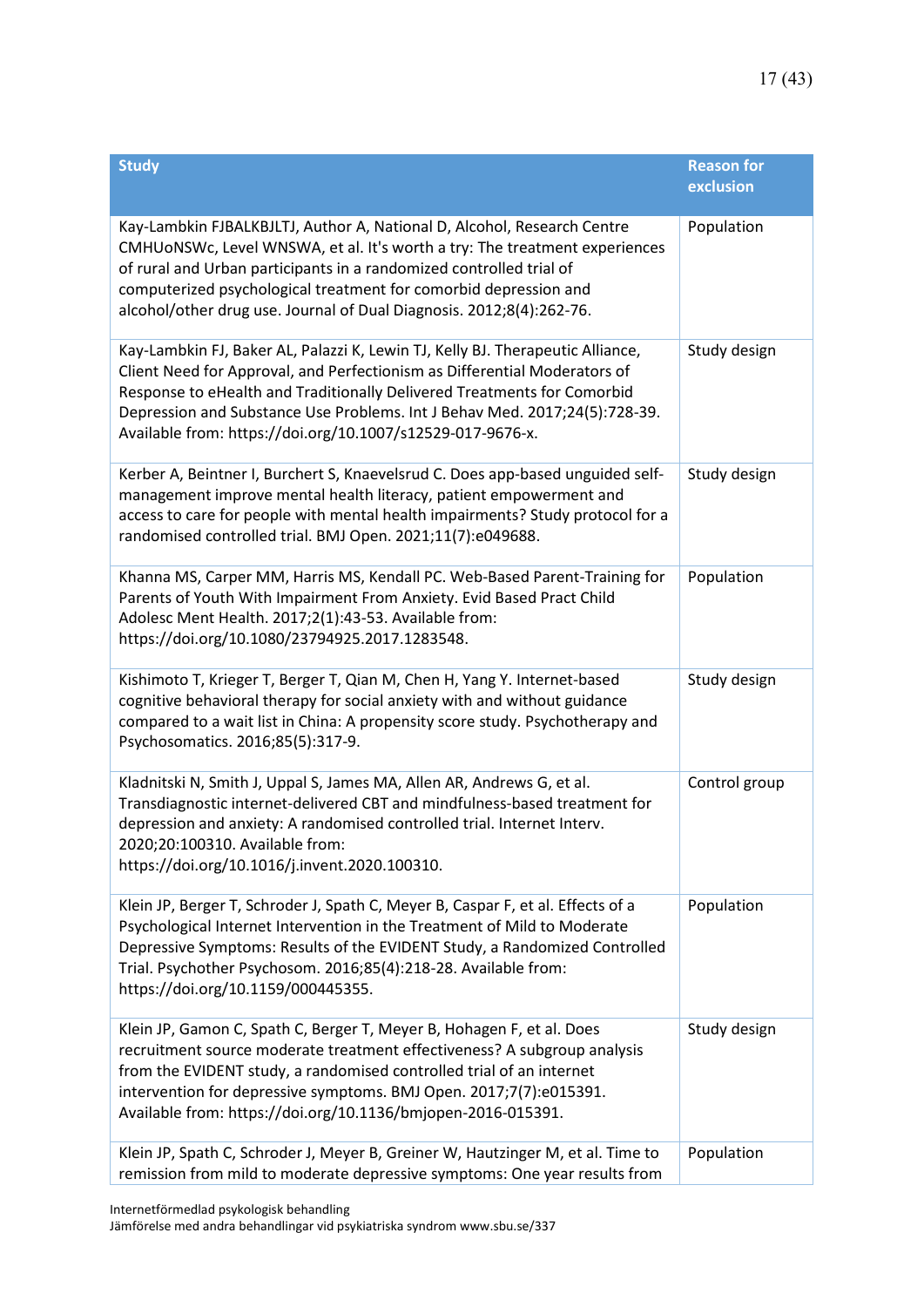| <b>Study</b>                                                                                                                                                                                                                                                                                                                                                                        | <b>Reason for</b><br>exclusion |
|-------------------------------------------------------------------------------------------------------------------------------------------------------------------------------------------------------------------------------------------------------------------------------------------------------------------------------------------------------------------------------------|--------------------------------|
| the EVIDENT-study, an RCT of an internet intervention for depression. Behav<br>Res Ther. 2017;97:154-62. Available from:<br>https://doi.org/10.1016/j.brat.2017.07.013.                                                                                                                                                                                                             |                                |
| Klein NS, Kok GD, Burger H, van Valen E, Riper H, Cuijpers P, et al. No<br>Sustainable Effects of an Internet-Based Relapse Prevention Program over 24<br>Months in Recurrent Depression: Primary Outcomes of a Randomized<br>Controlled Trial. Psychother Psychosom. 2018;87(1):55-7. Available from:<br>https://doi.org/10.1159/000485039.                                        | Population                     |
| Knopf A. OCD can be treated with internet-CBT. Brown University Child &<br>Adolescent Psychopharmacology Update. 2021;23(8):8-.                                                                                                                                                                                                                                                     | Publication                    |
| Kobak KA, Greist R, Jacobi DM, Levy-Mack H, Greist JH. Computer-assisted<br>cognitive behavior therapy for obsessive-compulsive disorder: a randomized<br>trial on the impact of lay vs. professional coaching. Ann Gen Psychiatry.<br>2015;14:10. Available from: https://doi.org/10.1186/s12991-015-0048-0.                                                                       | Control group                  |
| Kobak KA, Mundt JC, Kennard B. Integrating technology into cognitive behavior<br>therapy for adolescent depression: a pilot study. Ann Gen Psychiatry.<br>2015;14:37. Available from: https://doi.org/10.1186/s12991-015-0077-8.                                                                                                                                                    | Intervention                   |
| Kohnen M, Dreier M, Seeralan T, Kriston L, Harter M, Baumeister H, et al.<br>Evidence on Technology-Based Psychological Interventions in Diagnosed<br>Depression: Systematic Review. JMIR mental health, 2021; 8 (2): e21700.                                                                                                                                                       | Study design                   |
| Kok G, Burger H, Riper H, Cuijpers P, Dekker J, van Marwijk H, et al. The Three-<br>Month Effect of Mobile Internet-Based Cognitive Therapy on the Course of<br>Depressive Symptoms in Remitted Recurrently Depressed Patients: Results of a<br>Randomized Controlled Trial. Psychother Psychosom. 2015;84(2):90-9.<br>Available from: https://doi.org/10.1159/000369469.           | Population                     |
| Kooistra L, Ruwaard J, Wiersma J, van Oppen P, Riper H. Working Alliance in<br>Blended Versus Face-to-Face Cognitive Behavioral Treatment for Patients with<br>Depression in Specialized Mental Health Care. J Clin Med. 2020;9(2). Available<br>from: https://doi.org/10.3390/jcm9020347.                                                                                          | Intervention                   |
| Kooistra LC, Wiersma JE, Ruwaard J, Neijenhuijs K, Lokkerbol J, van Oppen P, et<br>al. Cost and Effectiveness of Blended Versus Standard Cognitive Behavioral<br>Therapy for Outpatients With Depression in Routine Specialized Mental Health<br>Care: Pilot Randomized Controlled Trial. J Med Internet Res.<br>2019;21(10):e14261. Available from: https://doi.org/10.2196/14261. | Intervention                   |
| Kordy H, Backenstrass M, Husing J, Wolf M, Aulich K, Burgy M, et al. Supportive<br>monitoring and disease management through the internet: an internet-                                                                                                                                                                                                                             | Publication                    |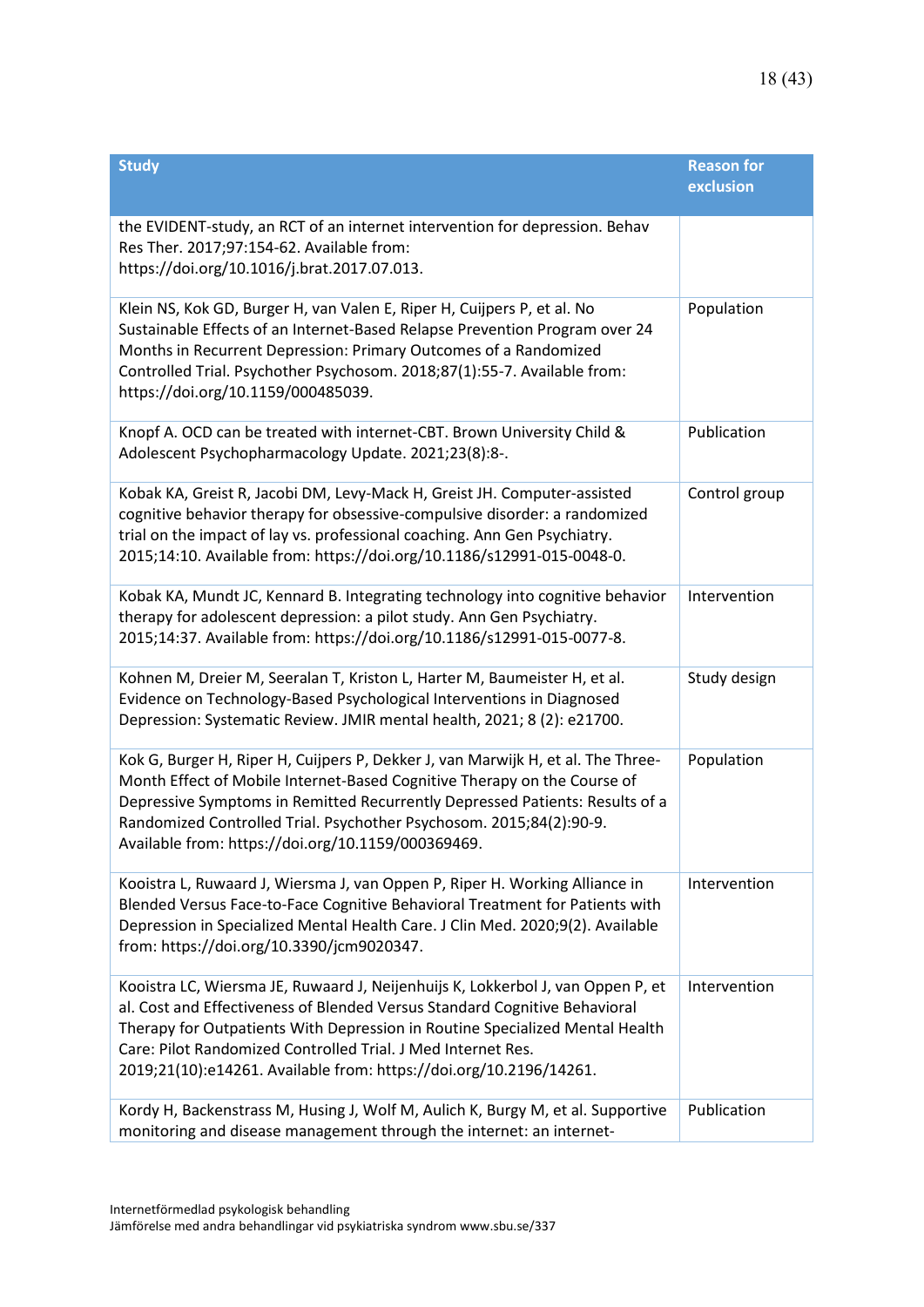| <b>Study</b>                                                                                                                                                                                                                                                                                                                                                        | <b>Reason for</b><br>exclusion |
|---------------------------------------------------------------------------------------------------------------------------------------------------------------------------------------------------------------------------------------------------------------------------------------------------------------------------------------------------------------------|--------------------------------|
| delivered intervention strategy for recurrent depression. Contemp Clin Trials.<br>2013;36(2):327-37. Available from: https://doi.org/10.1016/j.cct.2013.08.005.                                                                                                                                                                                                     |                                |
| Kordy H, Wolf M, Aulich K, Burgy M, Hegerl U, Husing J, et al. Internet-<br>Delivered Disease Management for Recurrent Depression: A Multicenter<br>Randomized Controlled Trial. Psychother Psychosom. 2016;85(2):91-8.<br>Available from: https://doi.org/10.1159/000441951.                                                                                       | Population                     |
| Kraepelien M, Forsell E, Karin E, Johansson R, Lindefors N, Kaldo V. Comparing<br>individually tailored to disorder-specific internet-based cognitive-behavioural<br>therapy: benchmarking study. BJPsych Open. 2018;4(4):282-4. Available from:<br>https://doi.org/10.1192/bjo.2018.41.                                                                            | Study design                   |
| Kramer LV, Grunzig SD, Baumeister H, Ebert DD, Bengel J. Effectiveness of a<br>Guided Web-Based Intervention to Reduce Depressive Symptoms before<br>Outpatient Psychotherapy: A Pragmatic Randomized Controlled Trial.<br>Psychotherapy & Psychosomatics. 2021;90(4):233-42.                                                                                       | Population                     |
| Kroenke K, Evans E, Weitlauf S, McCalley S, Porter B, Williams T, et al.<br>Comprehensive vs. Assisted Management of Mood and Pain Symptoms<br>(CAMMPS) trial: Study design and sample characteristics. Contemp Clin Trials.<br>2018;64:179-87. Available from: https://doi.org/10.1016/j.cct.2017.10.006.                                                          | Publication                    |
| Kyrios M, Ahern C, Fassnacht DB, Nedeljkovic M, Moulding R, Meyer D.<br>Therapist-Assisted Internet-Based Cognitive Behavioral Therapy Versus<br>Progressive Relaxation in Obsessive-Compulsive Disorder: Randomized<br>Controlled Trial. J Med Internet Res. 2018;20(8):e242. Available from:<br>https://doi.org/10.2196/jmir.9566.                                | Control group                  |
| Lanche M, Perkins C, Jr., Stoltzfoos L. Live, online CBT helps service members<br>with PTSD. Primary Psychiatry. 2008;15(2):20-.                                                                                                                                                                                                                                    | Publication                    |
| Lappalainen P, Granlund A, Siltanen S, Ahonen S, Vitikainen M, Tolvanen A, et<br>al. ACT Internet-based vs face-to-face? A randomized controlled trial of two<br>ways to deliver Acceptance and Commitment Therapy for depressive<br>symptoms: an 18-month follow-up. Behav Res Ther. 2014;61:43-54. Available<br>from: https://doi.org/10.1016/j.brat.2014.07.006. | Population                     |
| Lee J, Kim C, Nam JK. Online guided imagery in traumatic memory processing<br>for at-risk complex ptsd adults. Journal of Loss and Trauma. 2020.                                                                                                                                                                                                                    | Population                     |
| Lee M-J, Wu W-C, Chang H-C, Chen H-J, Lin W-S, Feng JY, et al. Effectiveness of<br>a school-based life skills program on emotional regulation and depression<br>among elementary school students: A randomized study. Children & Youth<br>Services Review. 2020;118:N.PAG-N.PAG.                                                                                    | Intervention                   |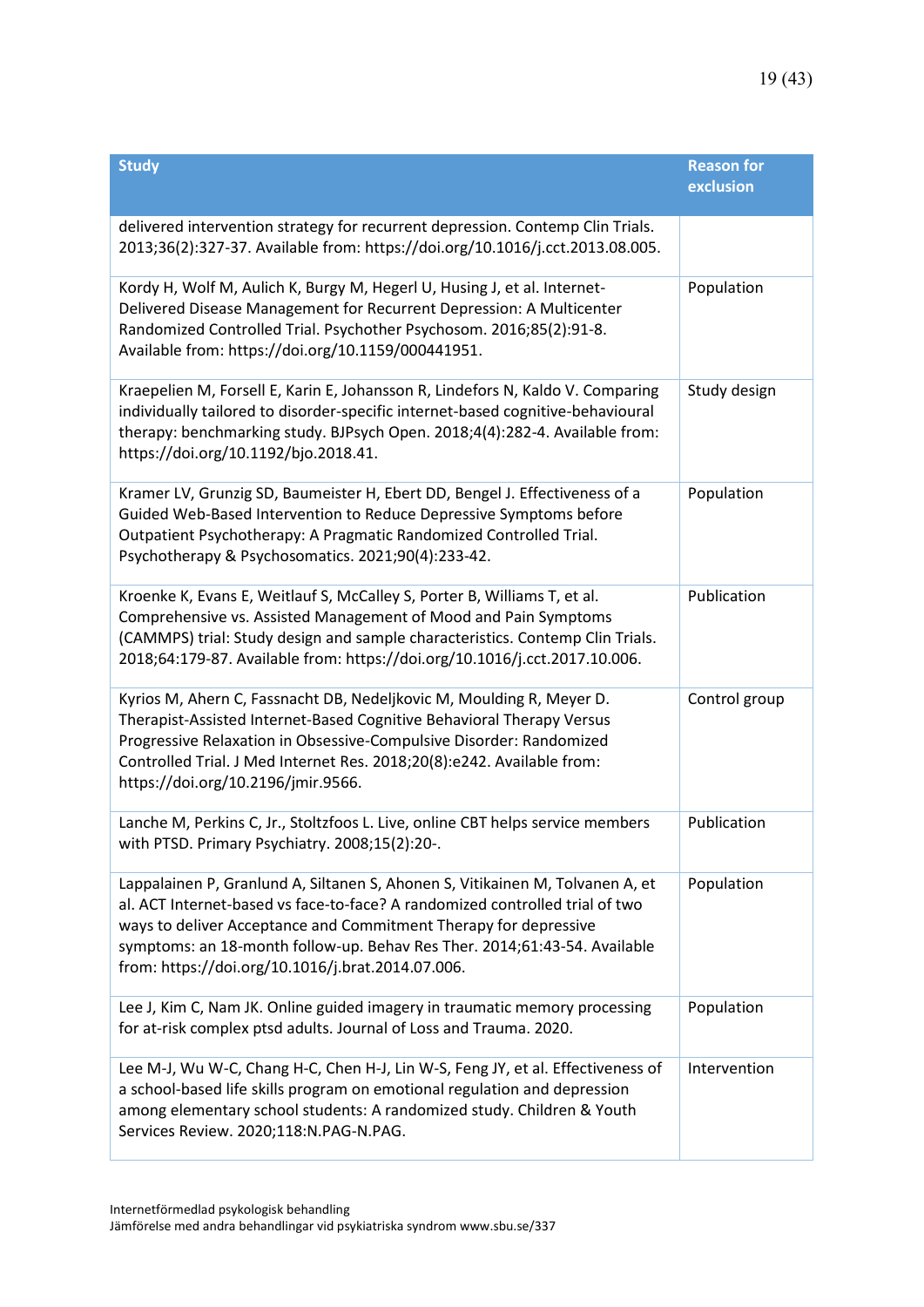| <b>Study</b>                                                                                                                                                                                                                                                                                                                                                                                                                     | <b>Reason for</b><br>exclusion |
|----------------------------------------------------------------------------------------------------------------------------------------------------------------------------------------------------------------------------------------------------------------------------------------------------------------------------------------------------------------------------------------------------------------------------------|--------------------------------|
| Lehavot K, Millard SP, Thomas RM, Yantsides K, Upham M, Beckman K, et al. A<br>randomized trial of an online, coach-assisted self-management PTSD<br>intervention tailored for women veterans. J Consult Clin Psychol.<br>2021;89(2):134-42. Available from: https://doi.org/10.1037/ccp0000556.                                                                                                                                 | Control group                  |
| Lenhard F, Andersson E, Mataix-Cols D, Ruck C, Aspvall K, Serlachius E. Long-<br>term outcomes of therapist-guided Internet-delivered cognitive behavior<br>therapy for pediatric obsessive-compulsive disorder. NPJ Digit Med.<br>2020;3:124. Available from: https://doi.org/10.1038/s41746-020-00327-x.                                                                                                                       | Study design                   |
| Leterme AC, Behal H, Demarty AL, Barasino O, Rougegrez L, Labreuche J, et al.<br>A blended cognitive behavioral intervention for patients with adjustment<br>disorder with anxiety: A randomized controlled trial. Internet Interv.<br>2020;21:100329. Available from:<br>https://doi.org/10.1016/j.invent.2020.100329.                                                                                                          | Intervention                   |
| Lin L-Y, Wang K, Kishimoto T, Rodriguez M, Qian M, Yang Y, et al. An Internet-<br>Based Intervention for Individuals With Social Anxiety and Different Levels of<br>Taijin Kyofusho in China. Journal of Cross-Cultural Psychology. 2020;51(5):387-<br>402.                                                                                                                                                                      | Control group                  |
| Lindqvist K, Mechler J, Carlbring P, Lilliengren P, Falkenstrom F, Andersson G, et<br>al. Affect-Focused Psychodynamic Internet-Based Therapy for Adolescent<br>Depression: Randomized Controlled Trial. J Med Internet Res.<br>2020;22(3):e18047. Available from: https://doi.org/10.2196/18047.                                                                                                                                | Control group                  |
| Littlewood E, Duarte A, Hewitt C, Knowles S, Palmer S, Walker S, et al. A<br>randomised controlled trial of computerised cognitive behaviour therapy for<br>the treatment of depression in primary care: the Randomised Evaluation of the<br>Effectiveness and Acceptability of Computerised Therapy (REEACT) trial. Health<br>Technol Assess. 2015;19(101):viii, xxi-171. Available from:<br>https://doi.org/10.3310/hta191010. | Population                     |
| Loughnan S. Regaining MUMentum: Findings from two randomized controlled<br>trials evaluating brief internet cognitive behavioral therapy for perinatal<br>distress, anxiety, and depression. Archives of Women's Mental Health.<br>2019;22(5):682.                                                                                                                                                                               | Publication                    |
| Loughnan SA, Butler C, Sie AA, Grierson AB, Chen AZ, Hobbs MJ, et al. A<br>randomised controlled trial of 'MUMentum postnatal': Internet-delivered<br>cognitive behavioural therapy for anxiety and depression in postpartum<br>women. Behav Res Ther. 2019;116:94-103. Available from:<br>https://doi.org/10.1016/j.brat.2019.03.001.                                                                                           | Population                     |
| Loughnan SA, Sie A, Hobbs MJ, Joubert AE, Smith J, Haskelberg H, et al. A<br>randomized controlled trial of 'MUMentum Pregnancy': Internet-delivered<br>cognitive behavioral therapy program for antenatal anxiety and depression. J                                                                                                                                                                                             | Population                     |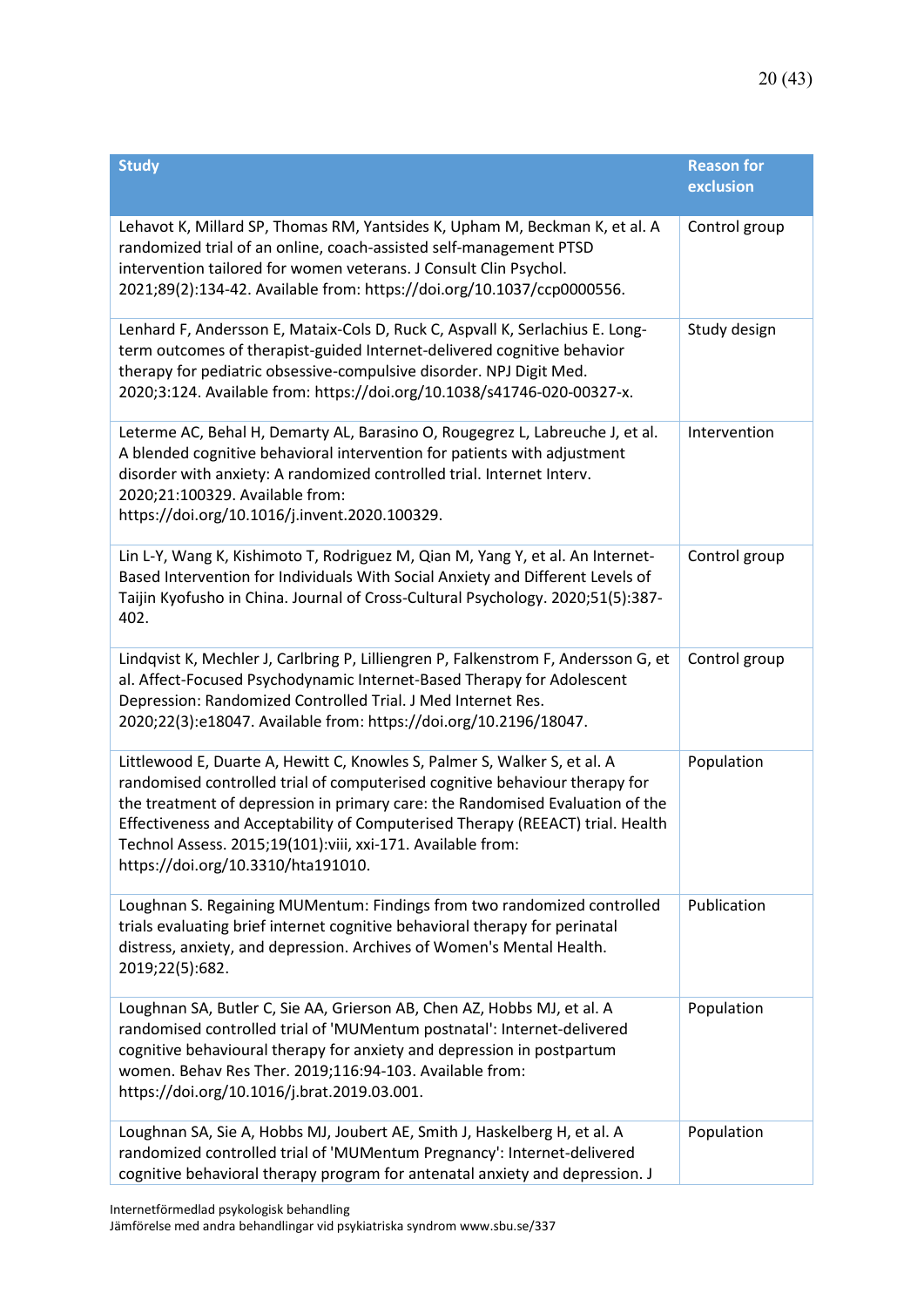| <b>Study</b>                                                                                                                                                                                                                                                                                                                                       | <b>Reason for</b><br>exclusion |
|----------------------------------------------------------------------------------------------------------------------------------------------------------------------------------------------------------------------------------------------------------------------------------------------------------------------------------------------------|--------------------------------|
| Affect Disord. 2019;243:381-90. Available from:<br>https://doi.org/10.1016/j.jad.2018.09.057.                                                                                                                                                                                                                                                      |                                |
| Ludtke T, Westermann S, Pult LK, Schneider BC, Pfuhl G, Moritz S. Evaluation of<br>a brief unguided psychological online intervention for depression: A controlled<br>trial including exploratory moderator analyses. Internet Interv. 2018;13:73-81.<br>Available from: https://doi.org/10.1016/j.invent.2018.06.004.                             | Population                     |
| Ludvigsson M, Nordgren LB, Andersson G. Tailored internet-delivered<br>psychotherapy for older adults with depression: A randomized controlled trial.<br>International Psychogeriatrics. 2019;31:50.                                                                                                                                               | Publication                    |
| Mackinnon A, Griffiths KM, Christensen H. Comparative randomised trial of<br>online cognitive-behavioural therapy and an information website for<br>depression: 12-month outcomes. Br J Psychiatry. 2008;192(2):130-4. Available<br>from: https://doi.org/10.1192/bjp.bp.106.032078                                                                | Population                     |
| Mahoney AE, Mackenzie A, Williams AD, Smith J, Andrews G. Internet cognitive<br>behavioural treatment for obsessive compulsive disorder: A randomised<br>controlled trial. Behav Res Ther. 2014;63:99-106. Available from:<br>https://doi.org/10.1016/j.brat.2014.09.012.                                                                          | Control group                  |
| Martinez V, Rojas G, Martinez P, Gaete J, Zitko P, Vohringer PA, et al.<br>Computer-Assisted Cognitive-Behavioral Therapy to Treat Adolescents With<br>Depression in Primary Health Care Centers in Santiago, Chile: A Randomized<br>Controlled Trial. Front Psychiatry. 2019;10:552. Available from:<br>https://doi.org/10.3389/fpsyt.2019.00552. | Intervention                   |
| Mathiasen K, Andersen TE, Riper H, Kleiboer AA, Roessler KK. Blended CBT<br>versus face-to-face CBT: a randomised non-inferiority trial. BMC psychiatry.<br>2016;16(1):432. Available from: https://doi.org/10.1186/s12888-016-1140-y.                                                                                                             | Intervention                   |
| McCauley E, Gudmundsen G, Schloredt K, Martell C, Rhew I, Hubley S, et al. The<br>Adolescent Behavioral Activation Program: Adapting behavioral activation as a<br>treatment for depression in adolescence. Journal of Clinical Child and<br>Adolescent Psychology. 2016;45(3):291-304.                                                            | Intervention                   |
| Mehrmann LM, Hunger A, Gerlach AL. Efficacy of an online-based self-help<br>program treating skin picking disorder. Journal of Behavioral Addictions.<br>2018;7:115-6.                                                                                                                                                                             | Publication                    |
| Menzies RG, Packman A, Onslow M, O'Brian S, Jones M, Helgadottir FD. In-<br>Clinic and Standalone Internet Cognitive Behavior Therapy Treatment for Social<br>Anxiety in Stuttering: A Randomized Trial of iGlebe. J Speech Lang Hear Res.<br>2019;62(6):1614-24. Available from: https://doi.org/10.1044/2019_JSLHR-S-18-<br>0340.                | Population                     |

Internetförmedlad psykologisk behandling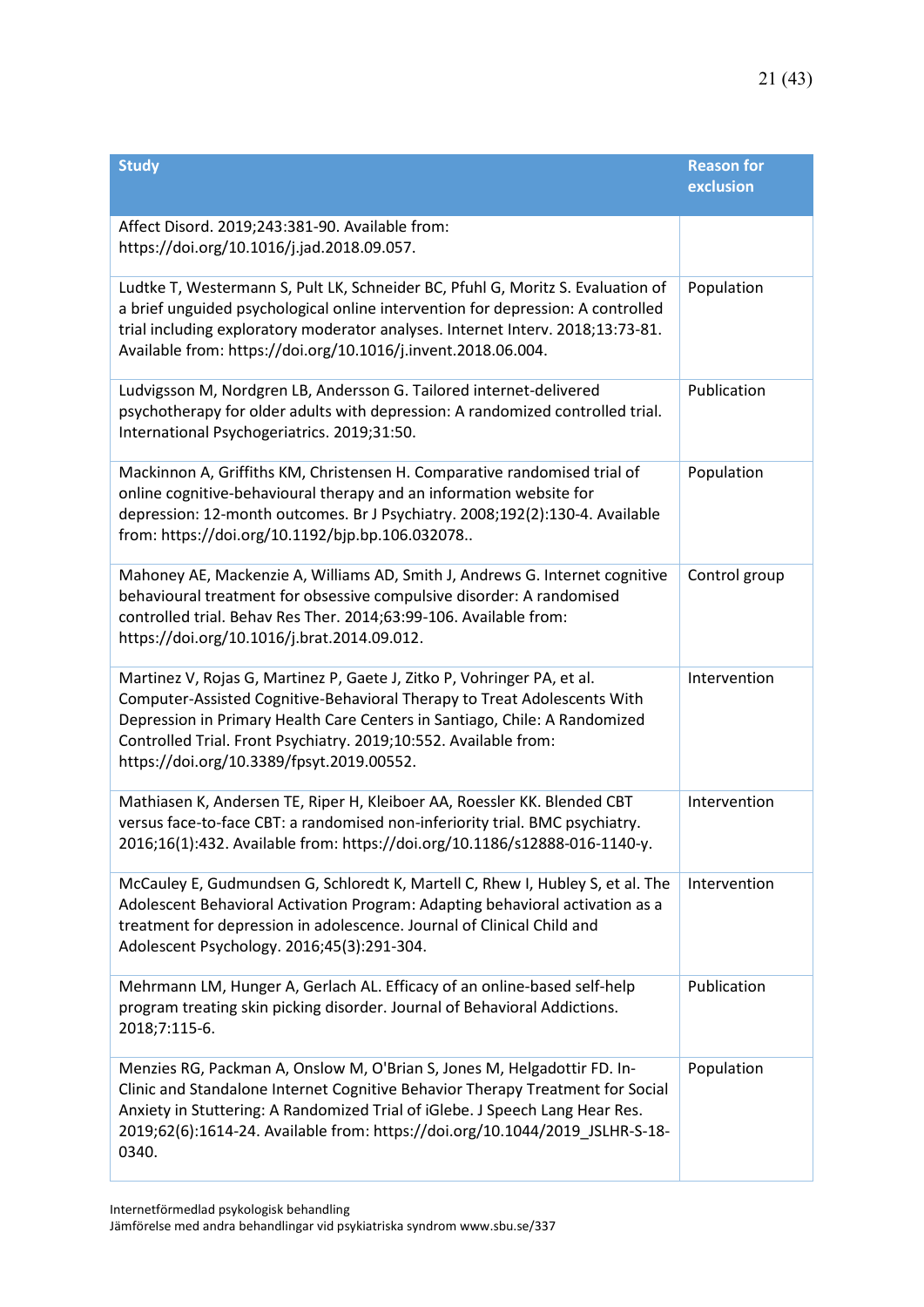| <b>Study</b>                                                                                                                                                                                                                                                                                                                                     | <b>Reason for</b><br>exclusion |
|--------------------------------------------------------------------------------------------------------------------------------------------------------------------------------------------------------------------------------------------------------------------------------------------------------------------------------------------------|--------------------------------|
| Meyer B, Berger T, Caspar F, Beevers CG, Andersson G, Weiss M. Effectiveness<br>of a novel integrative online treatment for depression (Deprexis): randomized<br>controlled trial. J Med Internet Res. 2009;11(2):e15. Available from:<br>https://doi.org/10.2196/jmir.1151.                                                                     | Control group                  |
| Milgrom J, Danaher BG, Gemmill AW, Holt C, Holt CJ, Seeley JR, et al. Internet<br>cognitive behavioural therapy for women with postnatal depression: A<br>randomized controlled trial of MumMoodBooster. Archives of Women's Mental<br>Health. 2020;23(2):293-4.                                                                                 | Publication                    |
| Milgrom J, Gemmill A. Feasibility and efficacy of an internet treatment for<br>postnatal depression utilising a behavioural activation approach. Evid Based<br>Nurs. 2014;17(4):102. Available from: https://doi.org/10.1136/eb-2013-<br>101636.                                                                                                 | Publication                    |
| Milgrom J, Gemmill A, Holt C, Holt C, Oliva J. Perinatal e-mental health support:<br>Evidence and challenges in translation to practice. Archives of Women's Mental<br>Health. 2019;22(5):681-2.                                                                                                                                                 | Control group                  |
| Milgrom J, Gemmill AW, Ericksen J, Burrows G, Buist A, Reece J. Treatment of<br>postnatal depression with cognitive behavioural therapy, sertraline and<br>combination therapy: a randomised controlled trial. Aust N Z J Psychiatry.<br>2015;49(3):236-45. Available from:<br>https://doi.org/10.1177/0004867414565474.                         | Intervention                   |
| Miller-Graff L, Ellis K, Hosny N. PTSD Coach Online-Arabic: A Randomized<br>Controlled Pilot Trial to Examine Feasibility, Acceptability, and Preliminary<br>Effectiveness. J Trauma Stress. 2021;34(1):23-34. Available from:<br>https://doi.org/10.1002/jts.22621.                                                                             | Population                     |
| Mitchell LM, Joshi U, Patel V, Lu C, Naslund JA. Economic Evaluations of<br>Internet-Based Psychological Interventions for Anxiety Disorders and<br>Depression: A Systematic Review. J Affect Disord. 2021;284:157-82. Available<br>from: https://doi.org/10.1016/j.jad.2021.01.092.                                                             | Publication                    |
| Miller-Graff L, Ellis K, Hosny N. PTSD Coach Online-Arabic: A Randomized<br>Controlled Pilot Trial to Examine Feasibility, Acceptability, and Preliminary<br>Effectiveness. J Trauma Stress. 2021;34(1):23-34. Available from:<br>https://doi.org/10.1002/jts.22621.                                                                             | Control group                  |
| Mohr DC, Lattie EG, Tomasino KN, Kwasny MJ, Kaiser SM, Gray EL, et al. A<br>randomized noninferiority trial evaluating remotely-delivered stepped care for<br>depression using internet cognitive behavioral therapy (CBT) and telephone<br>CBT. Behav Res Ther. 2019;123:103485. Available from:<br>https://doi.org/10.1016/j.brat.2019.103485. | Intervention                   |
| Morland LA, Mackintosh MA, Glassman LH, Wells SY, Thorp SR, Rauch SAM, et<br>al. Home-based delivery of variable length prolonged exposure therapy: A                                                                                                                                                                                            | Intervention                   |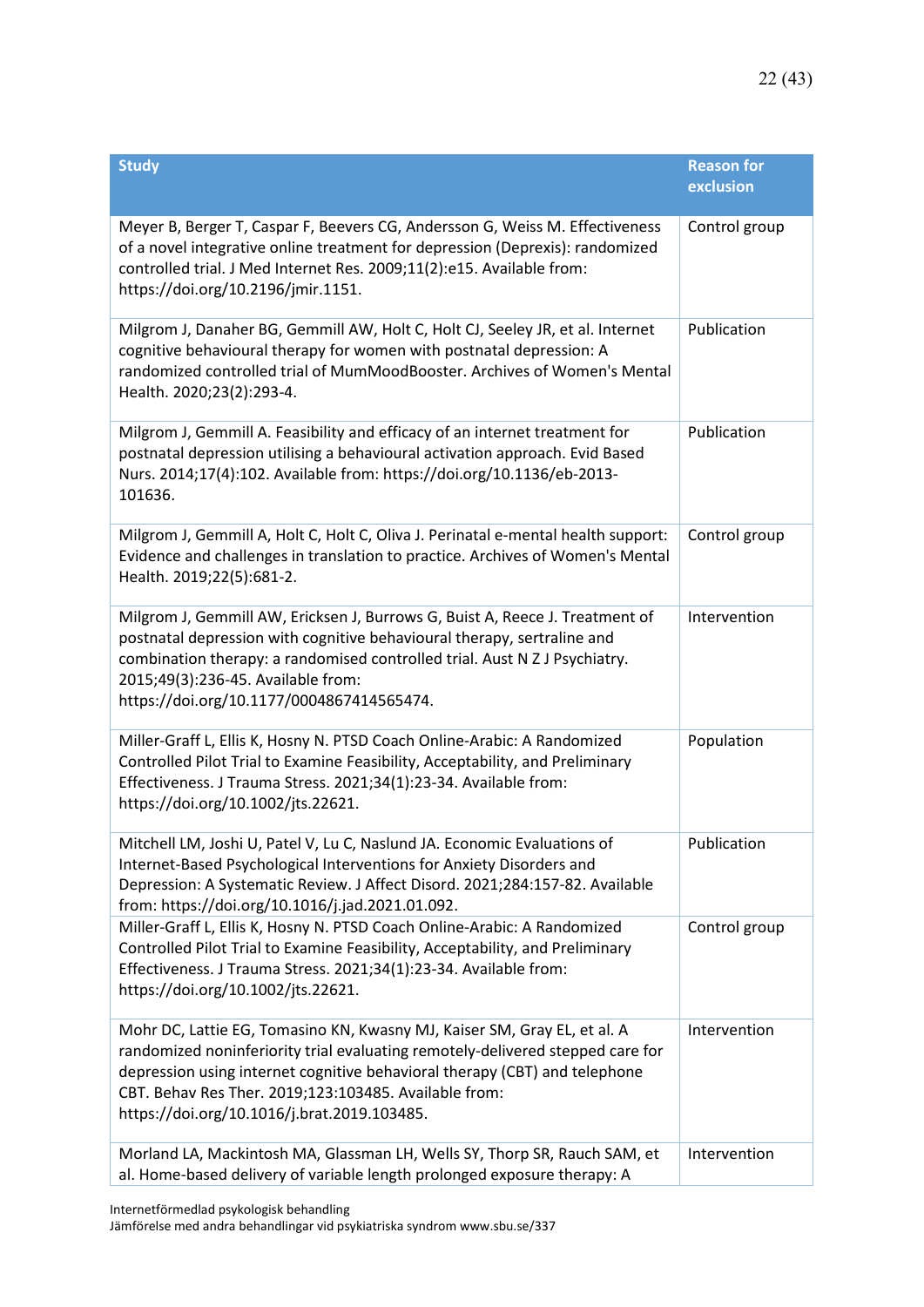| <b>Study</b>                                                                                                                                                                                                                                                                                                                                                                      | <b>Reason for</b><br>exclusion |
|-----------------------------------------------------------------------------------------------------------------------------------------------------------------------------------------------------------------------------------------------------------------------------------------------------------------------------------------------------------------------------------|--------------------------------|
| comparison of clinical efficacy between service modalities. Depression and<br>Anxiety. 2020;37(4):346-55.                                                                                                                                                                                                                                                                         |                                |
| Morland LA, Macdonald A, Grubbs KM, Mackintosh MA, Monson CM, Glassman<br>LH, et al. Design of a randomized superiority trial of a brief couple treatment<br>for PTSD. Contemp Clin Trials Commun. 2019;15:100369. Available from:<br>https://doi.org/10.1016/j.conctc.2019.100369.                                                                                               | Intervention                   |
| Morland LA, Mackintosh MA, Rosen CS, Willis E, Resick P, Chard K, et al.<br>Telemedicine Versus in-Person Delivery of Cognitive Processing Therapy for<br>Women with Posttraumatic Stress Disorder: A Randomized Noninferiority Trial.<br>Depress Anxiety. 2015;32(11):811-20. Available from:<br>https://doi.org/10.1002/da.22397.                                               | Intervention                   |
| Morriss R, Patel S, Malins S, Guo B, Higton F, James M, et al. Clinical and<br>economic outcomes of remotely delivered cognitive behaviour therapy versus<br>treatment as usual for repeat unscheduled care users with severe health<br>anxiety: a multicentre randomised controlled trial. BMC Med. 2019;17(1):16.<br>Available from: https://doi.org/10.1186/s12916-019-1253-5. | Population                     |
| Moser C, Bachem R, Berger T, Maercker A. ZIEL: Internet-Based Self-Help for<br>Adjustment Problems: Results of a Randomized Controlled Trial. J Clin Med.<br>2019;8(10):11. Available from: https://doi.org/10.3390/jcm8101655.                                                                                                                                                   | Population                     |
| Moshier S. Cognitive control training as an adjunct to behavioral activation<br>therapy in the treatment of depression: ProQuest Information & Learning;<br>2016. Available from:<br>http://search.ebscohost.com/login.aspx?direct=true&db=psyh&AN=2016-<br>37860-122&site=ehost-live.                                                                                            | Publication                    |
| Moshier SJ, Otto MW. Behavioral activation treatment for major depression: A<br>randomized trial of the efficacy of augmentation with cognitive control<br>training. J Affect Disord. 2017;210:265-8. Available from:<br>https://doi.org/10.1016/j.jad.2017.01.003.                                                                                                               | Intervention                   |
| Mourad G, Stromberg A, Jonsbu E, Gustafsson M, Johansson P, Jaarsma T.<br>Guided Internet-delivered cognitive behavioural therapy in patients with non-<br>cardiac chest pain - a pilot randomized controlled study. Trials. 2016;17(1):352.<br>Available from: https://doi.org/10.1186/s13063-016-1491-1.                                                                        | Population                     |
| Mourad G, Stromberg A, Jonsbu E, Gustafsson M, Johansson P, Jaarsma T.<br>Guided Internet-delivered cognitive behavioural therapy in patients with non-<br>cardiac chest pain - a pilot randomized controlled study. Trials. 2016;17(1):352.<br>Available from: https://doi.org/10.1186/s13063-016-1491-1.                                                                        | Publication                    |
| Murillo LA, Follo E, Smith A, Balestrier J, Bevvino DL. Evaluating the<br>Effectiveness of Online Educational Modules and Interactive Workshops in<br>Alleviating Symptoms of Mild to Moderate Depression: A Pilot Trial. J Prim Care                                                                                                                                             | Intervention                   |

Internetförmedlad psykologisk behandling

Jämförelse med andra behandlingar vid psykiatriska syndrom www.sbu.se/337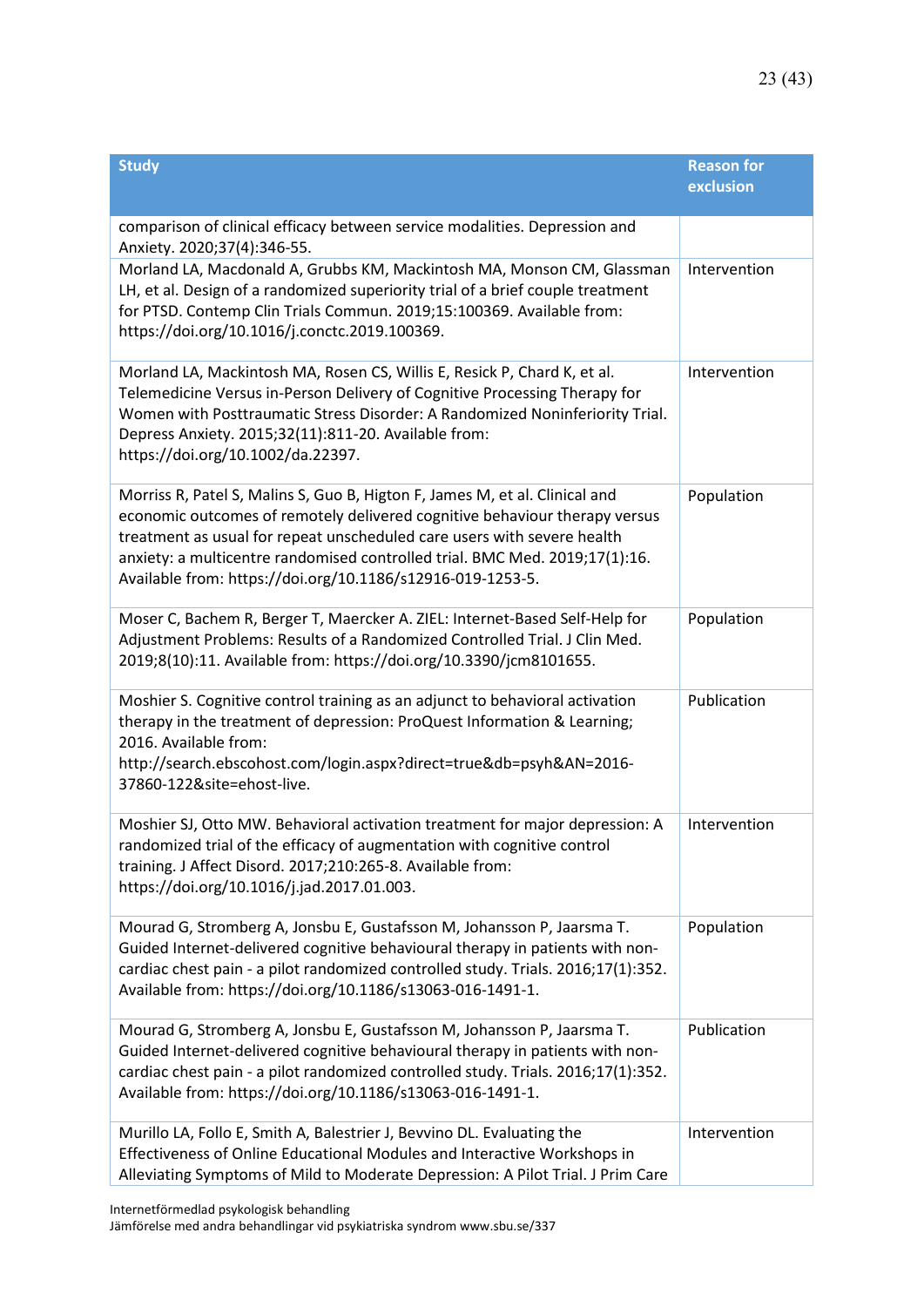| <b>Study</b>                                                                                                                                                                                                                                                                                                                                                                                            | <b>Reason for</b><br>exclusion |
|---------------------------------------------------------------------------------------------------------------------------------------------------------------------------------------------------------------------------------------------------------------------------------------------------------------------------------------------------------------------------------------------------------|--------------------------------|
| Community Health. 2020;11:2150132720971158. Available from:<br>https://doi.org/10.1177/2150132720971158.                                                                                                                                                                                                                                                                                                |                                |
| Nair A, Turner C, Heyman I, Mataix-Cols D, Lovell K, Krebs G, et al. Moderators<br>and predictors of outcomes in telephone delivered compared to face-to-face<br>cognitive behaviour therapy for paediatric obsessive-compulsive disorder:<br>preliminary evidence from a non-inferiority RCT. Cogn Behav Ther.<br>2019;48(5):353-68. Available from:<br>https://doi.org/10.1080/16506073.2018.1513555. | Intervention                   |
| Nelson CB, Abraham KM, Walters H, Pfeiffer PN, Valenstein M. Integration of<br>peer support and computer-based CBT for veterans with depression.<br>Computers in Human Behavior. 2014;31:57-64.                                                                                                                                                                                                         | Study design                   |
| Neubauer K, von Auer M, Murray E, Petermann F, Helbig-Lang S, Gerlach AL.<br>Internet-delivered attention modification training as a treatment for social<br>phobia: a randomized controlled trial. Behav Res Ther. 2013;51(2):87-97.<br>Available from: https://doi.org/10.1016/j.brat.2012.10.006                                                                                                     | Intervention                   |
| Newby JM, Smith J, Uppal S, Mason E, Mahoney AEJ, Andrews G. Internet-<br>based cognitive behavioral therapy versus psychoeducation control for illness<br>anxiety disorder and somatic symptom disorder: A randomized controlled trial.<br>J Consult Clin Psychol. 2018;86(1):89-98. Available from:<br>https://doi.org/10.1037/ccp0000248.                                                            | Control group                  |
| Newman MG, Jacobson NC, Rackoff GN, Bell MJ, Taylor CB. A randomized<br>controlled trial of a smartphone-based application for the treatment of anxiety.<br>Psychother Res. 2021;31(4):443-54. Available from:<br>https://doi.org/10.1080/10503307.2020.1790688.                                                                                                                                        | Control group                  |
| Newman MG, Przeworski A, Consoli AJ, Taylor CB. A randomized controlled trial<br>of ecological momentary intervention plus brief group therapy for generalized<br>anxiety disorder. Psychotherapy (Chic). 2014;51(2):198-206. Available from:<br>https://doi.org/10.1037/a0032519.                                                                                                                      | Intervention                   |
| Ngai FW, Wong PW, Leung KY, Chau PH, Chung KF. The Effect of Telephone-<br>Based Cognitive-Behavioral Therapy on Postnatal Depression: A Randomized<br>Controlled Trial. Psychother Psychosom. 2015;84(5):294-303. Available from:<br>https://doi.org/10.1159/000430449                                                                                                                                 | Intervention                   |
| Nicholas J, Knapp AA, Vergara JL, Graham AK, Gray EL, Lattie EG, et al. An<br>Exploratory Brief Head-To-Head Non-Inferiority Comparison of an Internet-<br>Based and a Telephone-Delivered CBT Intervention for Adults with Depression.<br>J Affect Disord. 2021;281:673-7. Available from:<br>https://doi.org/10.1016/j.jad.2020.11.093.                                                               | Control group                  |
| Niles BL, Klunk-Gillis J, Ryngala DJ, Silberbogen AK, Paysnick A, Wolf EJ.<br>Comparing mindfulness and psychoeducation treatments for combat-related                                                                                                                                                                                                                                                   | Intervention                   |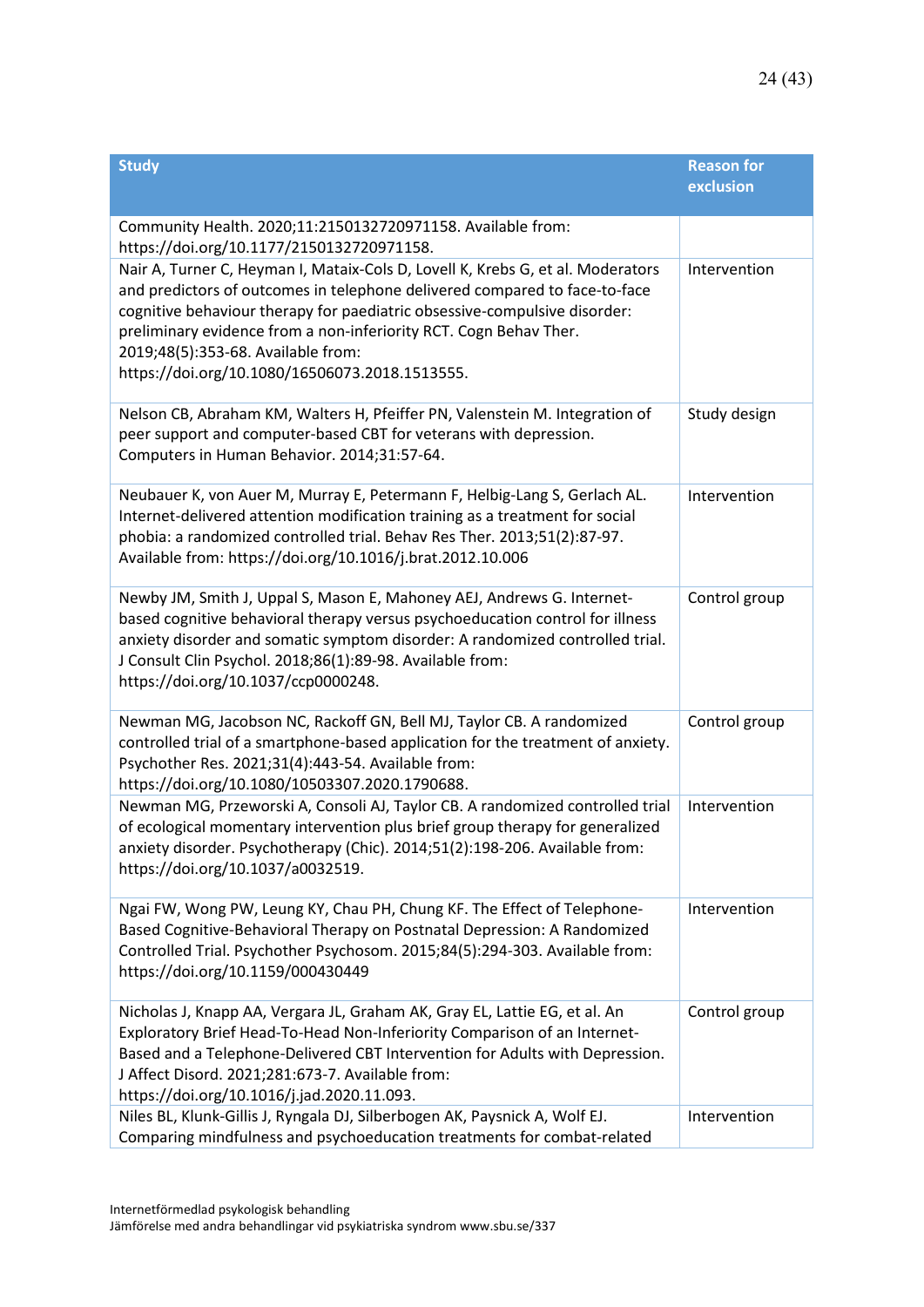| <b>Study</b>                                                                                                                                                                                                                                                                                                                                                                                | <b>Reason for</b><br>exclusion |
|---------------------------------------------------------------------------------------------------------------------------------------------------------------------------------------------------------------------------------------------------------------------------------------------------------------------------------------------------------------------------------------------|--------------------------------|
| PTSD using a telehealth approach. Psychological Trauma: Theory, Research,<br>Practice & Policy. 2012;4(5):538-47.                                                                                                                                                                                                                                                                           |                                |
| Nordgren LB, Hedman E, Etienne J, Bodin J, Kadowaki A, Eriksson S, et al.<br>Effectiveness and cost-effectiveness of individually tailored Internet-delivered<br>cognitive behavior therapy for anxiety disorders in a primary care population: a<br>randomized controlled trial. Behav Res Ther. 2014;59:1-11. Available from:<br>https://doi.org/10.1016/j.brat.2014.05.007.              | Control group                  |
| Nordh M, Wahlund T, Jolstedt M, Sahlin H, Bjureberg J, Ahlen J, et al. Therapist-<br>Guided Internet-Delivered Cognitive Behavioral Therapy vs Internet-Delivered<br>Supportive Therapy for Children and Adolescents With Social Anxiety Disorder:<br>A Randomized Clinical Trial. JAMA Psychiatry. 2021;78(7):705-13. Available<br>from: https://doi.org/10.1001/jamapsychiatry.2021.0469. | Intervention                   |
| Nystrom MBT, Stenling A, Sjostrom E, Neely G, Lindner P, Hassmen P, et al.<br>Behavioral activation versus physical activity via the internet: A randomized<br>controlled trial. J Affect Disord. 2017;215:85-93. Available from:<br>https://doi.org/10.1016/j.jad.2017.03.018.                                                                                                             | Control group                  |
| Obikane E, Baba T, Shinozaki T, Obata S, Nakanishi S, Murata C, et al. Internet-<br>based behavioural activation to improve depressive symptoms and prevent<br>child abuse in postnatal women (SmartMama): a protocol for a pragmatic<br>randomized controlled trial. BMC Pregnancy Childbirth. 2021;21(1):314.<br>Available from: https://doi.org/10.1186/s12884-021-03767-9.              | Publication                    |
| 'Bryan EM, McLeish AC, Norr AM, Ely S, Bass Z, Davies CD, et al. A randomized<br>controlled trial evaluating the efficacy of a brief computerized anxiety<br>sensitivity reduction intervention for health anxiety. J Anxiety Disord.<br>2021;82:102425. Available from:<br>https://doi.org/10.1016/j.janxdis.2021.102425.                                                                  | Intervention                   |
| Oehler C, Gorges F, Rogalla M, Rummel-Kluge C, Hegerl U. Efficacy of a Guided<br>Web-Based Self-Management Intervention for Depression or Dysthymia:<br>Randomized Controlled Trial With a 12-Month Follow-Up Using an Active<br>Control Condition. J Med Internet Res. 2020;22(7):e15361. Available from:<br>https://doi.org/10.2196/15361.                                                | Control group                  |
| Oehler C, Gorges F, Rogalla M, Rummel-Kluge C, Hegerl U. Efficacy of a Guided<br>Web-Based Self-Management Intervention for Depression or Dysthymia:<br>Randomized Controlled Trial With a 12-Month Follow-Up Using an Active<br>Control Condition. J Med Internet Res. 2020;22(7):e15361. Available from:<br>https://doi.org/10.2196/15361.                                                | Duplicate                      |
| Ofoegbu TO, Asogwa U, Otu MS, Ibenegbu C, Muhammed A, Eze B. Efficacy of<br>guided internet-assisted intervention on depression reduction among<br>educational technology students of Nigerian universities. Medicine (Baltimore).                                                                                                                                                          | Population                     |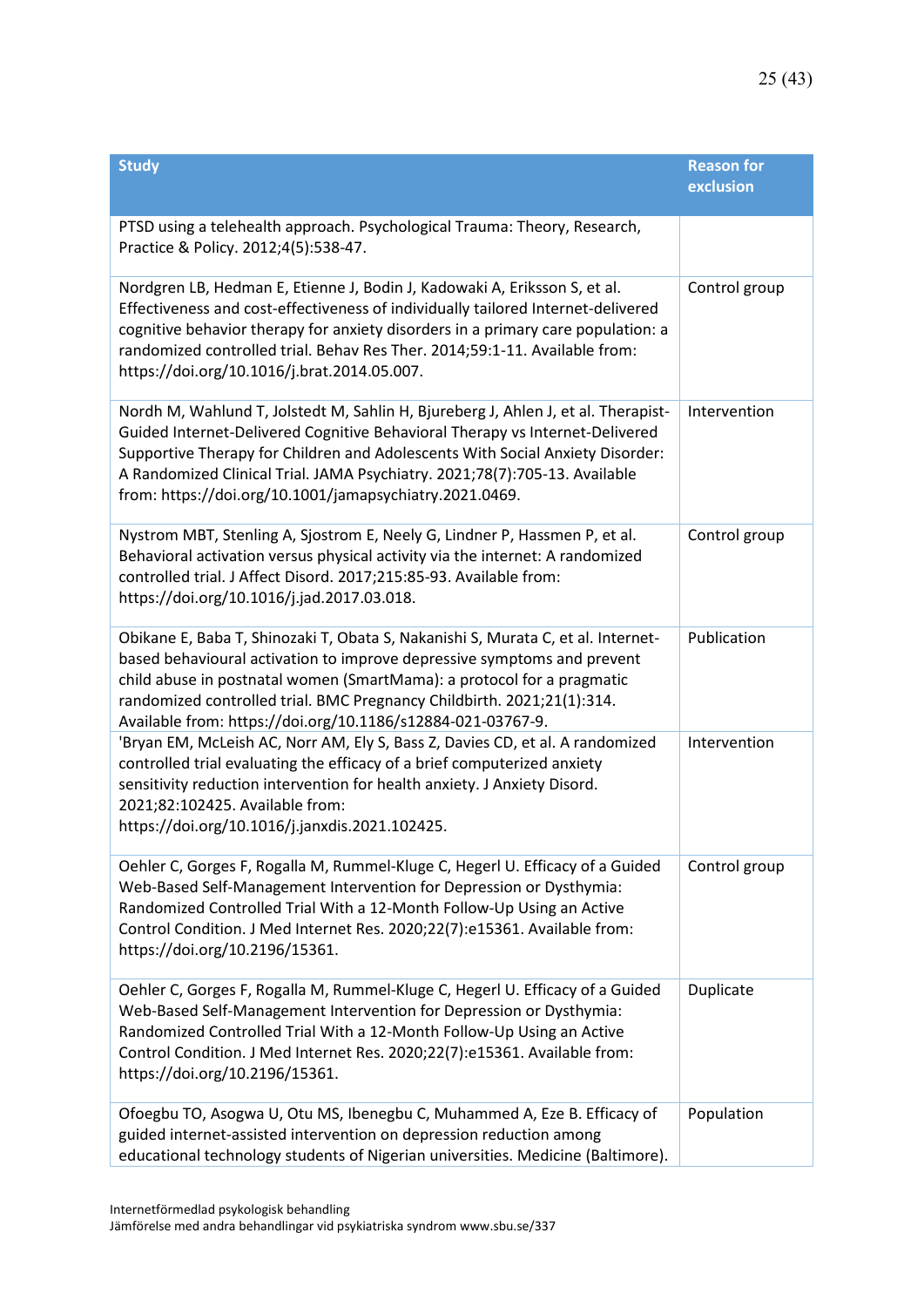| <b>Study</b>                                                                                                                                                                                                                                                                                                             | <b>Reason for</b><br>exclusion |
|--------------------------------------------------------------------------------------------------------------------------------------------------------------------------------------------------------------------------------------------------------------------------------------------------------------------------|--------------------------------|
| 2020;99(6):e18774. Available from:<br>https://doi.org/10.1097/MD.0000000000018774.                                                                                                                                                                                                                                       |                                |
| Ofoegbu TO, Asogwa U, Otu MS, Ibenegbu C, Muhammed A, Eze B. Efficacy of<br>guided internet-assisted intervention on depression reduction among<br>educational technology students of Nigerian universities. Medicine (Baltimore).<br>2020;99(6):e18774. Available from:<br>https://doi.org/10.1097/MD.0000000000018774. | Duplicate                      |
| Oh J, Jang S, Kim H, Kim JJ. Efficacy of mobile app-based interactive cognitive<br>behavioral therapy using a chatbot for panic disorder. Int J Med Inform.<br>2020;140:104171. Available from:<br>https://doi.org/10.1016/j.ijmedinf.2020.104171.                                                                       | Control group                  |
| Oh J, Jang S, Kim H, Kim JJ. Efficacy of mobile app-based interactive cognitive<br>behavioral therapy using a chatbot for panic disorder. Int J Med Inform.<br>2020;140:104171. Available from:<br>https://doi.org/10.1016/j.ijmedinf.2020.104171.                                                                       | Duplicate                      |
| O'Mahen H, Wilkinson E, Woodford J, McKinley J, Duggan M, Warren F, et al.<br>The netmums project: A randomized controlled trial of online behavioural<br>activation for postnatal depression. Archives of Women's Mental Health.<br>2013;16:S64.                                                                        | Publication                    |
| O'Mahen HA, Richards DA, Woodford J, Wilkinson E, McGinley J, Taylor RS, et<br>al. Netmums: a phase II randomized controlled trial of a guided Internet<br>behavioural activation treatment for postpartum depression. Psychol Med.<br>2014;44(8):1675-89. Available from:<br>https://doi.org/10.1017/S0033291713002092. | Intervention                   |
| O'Mahen HA, Wilkinson E, Bagnall K, Richards DA, Swales A. Shape of change in<br>internet based behavioral activation treatment for depression. Behav Res Ther.<br>2017;95:107-16. Available from: https://doi.org/10.1016/j.brat.2017.05.011.                                                                           | Study design                   |
| O'Mahen HA, Woodford J, McGinley J, Warren FC, Richards DA, Lynch TR, et al.<br>Internet-based behavioral activation--treatment for postnatal depression<br>(Netmums): a randomized controlled trial. J Affect Disord. 2013;150(3):814-22.<br>Available from: https://doi.org/10.1016/j.jad.2013.03.005.                 | Population                     |
| Ong LP, Ong SH, Yeo K. A pilot study on the integration of a cognitive-<br>behavioral therapy-based computer game in the clinical treatment of childhood<br>anxiety. Annals of the Academy of Medicine Singapore. 2013;42(9):S56.                                                                                        | Publication                    |
| Online self-management of depression - Dose-response-relationship within a<br>primary care setting. Fortschritte der neurologie psychiatrie. 2019;87(3):181-6.                                                                                                                                                           | Language                       |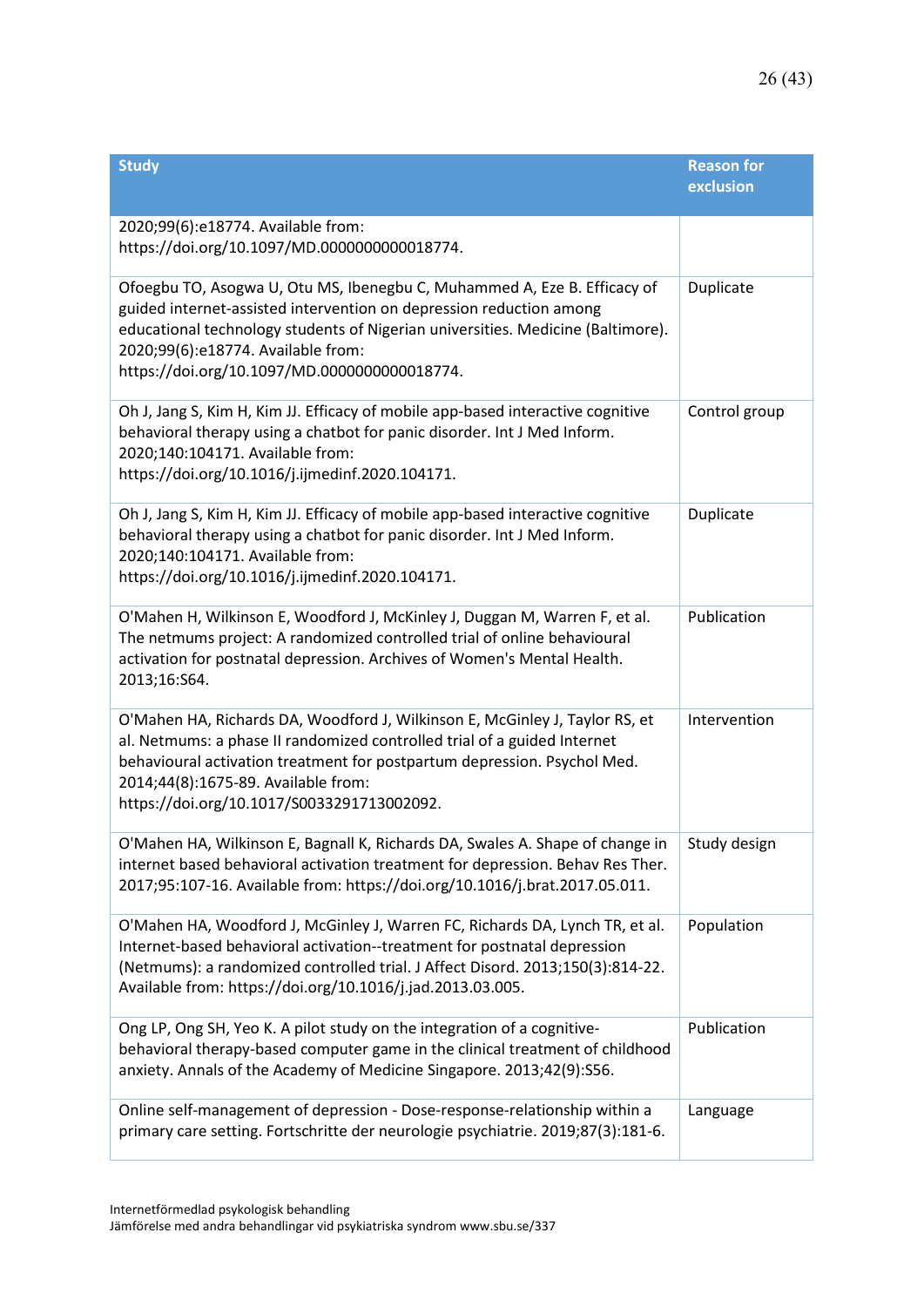| <b>Study</b>                                                                                                                                                                                                                                                                                                                                  | <b>Reason for</b><br>exclusion |
|-----------------------------------------------------------------------------------------------------------------------------------------------------------------------------------------------------------------------------------------------------------------------------------------------------------------------------------------------|--------------------------------|
| Oromendia P, Orrego J, Bonillo A, Molinuevo B. Internet-based self-help<br>treatment for panic disorder: a randomized controlled trial comparing<br>mandatory versus optional complementary psychological support. Cogn Behav<br>Ther. 2016;45(4):270-86. Available from:<br>https://doi.org/10.1080/16506073.2016.1163615.                   | Control group                  |
| Oser M, Wallace ML, Solano F, Szigethy EM. Guided Digital Cognitive Behavioral<br>Program for Anxiety in Primary Care: Propensity-Matched Controlled Trial.<br>JMIR Ment Health. 2019;6(4):e11981. Available from:<br>https://doi.org/10.2196/11981.                                                                                          | Study design                   |
| O'Toole MS, Arendt MB, Pedersen CM. Testing an App-Assisted Treatment for<br>Suicide Prevention in a Randomized Controlled Trial: Effects on Suicide Risk and<br>Depression. Behav Ther. 2019;50(2):421-9. Available from:<br>https://doi.org/10.1016/j.beth.2018.07.007.                                                                     | Control group                  |
| Owens VAM, Hadjistavropoulos HD, Schneider LH, Gullickson KM, Karin E, Titov<br>N, et al. Transdiagnostic, internet-delivered cognitive behavior therapy for<br>depression and anxiety: Exploring impact on health anxiety. Internet Interv.<br>2019;15:60-6. Available from: https://doi.org/10.1016/j.invent.2019.01.001.                   | Study design                   |
| Pabst A, Lobner M, Stein J, Luppa M, Kersting A, Konig HH, et al. Internet-Based<br>Cognitive Behavior Therapy Only for the Young? A Secondary Analysis of a<br>Randomized Controlled Trial of Depression Treatment. Front Psychiatry.<br>2020;11:735. Available from: https://doi.org/10.3389/fpsyt.2020.00735.                              | Study design                   |
| Panizzutti R, Scoriels L, Genaro L, Mororo L, Guimaraes AL, Goldenstein N, et al.<br>Visual versus auditory cognitive training for schizophrenia: effects on cognition,<br>symptoms and quality of life. European archives of psychiatry and clinical<br>neuroscience. 2017;267(1):S90-.                                                      | Publication                    |
| Perri RL, Castelli P, La Rosa C, Zucchi T, Onofri A. COVID-19, Isolation,<br>Quarantine: On the Efficacy of Internet-Based Eye Movement Desensitization<br>and Reprocessing (EMDR) and Cognitive-Behavioral Therapy (CBT) for Ongoing<br>Trauma. Brain sci. 2021;11(5):30. Available from:<br>https://doi.org/10.3390/brainsci11050579.       | Control group                  |
| Phillips R, Schneider J, Molosankwe I, Leese M, Foroushani PS, Grime P, et al.<br>Randomized controlled trial of computerized cognitive behavioural therapy for<br>depressive symptoms: effectiveness and costs of a workplace intervention.<br>Psychol Med. 2014;44(4):741-52. Available from:<br>https://doi.org/10.1017/S0033291713001323. | Population                     |
| Pictet A, Jermann F, Ceschi G. When less could be more: Investigating the<br>effects of a brief internet-based imagery cognitive bias modification                                                                                                                                                                                            | Intervention                   |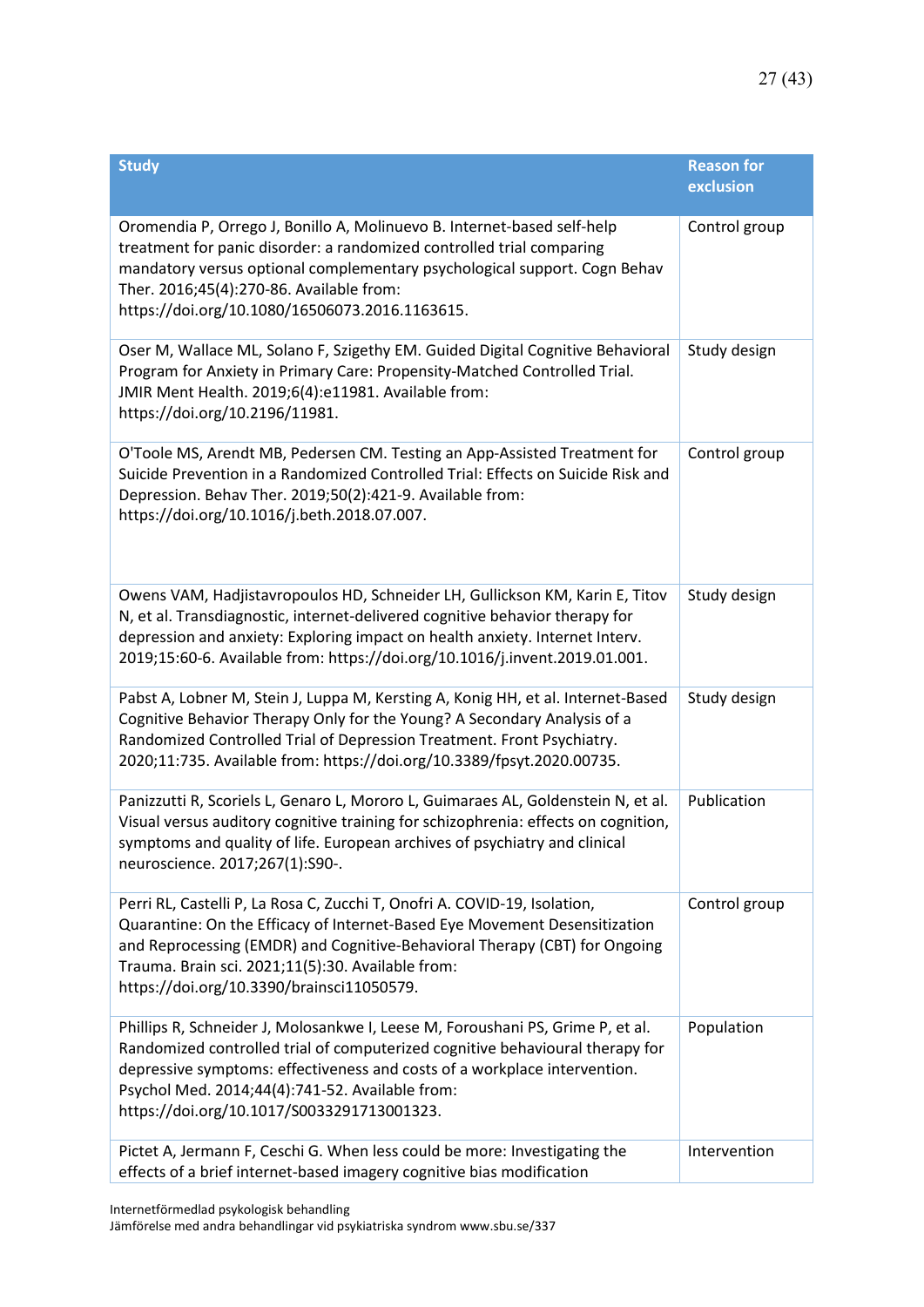| <b>Study</b>                                                                                                                                                                                                                                                                                                                                                                                     | <b>Reason for</b><br>exclusion |
|--------------------------------------------------------------------------------------------------------------------------------------------------------------------------------------------------------------------------------------------------------------------------------------------------------------------------------------------------------------------------------------------------|--------------------------------|
| intervention in depression. Behav Res Ther. 2016;84:45-51. Available from:<br>https://doi.org/10.1016/j.brat.2016.07.008.                                                                                                                                                                                                                                                                        |                                |
| Pirsoul S, Schrijvers D. Cognitive behavioral therapy for depression; online or<br>face-to-face? A randomized controlled non-inferiority study. Tijdschrift voor<br>psychiatrie. 2014;56(4):282.                                                                                                                                                                                                 | Publication                    |
| Place S, Blanch-Hartigan D, Smith V, Erb J, Marci CD, Ahern DK. Effect of a<br>Mobile Monitoring System vs Usual Care on Depression Symptoms and<br>Psychological Health: A Randomized Clinical Trial. JAMA Netw Open.<br>2020;3(1):e1919403. Available from:<br>https://doi.org/10.1001/jamanetworkopen.2019.19403.                                                                             | Intervention                   |
| Poppelaars M, Tak YR, Lichtwarck-Aschoff A, Engels RC, Lobel A, Merry SN, et<br>al. A randomized controlled trial comparing two cognitive-behavioral programs<br>for adolescent girls with subclinical depression: A school-based program (Op<br>Volle Kracht) and a computerized program (SPARX). Behav Res Ther.<br>2016;80:33-42. Available from: https://doi.org/10.1016/j.brat.2016.03.005. | Population                     |
| Pots WT, Fledderus M, Meulenbeek PA, ten Klooster PM, Schreurs KM,<br>Bohlmeijer ET. Acceptance and commitment therapy as a web-based<br>intervention for depressive symptoms: randomised controlled trial. Br J<br>Psychiatry. 2016;208(1):69-77. Available from:<br>https://doi.org/10.1192/bjp.bp.114.146068.                                                                                 | Population                     |
| Preiss M, Shatil E, Cermakova R, Cimermanova D, Ram I. Personalized cognitive<br>training in unipolar and bipolar disorder: a study of cognitive functioning. Front<br>Hum Neurosci. 2013;7:108. Available from:<br>https://doi.org/10.3389/fnhum.2013.00108.                                                                                                                                    | Intervention                   |
| Probst T, Berger T, Meyer B, Spath C, Schroder J, Hohagen F, et al. Social phobia   Population<br>moderates the outcome in the EVIDENT study: A randomized controlled trial on<br>an Internet-based psychological intervention for mild to moderate depressive<br>symptoms. J Consult Clin Psychol. 2020;88(1):82-9. Available from:<br>https://doi.org/10.1037/ccp0000441.                      |                                |
| Pryor FC. Efficacy of a computer-assisted cognitive-behavioral therapy program<br>in treating youth with anxiety and co-occurring autism spectrum disorder:<br>Camp Cope A-Lot: ProQuest Information & Learning; 2018. Available from:<br>http://search.ebscohost.com/login.aspx?direct=true&db=psyh&AN=2017-<br>19722-029&site=ehost-live.                                                      | Publication                    |
| Pugh NE, Hadjistavropoulos HD, Dirkse D. A Randomised Controlled Trial of<br>Therapist-Assisted, Internet-Delivered Cognitive Behavior Therapy for Women<br>with Maternal Depression. PLoS One. 2016;11(3):e0149186. Available from:<br>https://doi.org/10.1371/journal.pone.0149186.                                                                                                            | Publication                    |

Internetförmedlad psykologisk behandling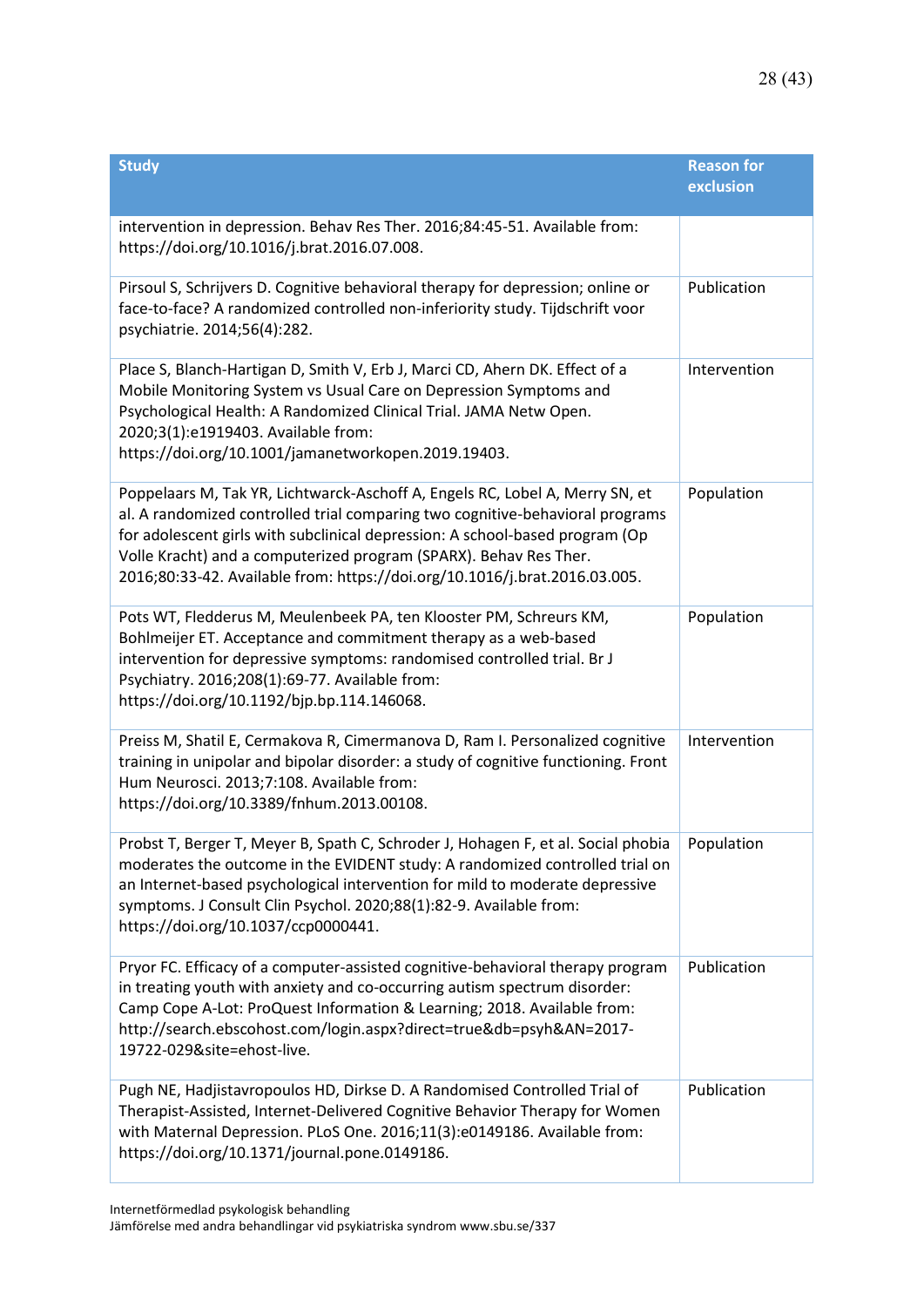| <b>Study</b>                                                                                                                                                                                                                                                                                                                            | <b>Reason for</b><br>exclusion |
|-----------------------------------------------------------------------------------------------------------------------------------------------------------------------------------------------------------------------------------------------------------------------------------------------------------------------------------------|--------------------------------|
| Quero S, Campos D, Mira A, Castilla D, Botella C, Bretón-López J. Exploring the<br>relationship between the acceptability of a Flying phobia treatment delivered<br>via the internet and clinical outcomes. Annual Review of CyberTherapy and<br>Telemedicine. 2017;15:141-6.                                                           | Study design                   |
| Quero S, Campos D, Mira A, Castilla D, Botella C, Bretón-López J. Exploring the<br>relationship between the acceptability of a Flying phobia treatment delivered<br>via the internet and clinical outcomes. Journal of Cyber Therapy and<br>Rehabilitation. 2017;10(1):14.                                                              | Study design                   |
| Radomski AD, Bagnell A, Curtis S, Hartling L, Newton AS. Examining the Usage,<br>User Experience, and Perceived Impact of an Internet-Based Cognitive<br>Behavioral Therapy Program for Adolescents With Anxiety: Randomized<br>Controlled Trial. JMIR Ment Health. 2020;7(2):e15795. Available from:<br>https://doi.org/10.2196/15795. | Population                     |
| Rapee RM, Lyneham HJ, Wuthrich V, Chatterton ML, Hudson JL, Kangas M, et<br>al. Low intensity treatment for clinically anxious youth: a randomised<br>controlled comparison against face-to-face intervention. Eur Child Adolesc<br>Psychiatry. 2021;30(7):1071-9. Available from: https://doi.org/10.1007/s00787-<br>020-01596-3.      | Intervention                   |
| Reins JA, Boss L, Lehr D, Berking M, Ebert DD. The more I got, the less I need?<br>Efficacy of Internet-based guided self-help compared to online<br>psychoeducation for major depressive disorder. J Affect Disord. 2019;246:695-<br>705. Available from: https://doi.org/10.1016/j.jad.2018.12.065.                                   | Control group                  |
| Research digest: psychological interventions via telephone and Internet.<br>Journal of Child Psychotherapy. 2020;46(1):123-9.                                                                                                                                                                                                           | Publication                    |
| Richards D, Duffy D, Burke J, Anderson M, Connell S, Timulak L. Supported<br>Internet-Delivered Cognitive Behavior Treatment for Adults with Severe<br>Depressive Symptoms: A Secondary Analysis. JMIR Ment Health.<br>2018;5(4):e10204. Available from: https://doi.org/10.2196/10204.                                                 | Study design                   |
| Richards D, Timulak L. Satisfaction with therapist-delivered vs. self-<br>administered online cognitive behavioural treatments for depression<br>symptoms in college students. British Journal of Guidance & Counselling.<br>2013;41(2):193-207.                                                                                        | Population                     |
| Roepke AM, Jaffee SR, Riffle OM, McGonigal J, Broome R, Maxwell B.<br>Randomized Controlled Trial of SuperBetter, a Smartphone-Based/Internet-<br>Based Self-Help Tool to Reduce Depressive Symptoms. Games Health J.<br>2015;4(3):235-46. Available from: https://doi.org/10.1089/g4h.2014.0046.                                       | Control group                  |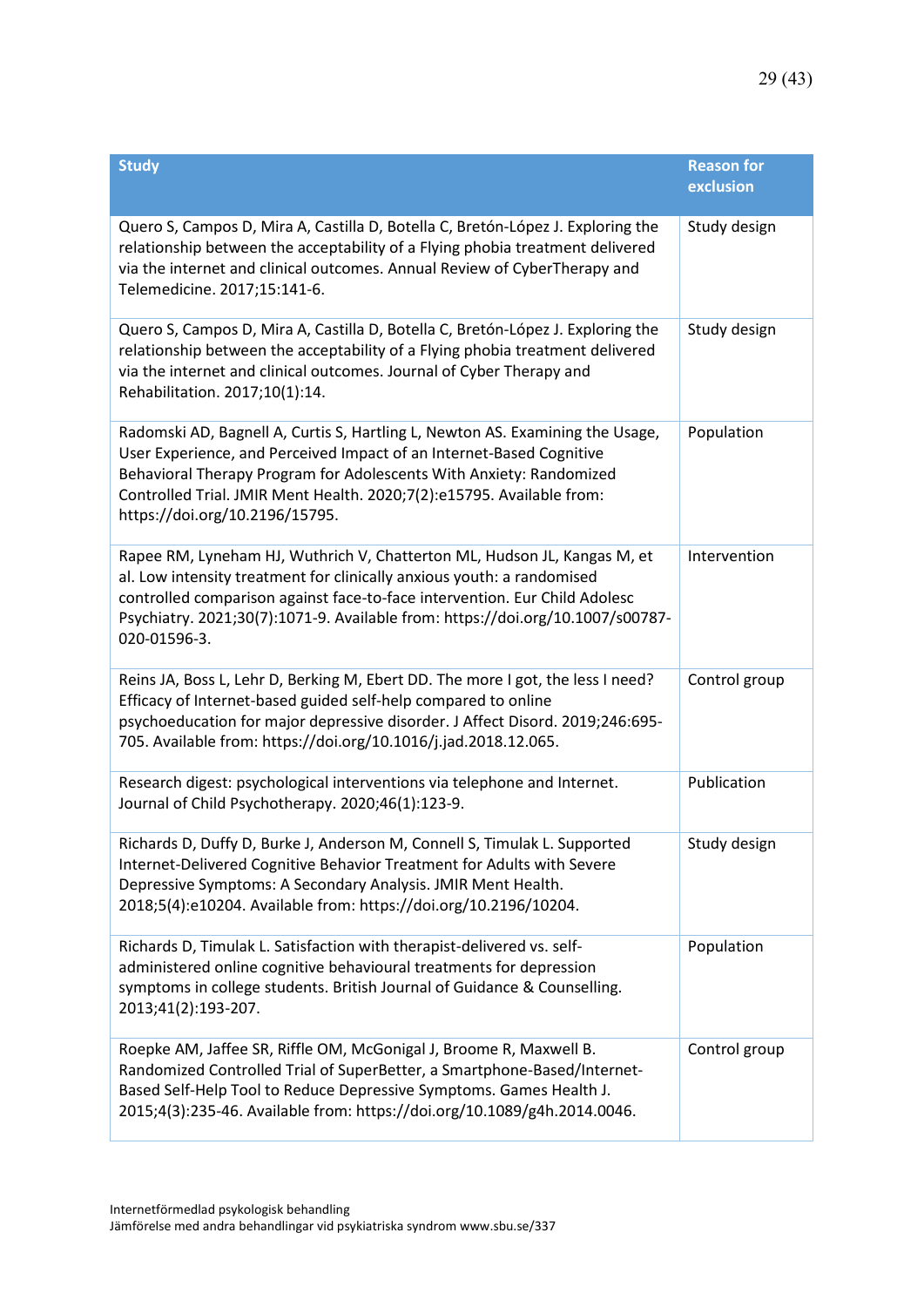| <b>Study</b>                                                                                                                                                                                                                                                                                                                                                                                                     | <b>Reason for</b><br>exclusion |
|------------------------------------------------------------------------------------------------------------------------------------------------------------------------------------------------------------------------------------------------------------------------------------------------------------------------------------------------------------------------------------------------------------------|--------------------------------|
| Rohr S, Jung FU, Pabst A, Grochtdreis T, Dams J, Nagl M, et al. A Self-Help App<br>for Syrian Refugees With Posttraumatic Stress (Sanadak): Randomized<br>Controlled Trial. JMIR mHealth and uHealth. 2021;9(1):e24807.                                                                                                                                                                                          | Intervention                   |
| Rollman BL, Belnap BH, Rothenberger SD, Abebe K, Rotondi AJ, Karp JF. Online<br>treatments for mood and anxiety disorders in primary care: A randomized<br>controlled trial. Journal of General Internal Medicine. 2016;31(2):S316-S7.                                                                                                                                                                           | Intervention                   |
| Romero-Sanchiz P, Nogueira-Arjona R, Garcia-Ruiz A, Luciano JV, Garcia<br>Campayo J, Gili M, et al. Economic evaluation of a guided and unguided<br>internet-based CBT intervention for major depression: Results from a multi-<br>center, three-armed randomized controlled trial conducted in primary care.<br>PLoS One. 2017;12(2):e0172741. Available from:<br>https://doi.org/10.1371/journal.pone.0172741. | Outcome                        |
| Rondung E, Ternstrom E, Hildingsson I, Haines HM, Sundin O, Ekdahl J, et al.<br>Comparing Internet-Based Cognitive Behavioral Therapy With Standard Care<br>for Women With Fear of Birth: Randomized Controlled Trial. JMIR Ment Health.<br>2018;5(3):e10420. Available from: https://doi.org/10.2196/10420.                                                                                                     | Population                     |
| Rosso I, Olson E, Killgore WDS, Fukunaga R, Webb C, Rauch S. A randomized<br>trial of internet-based cognitive behavioral therapy for major depressive<br>disorder. Neuropsychopharmacology. 2015;40:S170-S1.                                                                                                                                                                                                    | Publication                    |
| Rosso IM, Killgore WDS, Olson EA, Webb CA, Fukunaga R, Rauch SL. Internet-<br>based cognitive behavioral therapy for major depressive disorder: A<br>randomized clinical trial. Biological Psychiatry. 2016;79(9):208S.                                                                                                                                                                                          | Publication                    |
| Roy-Byrne P, Craske MG, Sullivan G, Rose RD, Edlund MJ, Lang AJ, et al. Delivery<br>of evidence-based treatment for multiple anxiety disorders in primary care: a<br>randomized controlled trial. JAMA. 2010;303(19):1921-8. Available from:<br>https://doi.org/10.1001/jama.2010.608.                                                                                                                           | Intervention                   |
| Salomonsson S, Santoft F, Lindsater E, Ejeby K, Ljotsson B, Ost LG, et al.<br>Stepped care in primary care - guided self-help and face-to-face cognitive<br>behavioural therapy for common mental disorders: a randomized controlled<br>trial. Psychol Med. 2018;48(10):1644-54. Available from:<br>https://doi.org/10.1017/S0033291717003129.                                                                   | Population                     |
| Salza A, Giusti L, Ussorio D, Casacchia M, Roncone R. Cognitive behavioral<br>therapy (CBT) anxiety management and reasoning bias modification in young<br>adults with anxiety disorders: A real-world study of a therapist-assisted<br>computerized (TACCBT) program Vs. "person-to-person" group CBT. Internet<br>Interv. 2020;19:100305. Available from:<br>https://doi.org/10.1016/j.invent.2020.100305.     | Study design                   |
| Saranya W, Darawan T, Hunsa S, Petsunee T, Surinporn L. Randomized<br>Controlled Trial of Computerized Cognitive Behavioral Therapy Program for                                                                                                                                                                                                                                                                  | Population                     |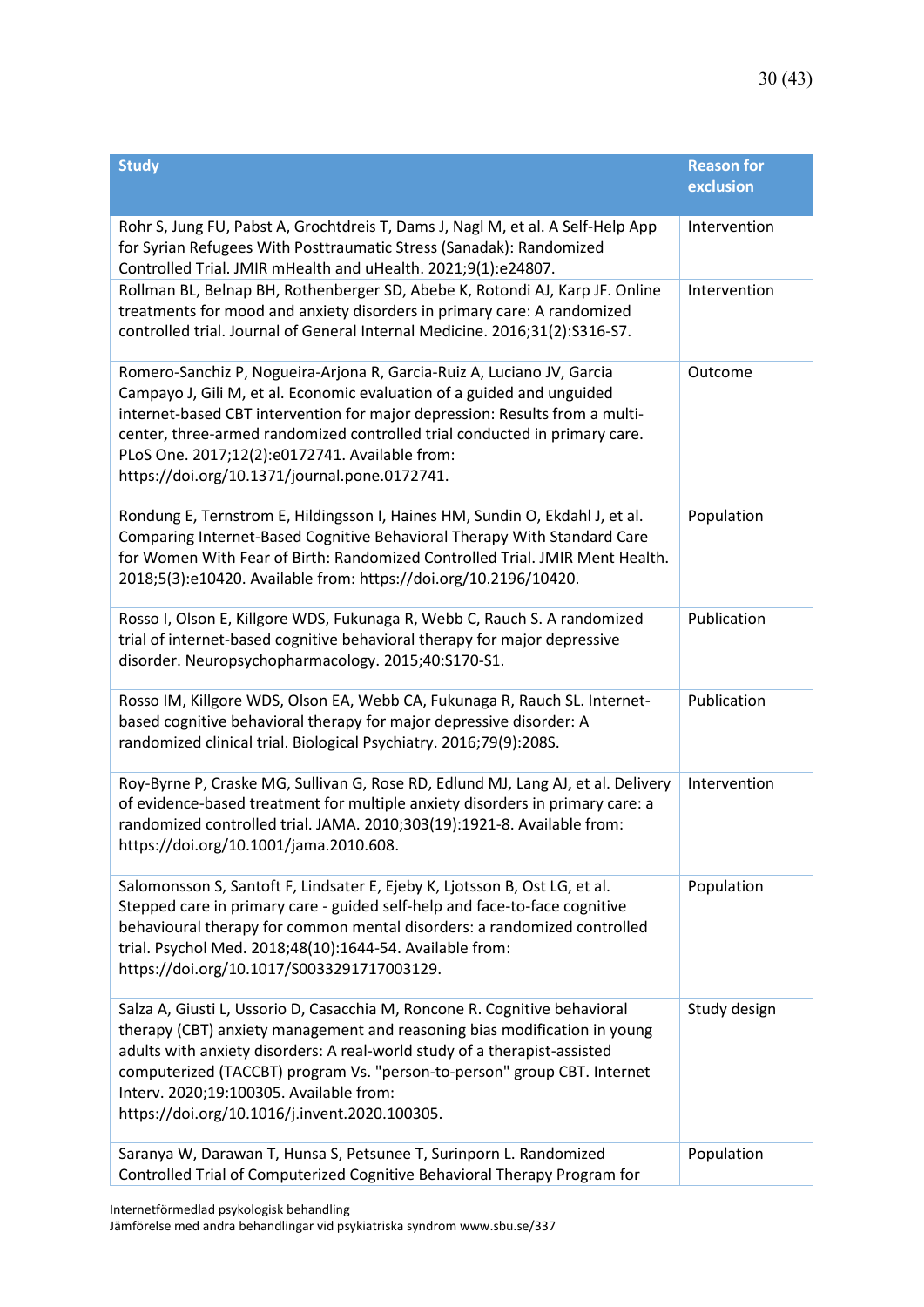| <b>Study</b>                                                                                                                                                                                                                                                                                                                                                                          | <b>Reason for</b><br>exclusion |
|---------------------------------------------------------------------------------------------------------------------------------------------------------------------------------------------------------------------------------------------------------------------------------------------------------------------------------------------------------------------------------------|--------------------------------|
| Adolescent Offenders with Depression. Pacific Rim International Journal of<br>Nursing Research. 2017;21(1):32-43.                                                                                                                                                                                                                                                                     |                                |
| Saulsberry A, Corden M, Taylor-Crawford K, Crawford T, Johnson M, Froemel J,<br>et al. Chicago Urban Resiliency Building (CURB): An Internet-Based Depression-<br>Prevention Intervention for Urban African-American and Latino Adolescents.<br>Journal of Child & Family Studies. 2013;22(1):150-60.                                                                                 | Study design                   |
| Sawyer A, Kaim A, Le HN, McDonald D, Mittinty M, Lynch J, et al. The<br>Effectiveness of an App-Based Nurse-Moderated Program for New Mothers<br>With Depression and Parenting Problems (eMums Plus): Pragmatic Randomized<br>Controlled Trial. J Med Internet Res. 2019;21(6):e13689. Available from:<br>https://doi.org/10.2196/13689.                                              | Population                     |
| Sayal K, Roe J, Ball H, Atha C, Kaylor-Hughes C, Guo B, et al. Feasibility of a<br>randomised controlled trial of remotely delivered problem-solving cognitive<br>behaviour therapy versus usual care for young people with depression and<br>repeat self-harm: lessons learnt (e-DASH). BMC psychiatry. 2019;19(1):42.<br>Available from: https://doi.org/10.1186/s12888-018-2005-3. | Population                     |
| Schmadeke S, Bischoff C. Effects of Smartphone-supported Rehabilitation<br>Aftercare (eATROS) for Depressive Patients. Verhaltenstherapie.<br>2015;25(4):277-86.                                                                                                                                                                                                                      | Language                       |
| Schmidt NB, Norr AM, Allan NP, Raines AM, Capron DW. A randomized clinical<br>trial targeting anxiety sensitivity for patients with suicidal ideation. J Consult<br>Clin Psychol. 2017;85(6):596-610. Available from:<br>https://doi.org/10.1037/ccp0000195.                                                                                                                          | Control group                  |
| Schneider BC, Schroder J, Berger T, Hohagen F, Meyer B, Spath C, et al. Bridging<br>the "digital divide": A comparison of use and effectiveness of an online<br>intervention for depression between Baby Boomers and Millennials. J Affect<br>Disord. 2018;236:243-51. Available from:<br>https://doi.org/10.1016/j.jad.2018.04.101.                                                  | Study design                   |
| Schneider BC, Schröder J, Berger T, Hohagen F, Meyer B, Späth C, et al.<br>'Bridging the 'digital divide': A comparison of use and effectiveness of an online<br>intervention for depression between Baby Boomers and Millennials':<br>Corrigendum. Journal of Affective Disorders. 2018;241:635-.                                                                                    | Publication                    |
| Schroder J, Jelinek L, Moritz S. A randomized controlled trial of a<br>transdiagnostic Internet intervention for individuals with panic and phobias -<br>One size fits all. J Behav Ther Exp Psychiatry. 2017;54:17-24. Available from:<br>https://doi.org/10.1016/j.jbtep.2016.05.002.                                                                                               | Population                     |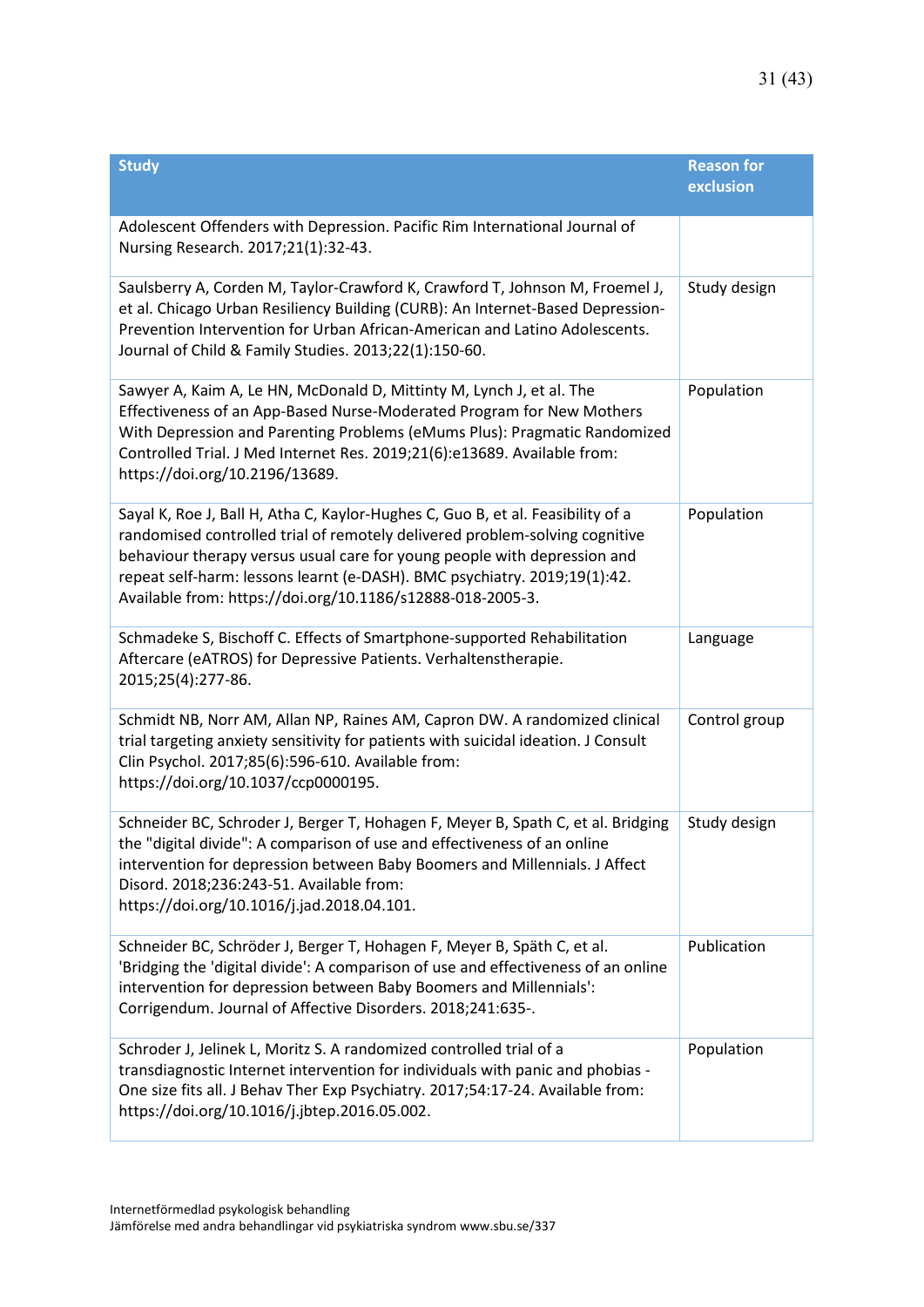| <b>Study</b>                                                                                                                                                                                                                                                                                                                                                | <b>Reason for</b><br>exclusion |
|-------------------------------------------------------------------------------------------------------------------------------------------------------------------------------------------------------------------------------------------------------------------------------------------------------------------------------------------------------------|--------------------------------|
| Schroder J, Werkle N, Cludius B, Jelinek L, Moritz S, Westermann S. Unguided<br>Internet-based cognitive-behavioral therapy for obsessive-compulsive disorder:<br>A randomized controlled trial. Depression and anxiety, 2020; 37 (12): 1208-20.                                                                                                            | Population                     |
| Schulz A, Stolz T, Vincent A, Krieger T, Andersson G, Berger T. A sorrow shared<br>is a sorrow halved? A three-arm randomized controlled trial comparing<br>internet-based clinician-guided individual versus group treatment for social<br>anxiety disorder. Behav Res Ther. 2016;84:14-26. Available from:<br>https://doi.org/10.1016/j.brat.2016.07.001. | Control group                  |
| Schuster R, Laireiter AR, Berger T, Moritz S, Meyer B, Hohagen F, et al.<br>Immediate and long-term effectiveness of adding an Internet intervention for<br>depression to routine outpatient psychotherapy: Subgroup analysis of the<br>EVIDENT trial. J Affect Disord. 2020;274:643-51. Available from:<br>https://doi.org/10.1016/j.jad.2020.05.122.      | Study design                   |
| Seeley JR, Sheeber LB, Feil EG, Leve C, Davis B, Sorensen E, et al. Mediation<br>analyses of Internet-facilitated cognitive behavioral intervention for maternal<br>depression. Cogn Behav Ther. 2019;48(4):337-52. Available from:<br>https://doi.org/10.1080/16506073.2018.1513554.                                                                       | Population                     |
| Segal A, Wald I, Pine DS, Halpern P, Bar-Haim Y. Attention control therapy for<br>acute stress disorder: A randomized controlled trial. Depress Anxiety.<br>2020;37(10):1017-25. Available from: https://doi.org/10.1002/da.23040.                                                                                                                          | Intervention                   |
| Segal ZV, Dimidjian S, Beck A, Boggs JM, Vanderkruik R, Metcalf CA, et al.<br>Outcomes of Online Mindfulness-Based Cognitive Therapy for Patients With<br>Residual Depressive Symptoms: A Randomized Clinical Trial. JAMA Psychiatry.<br>2020;77(6):563-73. Available from:<br>https://doi.org/10.1001/jamapsychiatry.2019.4693.                            | Population                     |
| Serlachius E. Internet-delivered Cognitive Behavior Therapy for Adolescents<br>With Obsessive-Compulsive Disorder: a Randomized Controlled Study.<br>Http://clinicaltrialsgov/show/nct02191631. 2014.                                                                                                                                                       | Control group                  |
| Sethi S. Treating Youth Depression and Anxiety: A Randomised Controlled Trial<br>Examining the Efficacy of Computerised versus Face-to-face Cognitive<br>Behaviour Therapy. Australian Psychologist. 2013;48(4):249-57.                                                                                                                                     | Population                     |
| Sheeber LB, Feil EG, Seeley JR, Leve C, Gau JM, Davis B, et al. Mom-net:<br>Evaluation of an internet-facilitated cognitive behavioral intervention for low-<br>income depressed mothers. J Consult Clin Psychol. 2017;85(4):355-66.<br>Available from: https://doi.org/10.1037/ccp0000175.                                                                 | Population                     |
| Shorey S, Lau Y, Dennis CL, Chan YS, Tam WWS, Chan YH. A randomized-<br>controlled trial to examine the effectiveness of the 'Home-but not Alone'                                                                                                                                                                                                           | Population                     |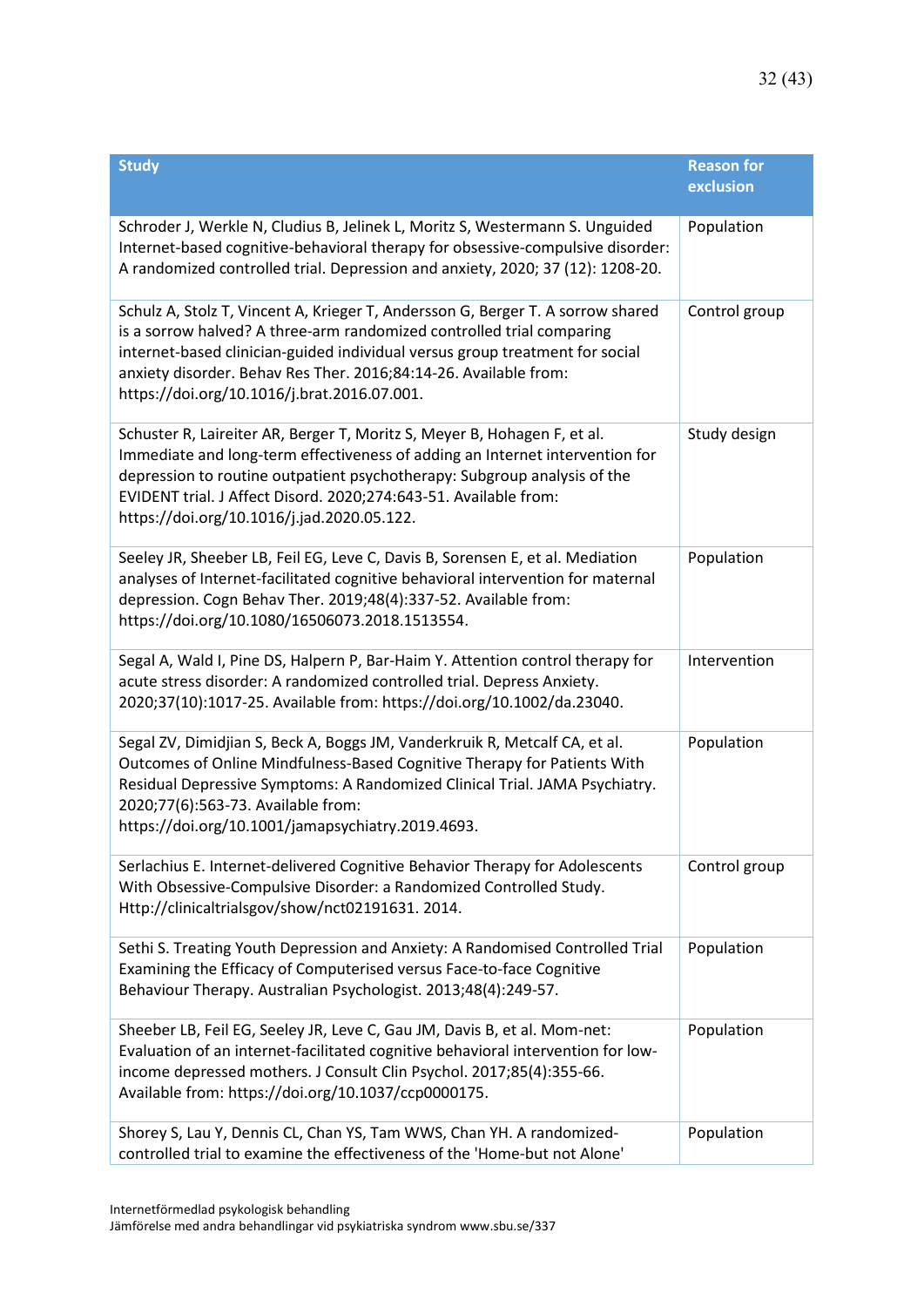| <b>Study</b>                                                                                                                                                                                                                                                                                                                                                                    | <b>Reason for</b><br>exclusion |
|---------------------------------------------------------------------------------------------------------------------------------------------------------------------------------------------------------------------------------------------------------------------------------------------------------------------------------------------------------------------------------|--------------------------------|
| mobile-health application educational programme on parental outcomes. J Adv<br>Nurs. 2017;73(9):2103-17. Available from: https://doi.org/10.1111/jan.13293.                                                                                                                                                                                                                     |                                |
| Silfvernagel K, Carlbring P, Kabo J, Edstrom S, Eriksson J, Manson L, et al.<br>Individually tailored internet-based treatment for young adults and adults with<br>panic attacks: randomized controlled trial. J Med Internet Res. 2012;14(3):e65.<br>Available from: https://doi.org/10.2196/jmir.1853.                                                                        | Study design                   |
| Silfvernagel K, Westlinder A, Andersson S, Bergman K, Diaz Hernandez R,<br>Fallhagen L, et al. Individually tailored internet-based cognitive behaviour<br>therapy for older adults with anxiety and depression: a randomised controlled<br>trial. Cogn Behav Ther. 2018;47(4):286-300. Available from:<br>https://doi.org/10.1080/16506073.2017.1388276.                       | Control group                  |
| Simon NM, Hofmann SG, Rosenfield D, Hoeppner SS, Hoge EA, Bui E, et al.<br>Efficacy of yoga vs cognitive behavioral therapy vs stress education for the<br>treatment of generalized anxiety disorder: A randomized clinical trial. JAMA<br>Psychiatry, 2021; 78 (1): 13-20.                                                                                                     | Intervention                   |
| Simon N, Robertson L, Lewis C, Roberts NP, Bethell A, Dawson S, et al. Internet-<br>based cognitive and behavioural therapies for post-traumatic stress disorder<br>(PTSD) in adults. Cochrane Database Syst Rev. 2021;5:CD011710. Available<br>from: https://doi.org/10.1002/14651858.CD011710.pub3.                                                                           | Publication                    |
| Silverstone PH, Rittenbach K, Suen VY, Moretzsohn A, Cribben I, Bercov M, et<br>al. Depression Outcomes in Adults Attending Family Practice Were Not<br>Improved by Screening, Stepped-Care, or Online CBT during a 12-Week Study<br>when Compared to Controls in a Randomized Trial. Front Psychiatry. 2017;8:32.<br>Available from: https://doi.org/10.3389/fpsyt.2017.00032. | Population                     |
| Skarphedinsson G, Weidle B, Thomsen P, Dahl K, Torp N, Nissen J, et al.<br>Continued cognitive-behavior therapy versus sertraline for children and<br>adolescents with obsessive-compulsive disorder that were non-responders to<br>cognitive-behavior therapy: a randomized controlled trial. European Child &<br>Adolescent Psychiatry. 2015;24(5):591-602.                   | Intervention                   |
| Sloan DM, Marx BP, Lee DJ, Resick PA. A Brief Exposure-Based Treatment vs<br>Cognitive Processing Therapy for Posttraumatic Stress Disorder: A Randomized<br>Noninferiority Clinical Trial. JAMA Psychiatry. 2018;75(3):233-9. Available from:<br>https://doi.org/10.1001/jamapsychiatry.2017.4249.                                                                             | Intervention                   |
| Smith J, Newby JM, Burston N, Murphy MJ, Michael S, Mackenzie A, et al. Help<br>from home for depression: A randomised controlled trial comparing internet-<br>delivered cognitive behaviour therapy with bibliotherapy for depression.<br>Internet Interv. 2017;9:25-37. Available from:<br>https://doi.org/10.1016/j.invent.2017.05.001.                                      | Control group                  |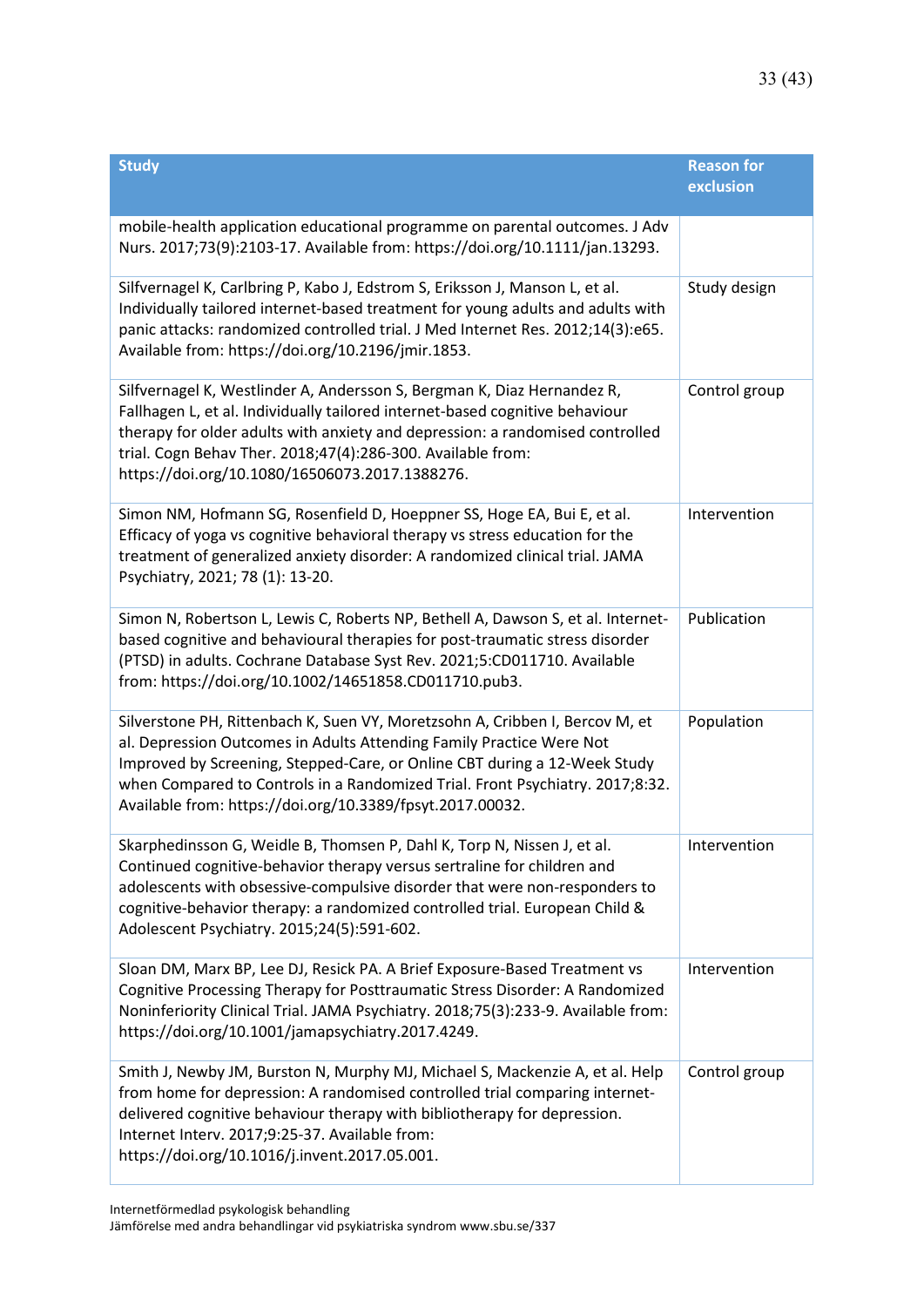| <b>Study</b>                                                                                                                                                                                                                                                                                                                                                | <b>Reason for</b><br>exclusion |
|-------------------------------------------------------------------------------------------------------------------------------------------------------------------------------------------------------------------------------------------------------------------------------------------------------------------------------------------------------------|--------------------------------|
| Spence SH, Donovan CL, March S, Kenardy JA, Hearn CS. Generic versus<br>disorder specific cognitive behavior therapy for social anxiety disorder in youth:<br>A randomized controlled trial using internet delivery. Behav Res Ther.<br>2017;90:41-57. Available from: https://doi.org/10.1016/j.brat.2016.12.003.                                          | Control group                  |
| Sprick U, Köhne M, editors. Internet psychotherapy with "net-step" - A<br>therapist delivered tool for the treatment of depression and anxiety disorders<br>in primary care patients tested in a pilot RCT2017; St. Alexius/St. Josef-Clinic,<br>Neuss, Germany.                                                                                            | Publication                    |
| Srivastava P, Mehta M, Sagar R, Ambekar A. Smartteen- a computer assisted<br>cognitive behavior therapy for Indian adolescents with depression- a pilot<br>study. Asian J Psychiatr. 2020;50:101970. Available from:<br>https://doi.org/10.1016/j.ajp.2020.101970.                                                                                          | Intervention                   |
| Staples LG, Dear BF, Johnson B, Fogliati V, Gandy M, Fogliati R, et al. Internet-<br>delivered treatment for young adults with anxiety and depression: Evaluation<br>in routine clinical care and comparison with research trial outcomes. J Affect<br>Disord. 2019;256:103-9. Available from:<br>https://doi.org/10.1016/j.jad.2019.05.058.                | Study design                   |
| Staples LG, Fogliati VJ, Dear BF, Nielssen O, Titov N. Internet-delivered<br>treatment for older adults with anxiety and depression: implementation of the<br>Wellbeing Plus Course in routine clinical care and comparison with research<br>trial outcomes. BJPsych Open. 2016;2(5):307-13. Available from:<br>https://doi.org/10.1192/bjpo.bp.116.003400. | Study design                   |
| Stecker T, McHugo G, Xie H, Whyman K, Jones M. RCT of a brief phone-based<br>CBT intervention to improve PTSD treatment utilization by returning service<br>members. Psychiatr Serv. 2014;65(10):1232-7. Available from:<br>https://doi.org/10.1176/appi.ps.201300433.                                                                                      | Intervention                   |
| Steinmetz SE, Benight CC, Bishop SL, James LE. My Disaster Recovery: a pilot<br>randomized controlled trial of an Internet intervention. Anxiety, stress, and<br>coping. 2012;25(5):593-600. Available from:<br>https://doi.org/10.1080/10615806.2011.604869.                                                                                               | Population                     |
| Stewart JC, Gupta SK, Khambaty T, Berntson J, Considine RV, Callahan CM.<br>Effect of computerized depression treatment on endothelial dysfunction: The<br>beating the blues for your heart pilot trial. Psychosomatic Medicine.<br>2014;76(3):A-91.                                                                                                        | Publication                    |
| tiles-Shields C, Montague E, Kwasny MJ, Mohr DC. Behavioral and cognitive<br>intervention strategies delivered via coached apps for depression: Pilot trial.<br>Psychol Serv. 2019;16(2):233-8. Available from:<br>https://doi.org/10.1037/ser0000261.                                                                                                      | Population                     |

Internetförmedlad psykologisk behandling

Jämförelse med andra behandlingar vid psykiatriska syndrom www.sbu.se/337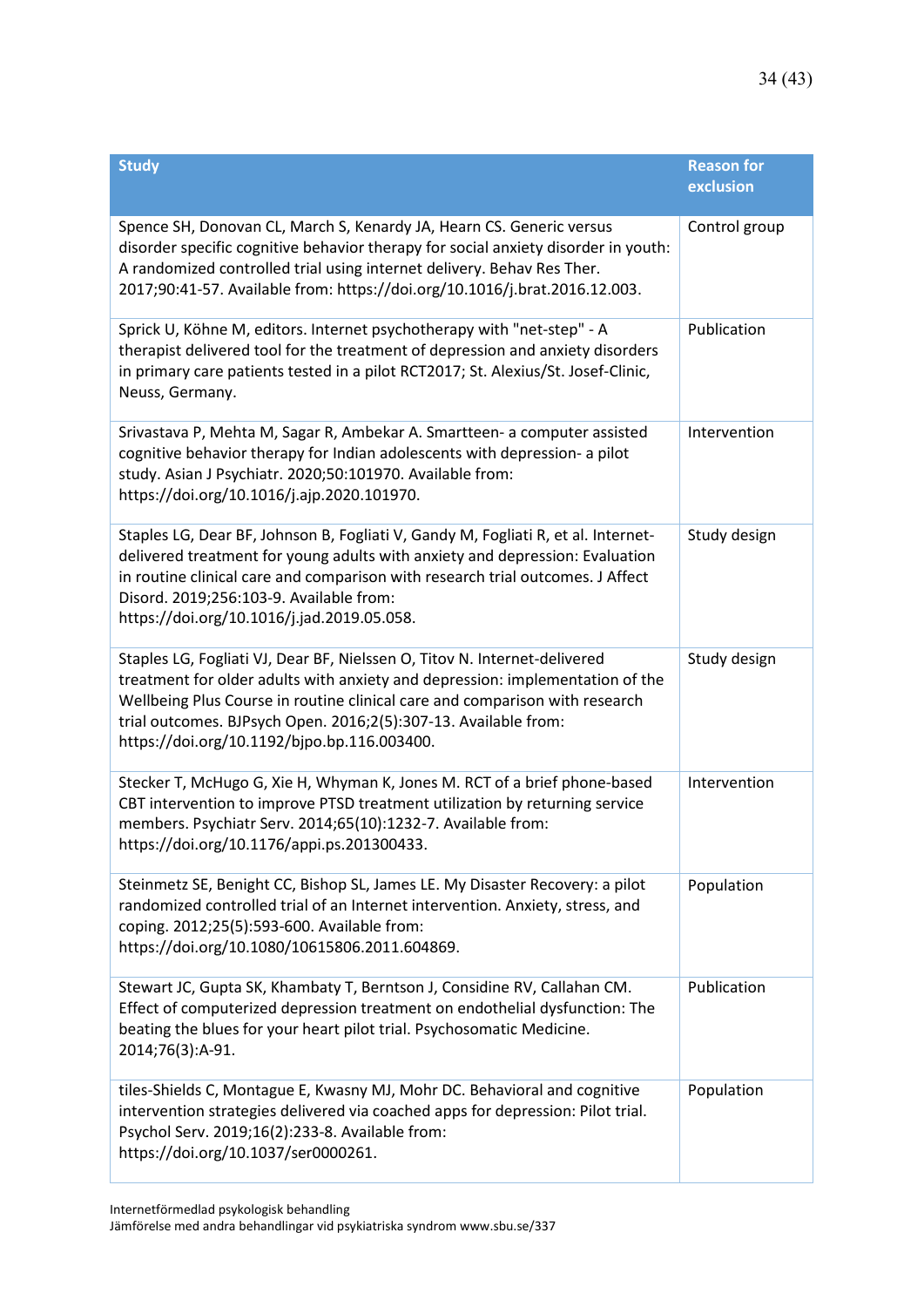| <b>Study</b>                                                                                                                                                                                                                                                                                                                                       | <b>Reason for</b><br>exclusion |
|----------------------------------------------------------------------------------------------------------------------------------------------------------------------------------------------------------------------------------------------------------------------------------------------------------------------------------------------------|--------------------------------|
| Stolz T, Schulz A, Krieger T, Vincent A, Urech A, Moser C, et al. A mobile app for<br>social anxiety disorder: A three-arm randomized controlled trial comparing<br>mobile and PC-based guided self-help interventions. J Consult Clin Psychol.<br>2018;86(6):493-504. Available from: https://doi.org/10.1037/ccp0000301.                         | Control group                  |
| Storch EA, Salloum A, King MA, Crawford EA, Andel R, McBride NM, et al. A<br>Randomized Controlled Trial in Community Mental Health Centers of<br>Computer-Assisted Cognitive Behavioral Therapy Versus Treatment as Usual for<br>Children with Anxiety. Depress Anxiety. 2015;32(11):843-52. Available from:<br>https://doi.org/10.1002/da.22399. | Intervention                   |
| Strachan M, Gros DF, Ruggiero KJ, Lejuez CW, Acierno R. An integrated<br>approach to delivering exposure-based treatment for symptoms of PTSD and<br>depression in OIF/OEF veterans: preliminary findings. Behav Ther.<br>2012;43(3):560-9. Available from: https://doi.org/10.1016/j.beth.2011.03.003.                                            | Population                     |
| Strachan M, Gros DF, Yuen E, Ruggiero KJ, Foa EB, Acierno R. Home-based<br>telehealth to deliver evidence-based psychotherapy in veterans with PTSD.<br>Contemp Clin Trials. 2012;33(2):402-9. Available from:<br>https://doi.org/10.1016/j.cct.2011.11.007.                                                                                       | Publication                    |
| Strid C, Andersson C, Forsell Y, Ojehagen A, Lundh LG. Internet-based cognitive<br>behaviour therapy and physical exercise - Effects studied by automated<br>telephone assessments in mental ill-health patients; a randomized controlled<br>trial. Br J Clin Psychol. 2016;55(4):414-28. Available from:<br>https://doi.org/10.1111/bjc.12111.    | Outcome                        |
| Stubbings DR, Rees CS, Roberts LD, Kane RT. Comparing in-person to<br>videoconference-based cognitive behavioral therapy for mood and anxiety<br>disorders: randomized controlled trial. J Med Internet Res. 2013;15(11):e258.<br>Available from: https://doi.org/10.2196/jmir.2564.                                                               | Intervention                   |
| Summers BJ, Cougle JR. Modifying interpretation biases in body dysmorphic<br>disorder: Evaluation of a brief computerized treatment. Behav Res Ther.<br>2016;87:117-27. Available from: https://doi.org/10.1016/j.brat.2016.09.005.                                                                                                                | Intervention                   |
| Sung S, Ooi YP, Kwan CHM, Raja M, Fung DSS, Koh JBK. Computer-assisted cbt<br>for selective mutism: Preliminary results from a randomised controlled trial in<br>singapore. Annals of the Academy of Medicine Singapore. 2011;40(11):S22.                                                                                                          | Publication                    |
| Suranata K, Rangka IB, Permana AAJ. The comparative effect of internet-based<br>cognitive behavioral counseling versus face to face cognitive behavioral<br>counseling in terms of student's resilience. Cogent Psychol. 2020;7(1).                                                                                                                | Population                     |
| Sweet AM, Pearlstein SL, Paulus MP, Stein MB, Taylor CT. Computer-delivered<br>behavioural activation and approach-avoidance training in major depression:                                                                                                                                                                                         | Control group                  |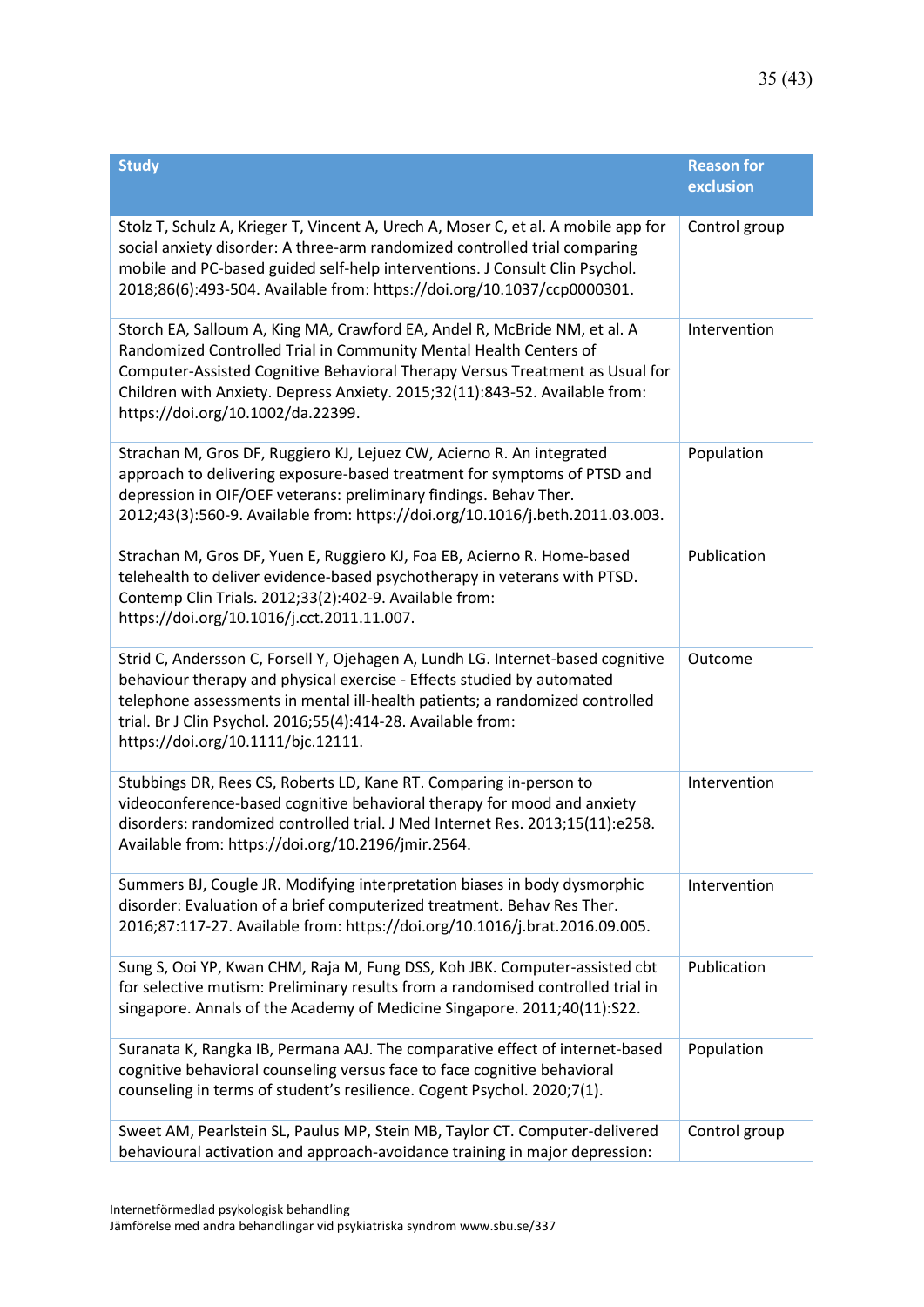| <b>Study</b>                                                                                                                                                                                                                                                                                                                                                            | <b>Reason for</b><br>exclusion |
|-------------------------------------------------------------------------------------------------------------------------------------------------------------------------------------------------------------------------------------------------------------------------------------------------------------------------------------------------------------------------|--------------------------------|
| Proof of concept and initial outcomes. Br J Clin Psychol. 2021;60(3):357-74.<br>Available from: https://doi.org/10.1111/bjc.12287.                                                                                                                                                                                                                                      |                                |
| Teale Sapach MJN. Self-compassion training for individuals with social anxiety<br>disorder: A randomized controlled trial: ProQuest Information & Learning;<br>2021. Available from:<br>http://search.ebscohost.com/login.aspx?direct=true&db=psyh&AN=2020-<br>97495-072&site=ehost-live                                                                                | Publication                    |
| Thase ME, McCrone P, Barrett MS, Eells TD, Wisniewski SR, Balasubramani GK,<br>et al. Improving Cost-effectiveness and Access to Cognitive Behavior Therapy<br>for Depression: Providing Remote-Ready, Computer-Assisted Psychotherapy in<br>Times of Crisis and Beyond. Psychother Psychosom. 2020;89(5):307-13.<br>Available from: https://doi.org/10.1159/000508143. | Intervention                   |
| Thase ME, Wright JH, Eells TD, Barrett MS, Wisniewski SR, Balasubramani GK,<br>et al. Improving the Efficiency of Psychotherapy for Depression: Computer-<br>Assisted Versus Standard CBT. The American journal of psychiatry.<br>2018;175(3):242-50. Available from:<br>https://doi.org/10.1176/appi.ajp.2017.17010089.                                                | Intervention                   |
| Thitipitchayanant K, Somrongthong R, Kumar R, Kanchanakharn N.<br>Effectiveness of self-empowerment-affirmation-relaxation (Self-EAR) program<br>for postpartum blues mothers: A randomize controlled trial. Pak J Med Sci.<br>2018;34(6):1488-93. Available from: https://doi.org/10.12669/pjms.346.15986.                                                             | Population                     |
| Thomas N, Farhall J, Foley F, Rossell SL, Castle D, Ladd E, et al. Randomised<br>controlled trial of a digitally assisted low intensity intervention to promote<br>personal recovery in persisting psychosis: SMART-Therapy study protocol. BMC<br>psychiatry. 2016;16(1):312. Available from: https://doi.org/10.1186/s12888-<br>016-1024-1.                           | Publication                    |
| Thompson EM, Destree L, Albertella L, Fontenelle LF. Internet-Based<br>Acceptance and Commitment Therapy: A Transdiagnostic Systematic Review<br>and Meta-Analysis for Mental Health Outcomes. Behav Ther. 2021;52(2):492-<br>507. Available from: https://doi.org/10.1016/j.beth.2020.07.002.                                                                          | Publication                    |
| Tie H, Krebs G, Lang K, Shearer J, Turner C, Mataix-Cols D, et al. Cost-<br>effectiveness analysis of telephone cognitive-behaviour therapy for adolescents<br>with obsessive-compulsive disorder. BJPsych Open. 2019;5(1):e7. Available<br>from: https://doi.org/10.1192/bjo.2018.73.                                                                                  | Intervention                   |
| Timpano KR, Raines AM, Shaw AM, Keough ME, Schmidt NB. Effects of a brief<br>anxiety sensitivity reduction intervention on obsessive compulsive spectrum<br>symptoms in a young adult sample. J Psychiatr Res. 2016;83:8-15. Available<br>from: https://doi.org/10.1016/j.jpsychires.2016.07.022.                                                                       | Population                     |
| Titov N, Dear BF, Johnston L, McEvoy PM, Wootton B, Terides MD, et al.<br>Improving adherence and clinical outcomes in self-guided internet treatment                                                                                                                                                                                                                   | Control group                  |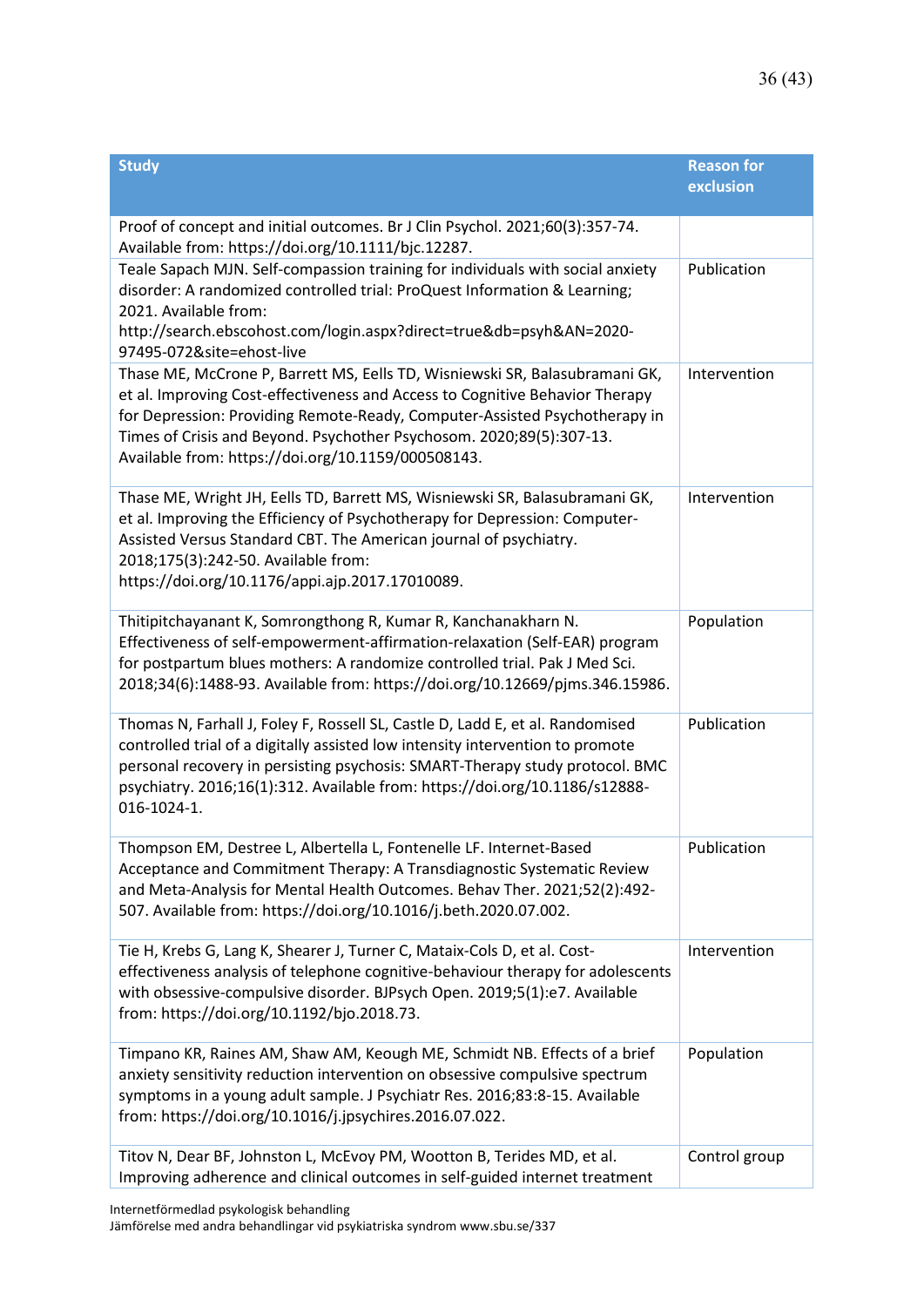| <b>Study</b>                                                                                                                                                                                                                                                                                                                                                                                | <b>Reason for</b><br>exclusion |
|---------------------------------------------------------------------------------------------------------------------------------------------------------------------------------------------------------------------------------------------------------------------------------------------------------------------------------------------------------------------------------------------|--------------------------------|
| for anxiety and depression: a 12-month follow-up of a randomised controlled<br>trial. PLoS One. 2014;9(2):e89591. Available from:<br>https://doi.org/10.1371/journal.pone.0089591.                                                                                                                                                                                                          |                                |
| Titov N, Dear BF, Staples LG, Terides MD, Karin E, Sheehan J, et al. Disorder-<br>specific versus transdiagnostic and clinician-guided versus self-guided<br>treatment for major depressive disorder and comorbid anxiety disorders: A<br>randomized controlled trial. J Anxiety Disord. 2015;35:88-102. Available from:<br>https://doi.org/10.1016/j.janxdis.2015.08.002.                  | Control group                  |
| Titov N, Fogliati VJ, Staples LG, Gandy M, Johnston L, Wootton B, et al. Treating<br>anxiety and depression in older adults: randomised controlled trial comparing<br>guided v. self-guided internet-delivered cognitive-behavioural therapy. BJPsych<br>Open. 2016;2(1):50-8. Available from:<br>https://doi.org/10.1192/bjpo.bp.115.002139.                                               | Control group                  |
| Titov N, Fogliati VJ, Staples LG, Gandy M, Johnston L, Wootton B, et al. Treating<br>anxiety and depression in older adults: randomised controlled trial comparing<br>guided v. self-guided internet-delivered cognitive-behavioural therapy. BJPsych<br>Open. 2016;2(1):50-8. Available from:<br>https://doi.org/10.1192/bjpo.bp.115.002139.                                               | Duplicate                      |
| Titov N. A randomized controlled trial of the effects of guided internet-<br>treatment vs. self-guided internet-treatment with pre-treatment contact vs.<br>purely self-guided internet-delivered treatment on symptoms of anxiety and<br>depression in Australian older adults (60+).<br>Http://wwwanzctrorgau/actrn12613000958785aspx. 2013.                                              | Publication                    |
| Titov N. A randomized controlled trial of the effects of self-guided vs. guided<br>Internet-administered treatment on symptoms of anxiety and depression in<br>Australian young adults (18-24).<br>Http://wwwanzctrorgau/actrn12613000915752aspx. 2013.                                                                                                                                     | Publication                    |
| Tomasino KN, Lattie EG, Ho J, Palac HL, Kaiser SM, Mohr DC. Harnessing Peer<br>Support in an Online Intervention for Older Adults with Depression. Am J<br>Geriatr Psychiatry. 2017;25(10):1109-19. Available from:<br>https://doi.org/10.1016/j.jagp.2017.04.015.                                                                                                                          | Control group                  |
| Tonning ML, Faurholt-Jepsen M, Frost M, Martiny K, Tuxen N, Rosenberg N, et<br>al. The effect of smartphone-based monitoring and treatment on the rate and<br>duration of psychiatric readmission in patients with unipolar depressive<br>disorder: The RADMIS randomized controlled trial. J Affect Disord.<br>2021;282:354-63. Available from: https://doi.org/10.1016/j.jad.2020.12.141. | Intervention                   |
| Topooco NW, Andersson G. Digital cognitive-behavioral therapy in the<br>treatment of adolescent depression: A randomized controlled trial. Journal of                                                                                                                                                                                                                                       | Publication                    |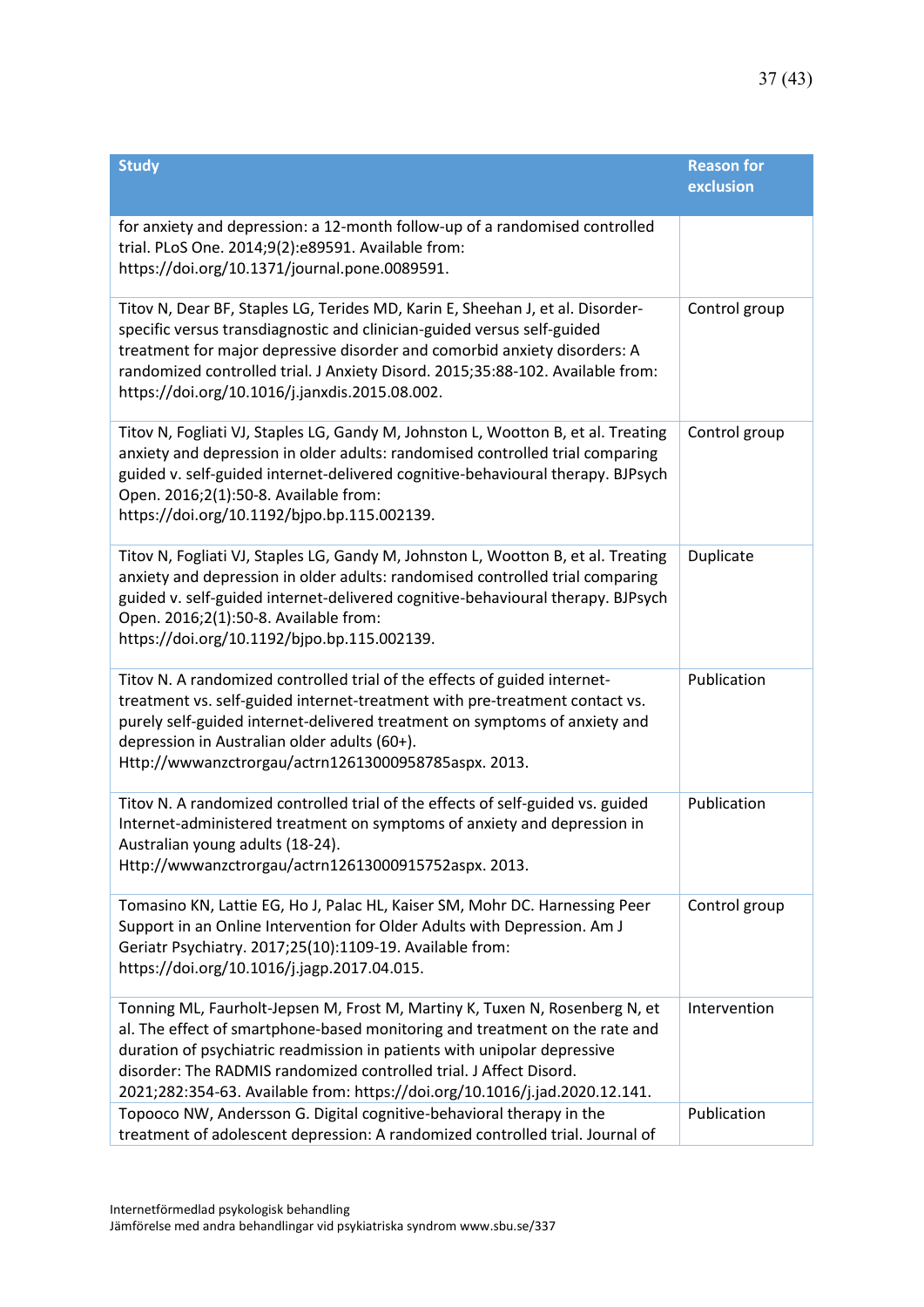| <b>Study</b>                                                                                                                                                                                                                                                                                                                                                                            | <b>Reason for</b><br>exclusion |
|-----------------------------------------------------------------------------------------------------------------------------------------------------------------------------------------------------------------------------------------------------------------------------------------------------------------------------------------------------------------------------------------|--------------------------------|
| the American Academy of Child and Adolescent Psychiatry. 2017;56(10):S299-<br>S300.                                                                                                                                                                                                                                                                                                     |                                |
| Torous J, Firth J. The digital placebo effect: mobile mental health meets clinical<br>psychiatry. Lancet Psychiatry. 2016;3(2):100-2. Available from:<br>https://doi.org/10.1016/S2215-0366(15)00565-9.                                                                                                                                                                                 | Publication                    |
| Trial proves positive effect of deprexis®24 in use in clinical psychotherapy.<br>Journal fur pharmakologie und therapie. 2018;27(3):83-4.                                                                                                                                                                                                                                               | Language                       |
| Turner CM, Mataix-Cols D, Lovell K, Krebs G, Lang K, Byford S, et al. Telephone<br>cognitive-behavioral therapy for adolescents with obsessive-compulsive<br>disorder: a randomized controlled non-inferiority trial. J Am Acad Child Adolesc<br>Psychiatry. 2014;53(12):1298-307 e2. Available from:<br>https://doi.org/10.1016/j.jaac.2014.09.012.                                    | Intervention                   |
| Tønning M, Faurholt-Jepsen M, Kessing LV. Effects of a smartphone-based<br>monitoring and treatment system on the rate and duration of readmissions<br>following hospitalization of patients with unipolar depression: Results from a<br>pragmatic, investigator-blinded, randomized controlled trial. Bipolar Disorders.<br>2020;22:52.                                                | Publication                    |
| Valso A, Rustoen T, Sunde K, Smastuen MC, Schou-Bredal I, Ekeberg O, et al.<br>Effect of nurse led intervention to reduce post traumatic stress symptoms in<br>patients discharged after intensive care treatment. Intensive care medicine<br>experimental Conference: 31st european society of intensive care medicine<br>annual congress, ESICM 2018 France. 2018;6.                  | Publication                    |
| van den Berg N, Grabe HJ, Baumeister SE, Freyberger HJ, Hoffmann W. A<br>Telephone- and Text Message-Based Telemedicine Concept for Patients with<br>Mental Health Disorders: Results of a Randomized Controlled Trial. Psychother<br>Psychosom. 2015;84(2):82-9. Available from:<br>https://doi.org/10.1159/000369468.                                                                 | Intervention                   |
| van der Meer CAI, Bakker A, van Zuiden M, Lok A, Olff M. Help in hand after<br>traumatic events: a randomized controlled trial in health care professionals on<br>the efficacy, usability, and user satisfaction of a self-help app to reduce trauma-<br>related symptoms. Eur J Psychotraumatol. 2020;11(1):1717155. Available from:<br>https://doi.org/10.1080/20008198.2020.1717155. | Population                     |
| van Rosmalen-Nooijens K, Lo Fo Wong S, Prins J, Lagro-Janssen T. Young<br>People, Adult Worries: Randomized Controlled Trial and Feasibility Study of the<br>Internet-Based Self-Support Method "Feel the ViBe" for Adolescents and Young<br>Adults Exposed to Family Violence. J Med Internet Res. 2017;19(6):e204.<br>Available from: https://doi.org/10.2196/jmir.6004               | Population                     |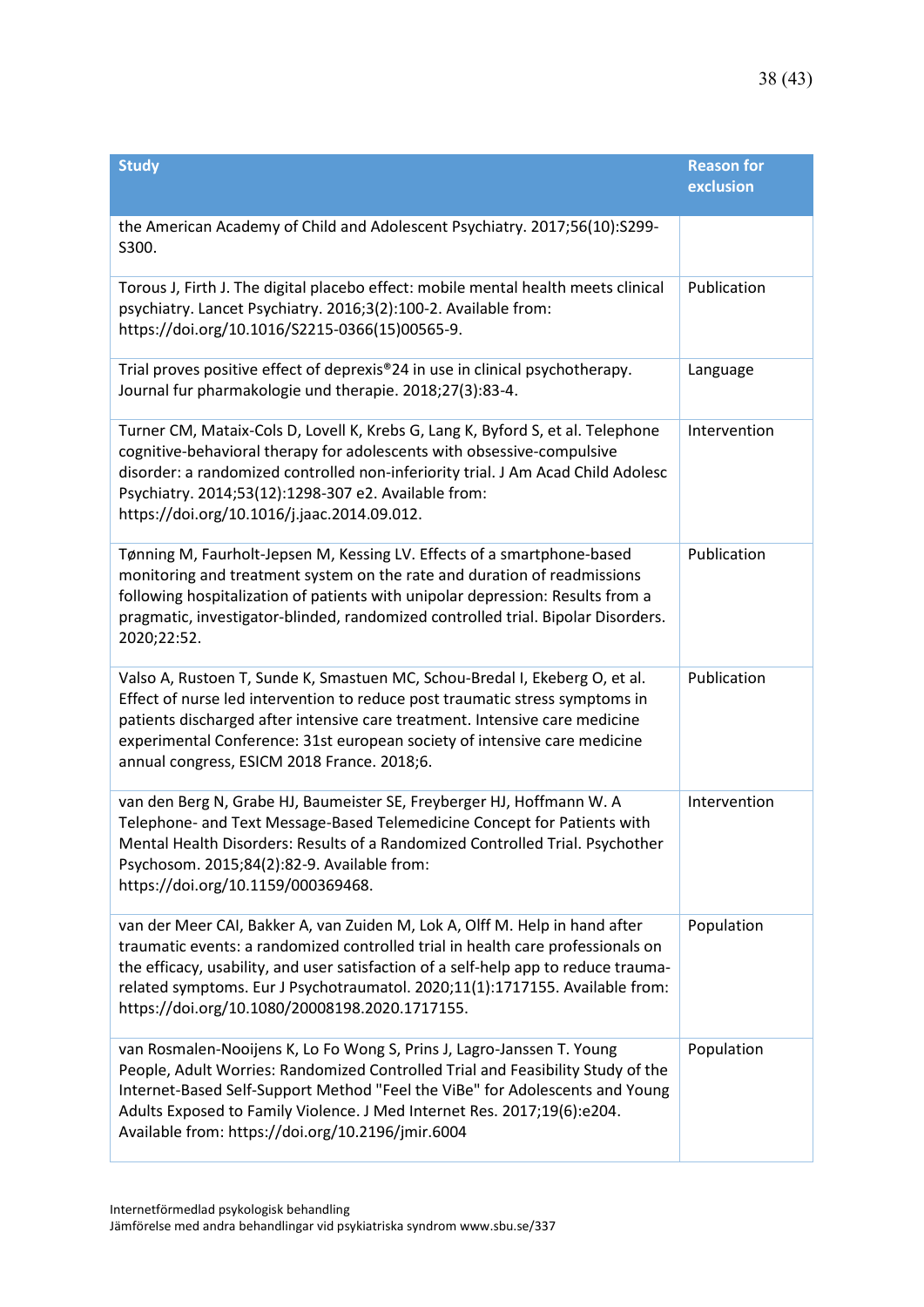| <b>Study</b>                                                                                                                                                                                                                                                                                                                                                                                 | <b>Reason for</b><br>exclusion |
|----------------------------------------------------------------------------------------------------------------------------------------------------------------------------------------------------------------------------------------------------------------------------------------------------------------------------------------------------------------------------------------------|--------------------------------|
| Villabo MA, Narayanan M, Compton SN, Kendall PC, Neumer SP. Cognitive-<br>behavioral therapy for youth anxiety: An effectiveness evaluation in community<br>practice. J Consult Clin Psychol. 2018;86(9):751-64. Available from:<br>https://doi.org/10.1037/ccp0000326.                                                                                                                      | Intervention                   |
| Villemaire-Krajden R, Myhr G. Evaluating the Use of a Computerized CBT<br>Program for Outpatients on a Waitlist in a University CBT Unit. J Psychiatr Pract.<br>2019;25(4):268-78. Available from:<br>https://doi.org/10.1097/PRA.0000000000000396.                                                                                                                                          | Population                     |
| Volker D, Zijlstra-Vlasveld MC, Anema JR, Beekman AT, Brouwers EP, Emons<br>WH, et al. Effectiveness of a blended web-based intervention on return to work<br>for sick-listed employees with common mental disorders: results of a cluster<br>randomized controlled trial. J Med Internet Res. 2015;17(5):e116. Available<br>from: https://doi.org/10.2196/jmir.4097.                        | Population                     |
| Wagner B, Horn AB, Maercker A. Internet-based versus face-to-face cognitive-<br>behavioral intervention for depression: a randomized controlled non-inferiority<br>trial. J Affect Disord. 2014;152-154:113-21. Available from:<br>https://doi.org/10.1016/j.jad.2013.06.032                                                                                                                 | Population                     |
| Wagner B, Maercker A. A 1.5-year follow-up of an Internet-based intervention<br>for complicated grief. J Trauma Stress. 2007;20(4):625-9. Available from:<br>https://doi.org/10.1002/jts.20230.                                                                                                                                                                                              | Control group                  |
| Wallace T, Morris J. A Technology Supported mRehab Intervention for Stress<br>Management in TBI and PTSD: pilot Study Results. Archives of physical<br>medicine and rehabilitation. 2019;100(10):e37-e8.                                                                                                                                                                                     | Population                     |
| Warmerdam L, Van Straten A, Twisk J, Cuijpers P. Predicting outcome of<br>Internet-based treatment for depressive symptoms. Psychother Res.<br>2013;23(5):559-67. Available from:<br>https://doi.org/10.1080/10503307.2013.807377.                                                                                                                                                           | Control group                  |
| Waters AM, Candy SG, Zimmer-Gembeck MJ, Groth TA, Craske MG, Bradley BP,<br>et al. A School-Based Comparison of Positive Search Training to Enhance<br>Adaptive Attention Regulation with a Cognitive-Behavioural Intervention for<br>Reducing Anxiety Symptoms in Children. J Abnorm Child Psychol.<br>2019;47(11):1821-40. Available from: https://doi.org/10.1007/s10802-019-<br>00551-4. | Population                     |
| Waters AM, Candy SG, Zimmer-Gembeck MJ, Groth TA, Craske MG, Bradley BP,<br>et al. A School-Based Comparison of Positive Search Training to Enhance<br>Adaptive Attention Regulation with a Cognitive-Behavioural Intervention for<br>Reducing Anxiety Symptoms in Children. J Abnorm Child Psychol.                                                                                         | Duplicate                      |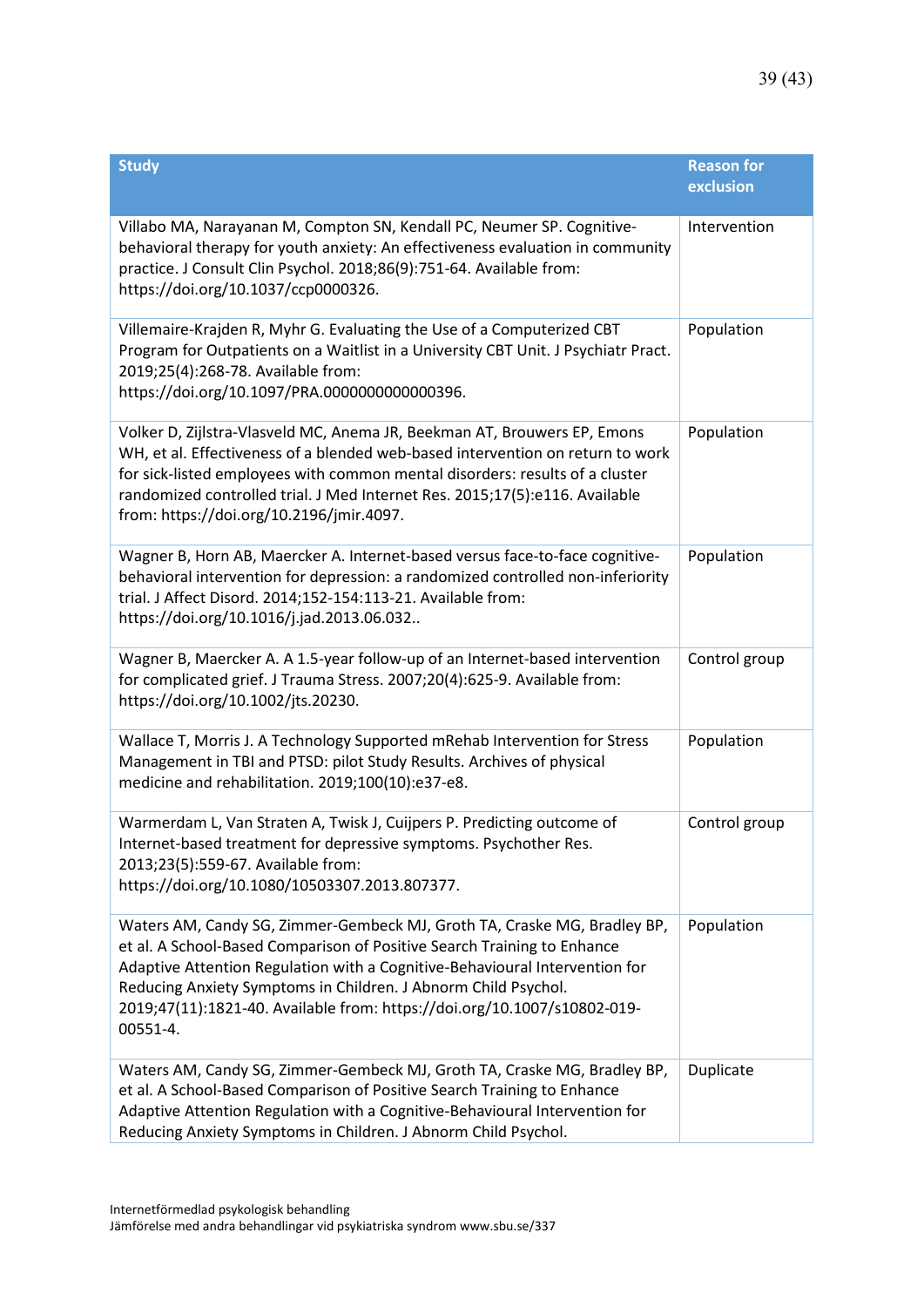| <b>Study</b>                                                                                                                                                                                                                                                                                                                                                                                    | <b>Reason for</b><br>exclusion |
|-------------------------------------------------------------------------------------------------------------------------------------------------------------------------------------------------------------------------------------------------------------------------------------------------------------------------------------------------------------------------------------------------|--------------------------------|
| 2019;47(11):1821-40. Available from: https://doi.org/10.1007/s10802-019-<br>00551-4.                                                                                                                                                                                                                                                                                                            |                                |
| Watts S, Mackenzie A, Thomas C, Griskaitis A, Mewton L, Williams A, et al. CBT<br>for depression: a pilot RCT comparing mobile phone vs. computer. BMC<br>psychiatry. 2013;13:49. Available from: https://doi.org/10.1186/1471-244X-13-<br>49.                                                                                                                                                  | Control group                  |
| Watts S, Marchand A, Bouchard S, Gosselin P, Langlois F, Belleville G, et al.<br>Telepsychotherapy for generalized anxiety disorder: Impact on the working<br>alliance. Journal of Psychotherapy Integration. 2020;30(2):208-25.                                                                                                                                                                | Intervention                   |
| Weidt S, Klaghofer R, Kuenburg A, Bruehl AB, Delsignore A, Moritz S, et al.<br>Internet-based self-help for trichotillomania: a randomized controlled study<br>comparing decoupling and progressive muscle relaxation. Psychother<br>Psychosom. 2015;84(6):359-67. Available from:<br>https://doi.org/10.1159/000431290.                                                                        | Control group                  |
| Westerhof GJ, Lamers SMA, Postel MG, Bohlmeijer ET. Online Therapy for<br>Depressive Symptoms: An Evaluation of Counselor-Led and Peer-Supported Life<br>Review Therapy. Gerontologist. 2019;59(1):135-46. Available from:<br>https://doi.org/10.1093/geront/gnx140.                                                                                                                            | Population                     |
| Whiteside U, Richards J, Steinfeld B, Simon G, Caka S, Tachibana C, et al. Online<br>cognitive behavioral therapy for depressed primary care patients: a pilot<br>feasibility project. Perm J. 2014;18(2):21-7. Available from:<br>https://doi.org/10.7812/TPP/13-155.                                                                                                                          | Intervention                   |
| Whitton AE, Proudfoot J, Clarke J, Birch MR, Parker G, Manicavasagar V, et al.<br>Breaking Open the Black Box: Isolating the Most Potent Features of a Web and<br>Mobile Phone-Based Intervention for Depression, Anxiety, and Stress. JMIR<br>Ment Health. 2015;2(1):e3. Available from:<br>https://doi.org/10.2196/mental.3573.                                                               | Study design                   |
| Wiles N, Thomas L, Abel A, Barnes M, Carroll F, Ridgway N, et al. Clinical<br>effectiveness and cost-effectiveness of cognitive behavioural therapy as an<br>adjunct to pharmacotherapy for treatment-resistant depression in primary<br>care: the CoBalT randomised controlled trial. Health Technol Assess.<br>2014;18(31):1-167, vii-viii. Available from: https://doi.org/10.3310/hta18310. | Intervention                   |
| Williams AD, O'Moore K, Blackwell SE, Smith J, Holmes EA, Andrews G. Positive<br>imagery cognitive bias modification (CBM) and internet-based cognitive<br>behavioral therapy (iCBT): a randomized controlled trial. J Affect Disord.<br>2015;178:131-41. Available from: https://doi.org/10.1016/j.jad.2015.02.026.                                                                            | Intervention                   |
| Williams AD, O'Moore K, Blackwell SE, Smith J, Holmes EA, Andrews G. Positive<br>imagery cognitive bias modification (CBM) and internet-based cognitive                                                                                                                                                                                                                                         | Publication                    |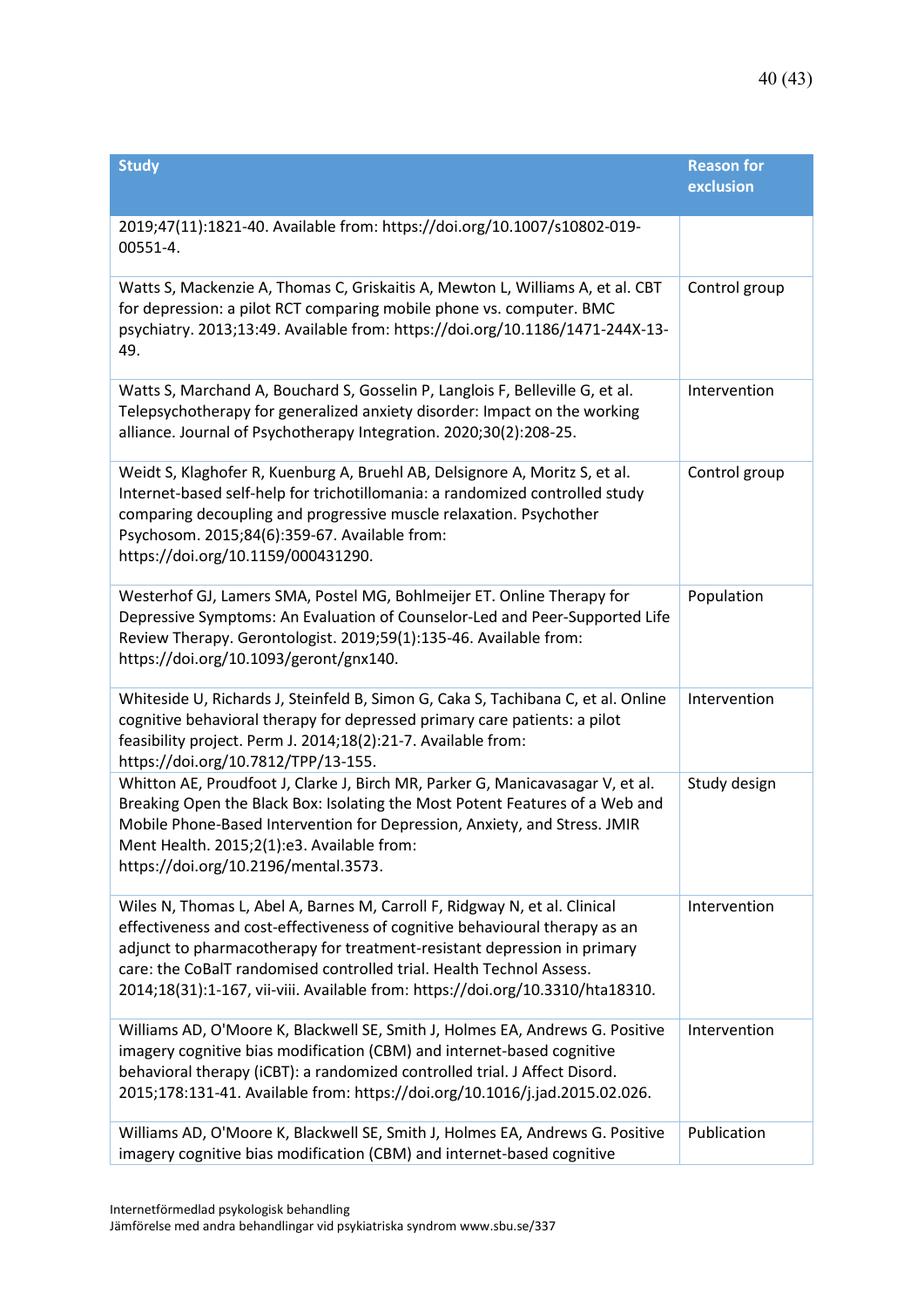| <b>Study</b>                                                                                                                                                                                                                                                                                                                                                                                 | <b>Reason for</b><br>exclusion |
|----------------------------------------------------------------------------------------------------------------------------------------------------------------------------------------------------------------------------------------------------------------------------------------------------------------------------------------------------------------------------------------------|--------------------------------|
| behavioural therapy (iCBT): A randomized controlled trial. Journal of Affective<br>Disorders. 2016;190:896-.                                                                                                                                                                                                                                                                                 |                                |
| Williamson H, Hamlet C, White P, Marques EMR, Paling T, Cadogan J, et al. A<br>Web-Based Self-Help Psychosocial Intervention for Adolescents Distressed by<br>Appearance-Affecting Conditions and Injuries (Young Persons' Face IT):<br>Feasibility Study for a Parallel Randomized Controlled Trial. JMIR Ment Health.<br>2019;6(11):e14776. Available from: https://doi.org/10.2196/14776. | Population                     |
| Wilson R. Efficacy of a web-based self-help treatment protocol with an email<br>based skills coach: ProQuest Information & Learning; 2016. Available from:<br>http://search.ebscohost.com/login.aspx?direct=true&db=psyh&AN=2016-<br>37859-013&site=ehost-live.                                                                                                                              | Publication                    |
| Witlox M, Garnefski N, Kraaij V, de Waal MWM, Smit F, Bohlmeijer E, et al.<br>Blended Acceptance and Commitment Therapy Versus Face-to-face Cognitive<br>Behavioral Therapy for Older Adults With Anxiety Symptoms in Primary Care:<br>Pragmatic Single-blind Cluster Randomized Trial. Journal of medical Internet<br>research, 2021; 23 (3): e24366.                                       | Intervention                   |
| Wootton BM, Dear BF, Johnston L, Terides MD, Titov N. Remote treatment of<br>obsessive-compulsive disorder: A randomized controlled trial. Journal of<br>Obsessive-Compulsive and Related Disorders. 2013;2(4):375-84.                                                                                                                                                                       | Control group                  |
| Woud ML, Blackwell SE, Shkreli L, Wurtz F, Cwik JC, Margraf J, et al. The Effects<br>of Modifying Dysfunctional Appraisals in Posttraumatic Stress Disorder Using a<br>Form of Cognitive Bias Modification: Results of a Randomized Controlled Trial<br>in an Inpatient Setting. Psychother Psychosom. 2021:1-17. Available from:<br>https://doi.org/10.1159/000514166.                      | Intervention                   |
| Wozney L, Olthuis J, Lingley-Pottie P, McGrath PJ, Chaplin W, Elgar F, et al.<br>Strongest Families Managing Our Mood (MOM): a randomized controlled trial<br>of a distance intervention for women with postpartum depression. Arch<br>Womens Ment Health. 2017;20(4):525-37. Available from:<br>https://doi.org/10.1007/s00737-017-0732-y.                                                  | Control group                  |
| Wright B, Tindall L, Hargate R, Allgar V, Trepel D, Ali S. Computerised cognitive-<br>behavioural therapy for depression in adolescents: 12-month outcomes of a UK<br>randomised controlled trial pilot study. BJPsych Open. 2019;6(1):e5. Available<br>from: https://doi.org/10.1192/bjo.2019.91.                                                                                           | Population                     |
| Wright B, Tindall L, Littlewood E, Allgar V, Abeles P, Trepel D, et al.<br>Computerised cognitive-behavioural therapy for depression in adolescents:<br>feasibility results and 4-month outcomes of a UK randomised controlled trial.<br>BMJ Open. 2017;7(1):e012834. Available from:<br>https://doi.org/10.1136/bmjopen-2016-012834.                                                        | Population                     |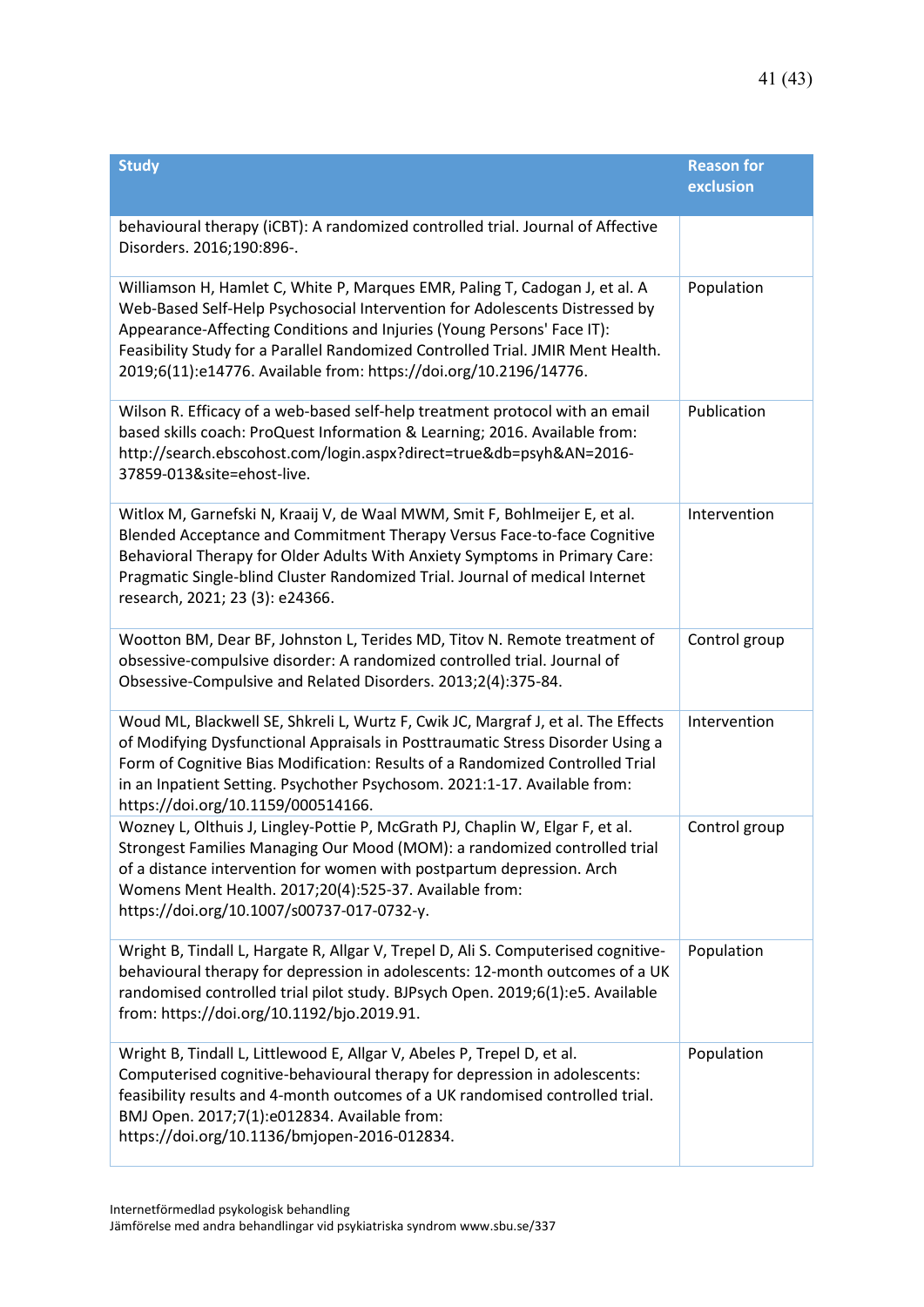| <b>Study</b>                                                                                                                                                                                                                                                                                                                                       | <b>Reason for</b><br>exclusion |
|----------------------------------------------------------------------------------------------------------------------------------------------------------------------------------------------------------------------------------------------------------------------------------------------------------------------------------------------------|--------------------------------|
| Yan C, Rittenbach K, Souri S, Silverstone PH. Cost-effectiveness analysis of a<br>randomized study of depression treatment options in primary care suggests<br>stepped-care treatment may have economic benefits. BMC psychiatry.<br>2019;19(1):240. Available from: https://doi.org/10.1186/s12888-019-2223-3.                                    | Population                     |
| Yang X, Zhao J, Chen Y, Zu S, Zhao J. Comprehensive self-control training<br>benefits depressed college students: A six-month randomized controlled<br>intervention trial. J Affect Disord. 2018;226:251-60. Available from:<br>https://doi.org/10.1016/j.jad.2017.10.014.                                                                         | Intervention                   |
| Yeung A, Martinson MA, Baer L, Chen J, Clain A, Williams A, et al. The<br>Effectiveness of Telepsychiatry-Based Culturally Sensitive Collaborative<br>Treatment for Depressed Chinese American Immigrants: A Randomized<br>Controlled Trial. J Clin Psychiatry. 2016;77(8):e996-e1002. Available from:<br>https://doi.org/10.4088/JCP.15m09952.    | Intervention                   |
| Yuen EK, Gros DF, Price M, Zeigler S, Tuerk PW, Foa EB, et al. Randomized<br>Controlled Trial of Home-Based Telehealth Versus In-Person Prolonged<br>Exposure for Combat-Related PTSD in Veterans: Preliminary Results. J Clin<br>Psychol. 2015;71(6):500-12. Available from:<br>https://doi.org/10.1002/jclp.22168.                               | Intervention                   |
| Zagorscak P, Heinrich M, Bohn J, Stein J, Knaevelsrud C. How individuals change<br>during internet-based interventions for depression: A randomized controlled<br>trial comparing standardized and individualized feedback. Brain Behav.<br>2020;10(1):e01484. Available from: https://doi.org/10.1002/brb3.1484.                                  | Control group                  |
| Zagorscak P, Heinrich M, Sommer D, Wagner B, Knaevelsrud C. Benefits of<br>Individualized Feedback in Internet-Based Interventions for Depression: A<br>Randomized Controlled Trial. Psychother Psychosom. 2018;87(1):32-45.<br>Available from: https://doi.org/10.1159/000481515.                                                                 | Control group                  |
| Ziemba SJ, Bradley NS, Landry LA, Roth CH, Porter LS, Cuyler RN. Posttraumatic<br>stress disorder treatment for Operation Enduring Freedom/Operation Iraqi<br>Freedom combat veterans through a civilian community-based telemedicine<br>network. Telemed J E Health. 2014;20(5):446-50. Available from:<br>https://doi.org/10.1089/tmj.2013.0312. | Intervention                   |
| Zlotnick C, Tzilos Wernette G, Raker CA. A randomized controlled trial of a<br>computer-based brief intervention for victimized perinatal women seeking<br>mental health treatment. Arch Womens Ment Health. 2019;22(3):315-25.<br>Available from: https://doi.org/10.1007/s00737-018-0895-1.                                                      | Population                     |
| Zwerenz R, Baumgarten C, Becker J, Tibubos A, Siepmann M, Knickenberg RJ, et<br>al. Improving the Course of Depressive Symptoms After Inpatient<br>Psychotherapy Using Adjunct Web-Based Self-Help: Follow-Up Results of a                                                                                                                         | Publication                    |